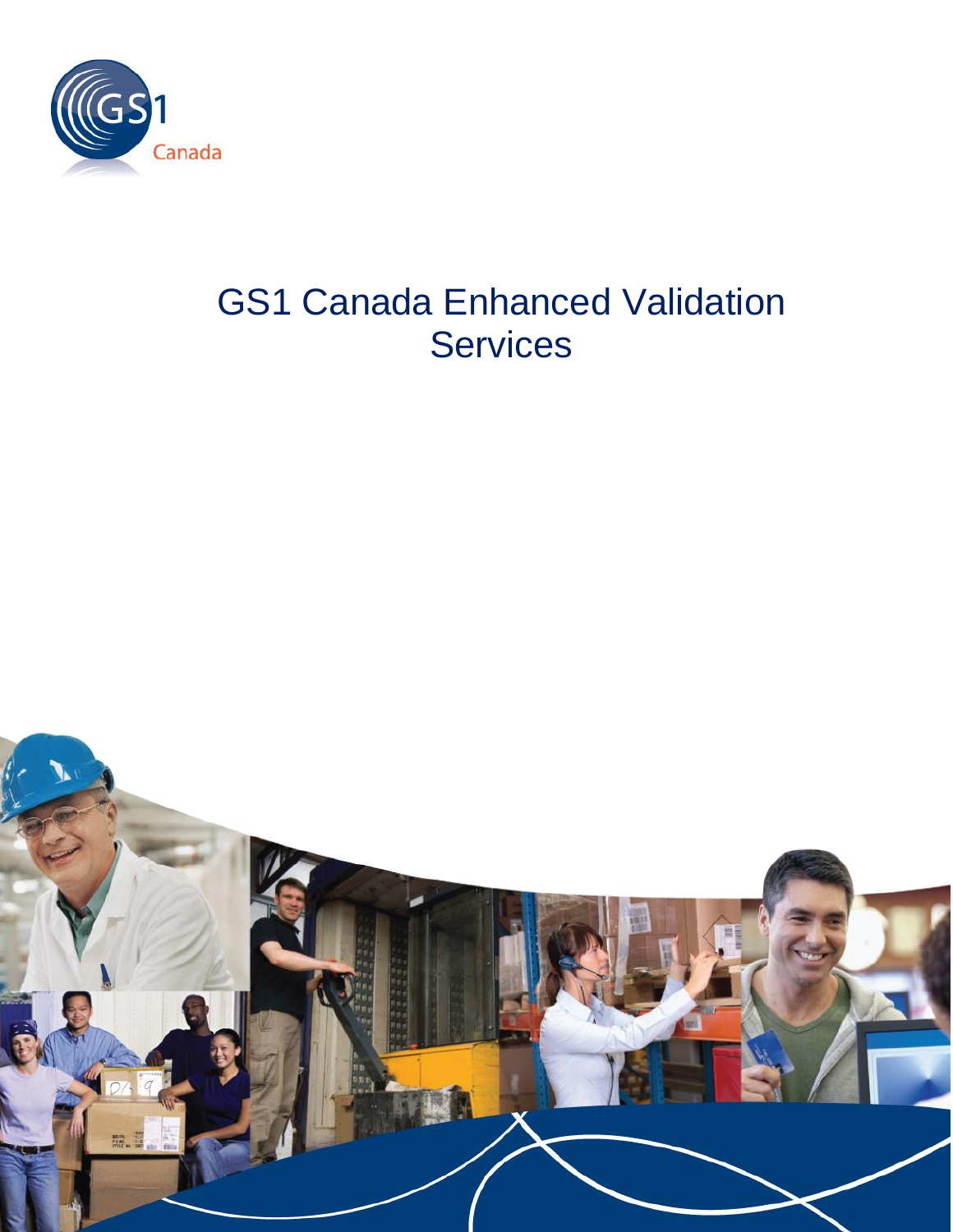# **Table of Contents**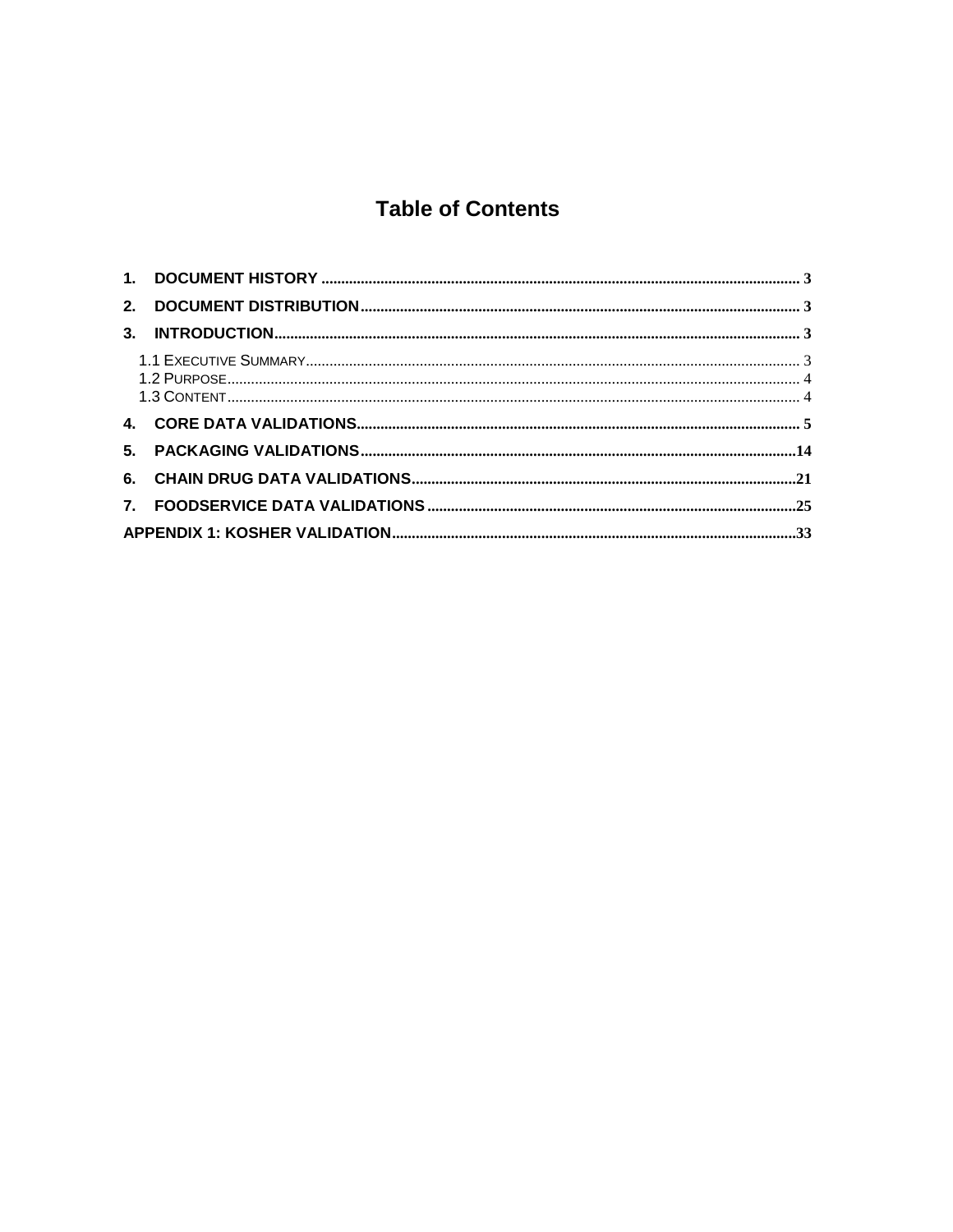

#### <span id="page-2-0"></span>**1. DOCUMENT HISTORY**

| <b>Version</b><br>No. | <b>Modifications Made</b>                                                                                                                                                                                                                                                                                                                                   | <b>Author</b> | <b>Date</b> |
|-----------------------|-------------------------------------------------------------------------------------------------------------------------------------------------------------------------------------------------------------------------------------------------------------------------------------------------------------------------------------------------------------|---------------|-------------|
| 1.0                   | Initial version                                                                                                                                                                                                                                                                                                                                             | F. Ghiati     | 03/27/2009  |
| 1.1                   | Add error messages for each<br>$\bullet$<br>business rule.<br>Add error codes for each<br>business rule.<br>Update volume validation<br>applicability by removing<br>consumer items.<br>Short description against<br>$\bullet$<br>other attributes validation<br>removal.<br>Ingredients mandatory for<br>food stable consumer items<br>validation removal. | A. Liu        | 08/10/2009  |
| 1.1.1                 | Update Failure/Warning message for<br>Validation #34805                                                                                                                                                                                                                                                                                                     | A. Liu        | 09/03/2009  |
| 2.0                   | Update to Failure/Warning<br>$\bullet$<br>messages for Volume<br>Validations for amended<br>validation rules.<br>Update to Appendix 1:<br>Kosher validation.                                                                                                                                                                                                | A. Liu        | 05/20/2010  |

# <span id="page-2-1"></span>**2. DOCUMENT DISTRIBUTION**

| <b>Name</b> | Role <sup>1</sup> | <b>Signoff</b> |
|-------------|-------------------|----------------|
|             |                   |                |
|             |                   |                |

## <span id="page-2-2"></span>**3. INTRODUCTION**

#### <span id="page-2-3"></span>1.1 Executive Summary

In the context of the ECCnet Registry, data integrity is defined as complete and accurate information on product Global Trade Item Numbers (GTINs). This is in accordance with to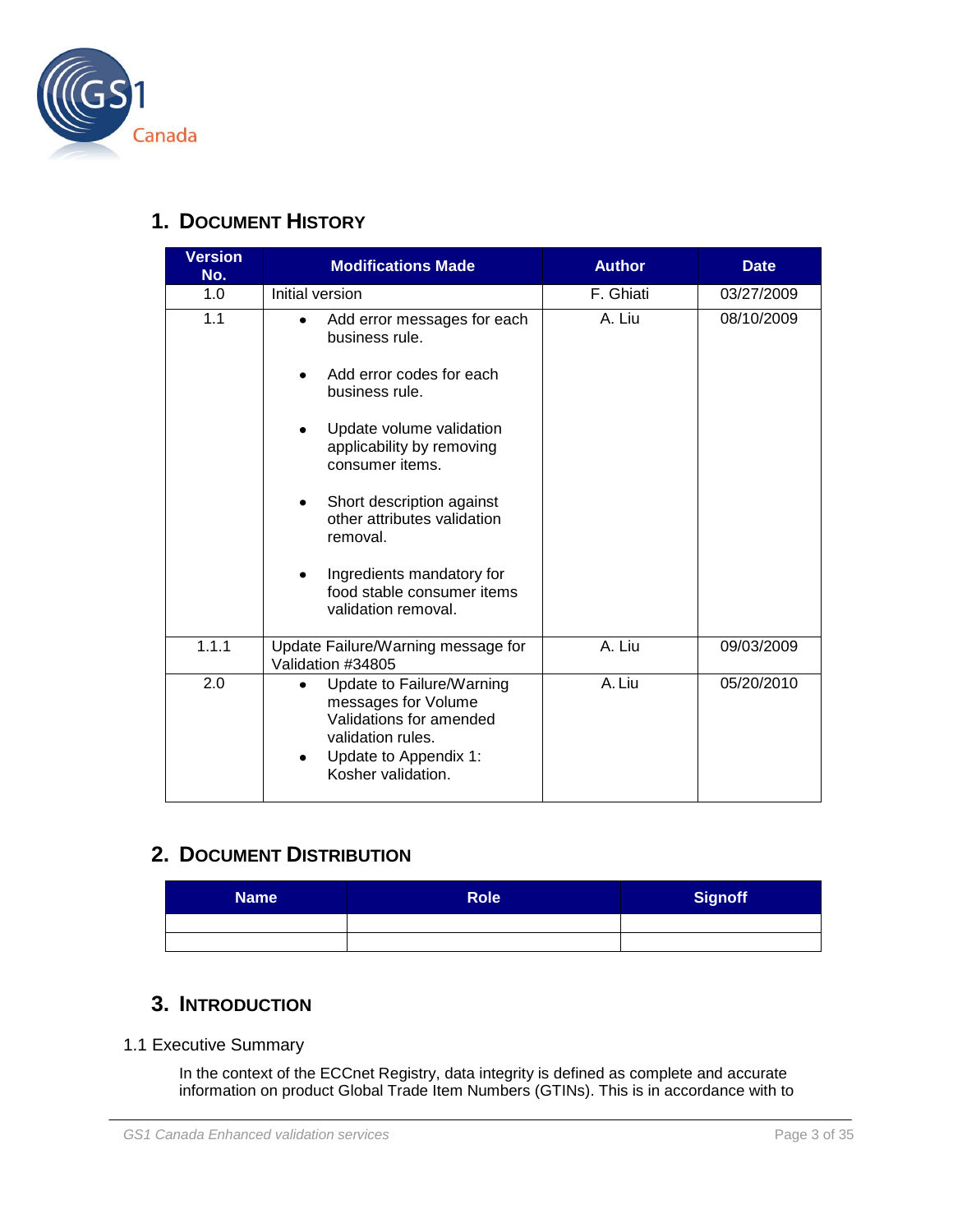

global standards and industry requirements identified during the development of ECCnet Registry.

GS1 Canada Enhanced Certification Validation Services will:

- Extend levels and types of data validations beyond what is currently completed with the new GTIN verification and certification process.
- Identify errors prior to retailers receiving the data.
- Provide information within a GTIN Discrepancy Report (GDR), ensuring that the data flow is not impacted.
- Provide a consolidated report every time a GTIN is loaded and/or updated.
- Help reduce the risk of incurring cost recovery fees.
- Help ensure that accurate and up-to-date product data is sent to trading partners.

#### <span id="page-3-0"></span>1.2 Purpose

The purpose of this document is to provide users with information on:

- The new set of enhanced business rules
- Attribute validations
- Validation applicability per product type
- Examples for valid and invalid data scenarios

All validation codes of the enhanced validation process are listed in this document. By searching the type of validation error by validation code, the details of the error will be provided in a GTIN Certification Ticket.

For example, as per the Online GTIN Discrepency Report (GDR) system, the following error is reported as a certification issue; FAILURE (203505) Parent VOLUME and contained child VOLUME must be within 10% of each other.

To find out more about this validation, search code 203505 (see Packaging Validations, page 14for further details)

#### <span id="page-3-1"></span>1.3 Content

This document is divided into the following five sections:

- Core data validation rules
- Packaging validation rules
- Pharmaceutical validation rules
- Foodservice validation rules
- Appendices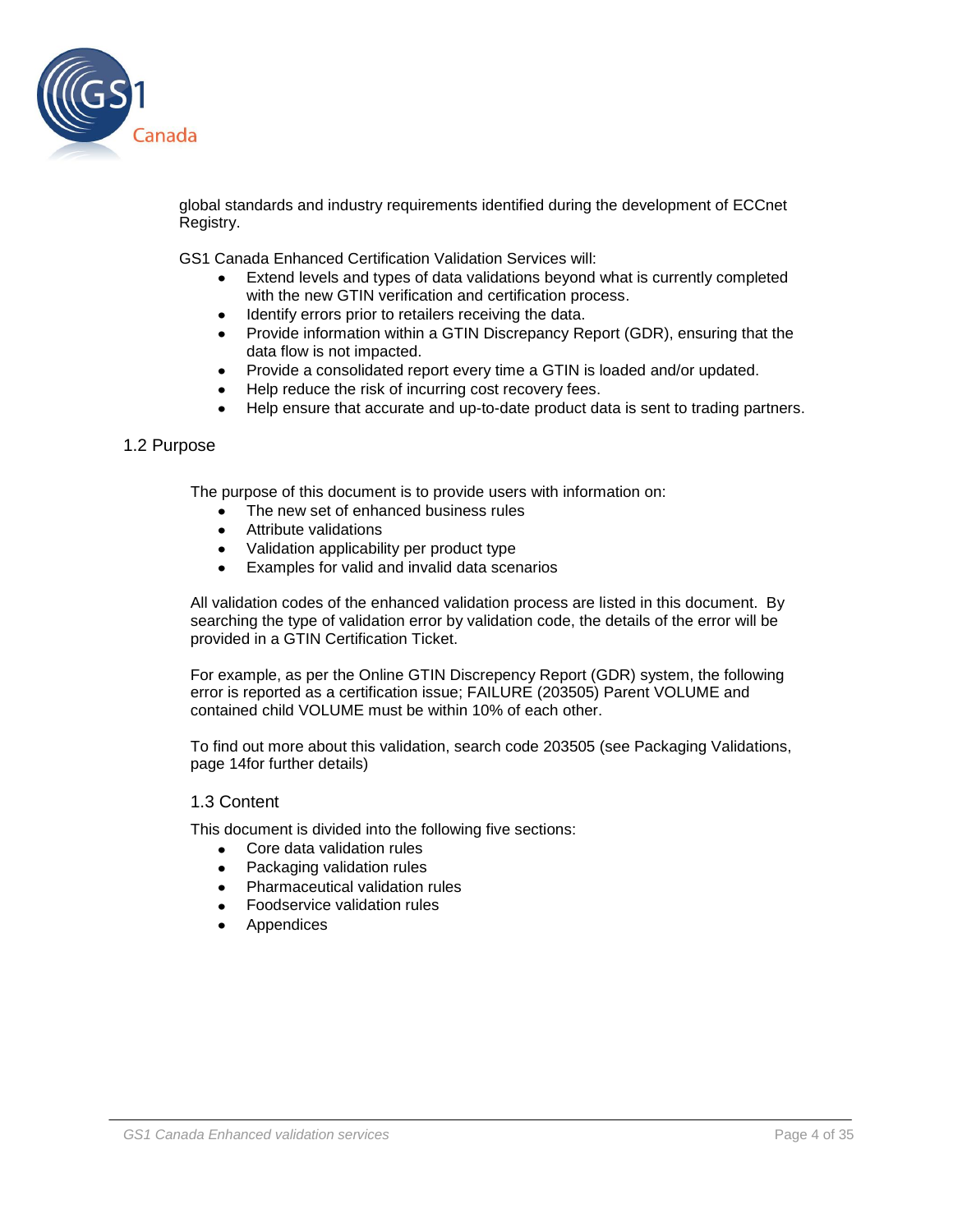

### <span id="page-4-0"></span>**4. CORE DATA VALIDATIONS**

|                                     | <b>Attribute(s) Name</b>                                                      |                  |                  |                                                                                  | <b>Validation(s)</b>    |         |                  |                  |               |                                               |                                                                                |                                                                                                                            |
|-------------------------------------|-------------------------------------------------------------------------------|------------------|------------------|----------------------------------------------------------------------------------|-------------------------|---------|------------------|------------------|---------------|-----------------------------------------------|--------------------------------------------------------------------------------|----------------------------------------------------------------------------------------------------------------------------|
|                                     |                                                                               |                  |                  | Global Trade Item Number (GTIN)                                                  |                         |         |                  |                  |               | level, a 0 (zero) is used to fill Position 2. | Bar coding for shipping containers: Zero Filler rule                           | When the UPC 12 GTIN is used to identify the unit level and<br>an SCC 14 GTIN is used to identify packaging above the unit |
|                                     |                                                                               |                  |                  |                                                                                  |                         | 06<br>1 |                  |                  | 14141 54321 9 |                                               |                                                                                |                                                                                                                            |
|                                     |                                                                               |                  |                  |                                                                                  |                         |         |                  |                  |               |                                               |                                                                                |                                                                                                                            |
| <b>Applicable for product type</b>  |                                                                               |                  |                  |                                                                                  |                         |         |                  |                  |               |                                               |                                                                                |                                                                                                                            |
| unit                                | Application<br>Consumer<br>Inner<br>unit                                      |                  | Pack             | Set Pack                                                                         |                         | Case    |                  |                  | Displayer     | Pallet                                        | Mixed<br>pallet                                                                |                                                                                                                            |
|                                     |                                                                               |                  |                  | X                                                                                | $\overline{\mathsf{x}}$ |         | X                |                  |               | $\overline{\mathsf{x}}$                       | $\overline{\mathbf{x}}$                                                        | X                                                                                                                          |
|                                     | <b>Failure/Warning Message</b>                                                |                  |                  |                                                                                  |                         |         |                  |                  |               |                                               |                                                                                |                                                                                                                            |
|                                     | Based on the GTIN entered for Parent and Child, the Parent GTIN is incorrect. |                  |                  |                                                                                  |                         |         |                  |                  |               |                                               |                                                                                |                                                                                                                            |
|                                     |                                                                               |                  |                  | <b>Failure/Warning Validation Code(s)</b>                                        |                         |         |                  |                  |               |                                               |                                                                                |                                                                                                                            |
| 186205                              |                                                                               | 189005           | 189105           | 189305                                                                           | 189205                  |         | 147705           | 189505           |               | 189405                                        | 147605                                                                         | 184905                                                                                                                     |
| 147805                              |                                                                               | 187205           | 187105           | 186305                                                                           | 186905                  |         | 185205           | 185605           |               | 185905                                        | 188405                                                                         | 188305                                                                                                                     |
| 147105                              |                                                                               | 188505           | 188905           | 188805                                                                           | 188105                  |         | 187505           | 187405           |               | 187305                                        | 187605                                                                         | 146805                                                                                                                     |
| 147905                              |                                                                               | 187705           | 148505           | 148605                                                                           | 148005                  |         | 147405           | 147205           |               | 147505                                        | 145705                                                                         | 184105                                                                                                                     |
| 145505                              |                                                                               | 146905           | 146305           | 147305                                                                           | 148405                  |         | 146205           | 146105           |               | 148305                                        | 145905                                                                         | 148705                                                                                                                     |
| 148205                              |                                                                               | 148105           | 183605           | 184505                                                                           | 136205                  |         | 203705           | 208605           |               | 204505                                        | 204605                                                                         | 204705                                                                                                                     |
| 208905                              |                                                                               | 203905           | 204205           | 152705                                                                           | 125605                  |         | 136505           | 136405           |               | 136305                                        | 136605                                                                         | 207805                                                                                                                     |
| 134905                              |                                                                               | 135005           | 134205           | 217405                                                                           | 135605                  |         | 136105           | 216905           |               | 163605                                        | 217705                                                                         | 133605                                                                                                                     |
| 133805                              |                                                                               | 217905           | 134105           | 218105                                                                           | 218005<br>214205        |         | 213405           | 213105           |               | 206605                                        | 212605                                                                         | 213605<br>132905                                                                                                           |
| 215505<br>132805                    |                                                                               | 215405<br>133105 | 216005<br>133005 | 215705<br>133505                                                                 | 133305                  |         | 213905<br>133205 | 215305<br>208105 |               | 215005<br>127505                              | 127605<br>209205                                                               | 186005                                                                                                                     |
| <b>Example of valid data</b>        |                                                                               |                  |                  |                                                                                  |                         |         |                  |                  |               | <b>Example of invalid data</b>                |                                                                                |                                                                                                                            |
|                                     |                                                                               |                  |                  | SCC14 10068780000526 linked to UPC                                               |                         |         |                  |                  |               |                                               | SCC14 12068780000526 linked to UPC                                             |                                                                                                                            |
|                                     |                                                                               |                  |                  | 068780000528 is valid SCC14 code. (2 <sup>nd</sup> digit                         |                         |         |                  |                  |               |                                               | 068780000528 is not a valid SCC14 code.                                        |                                                                                                                            |
| should always be $0 -$ zero filler) |                                                                               |                  |                  |                                                                                  |                         |         |                  |                  |               |                                               |                                                                                |                                                                                                                            |
|                                     |                                                                               |                  |                  | SCC14 18345632145637 linked to EAN<br>8345632145630, zero filler does not apply) |                         |         |                  |                  |               |                                               | SCC14 10834563214560 linked to EAN<br>8345632145630 is not a valid SCC14 code. |                                                                                                                            |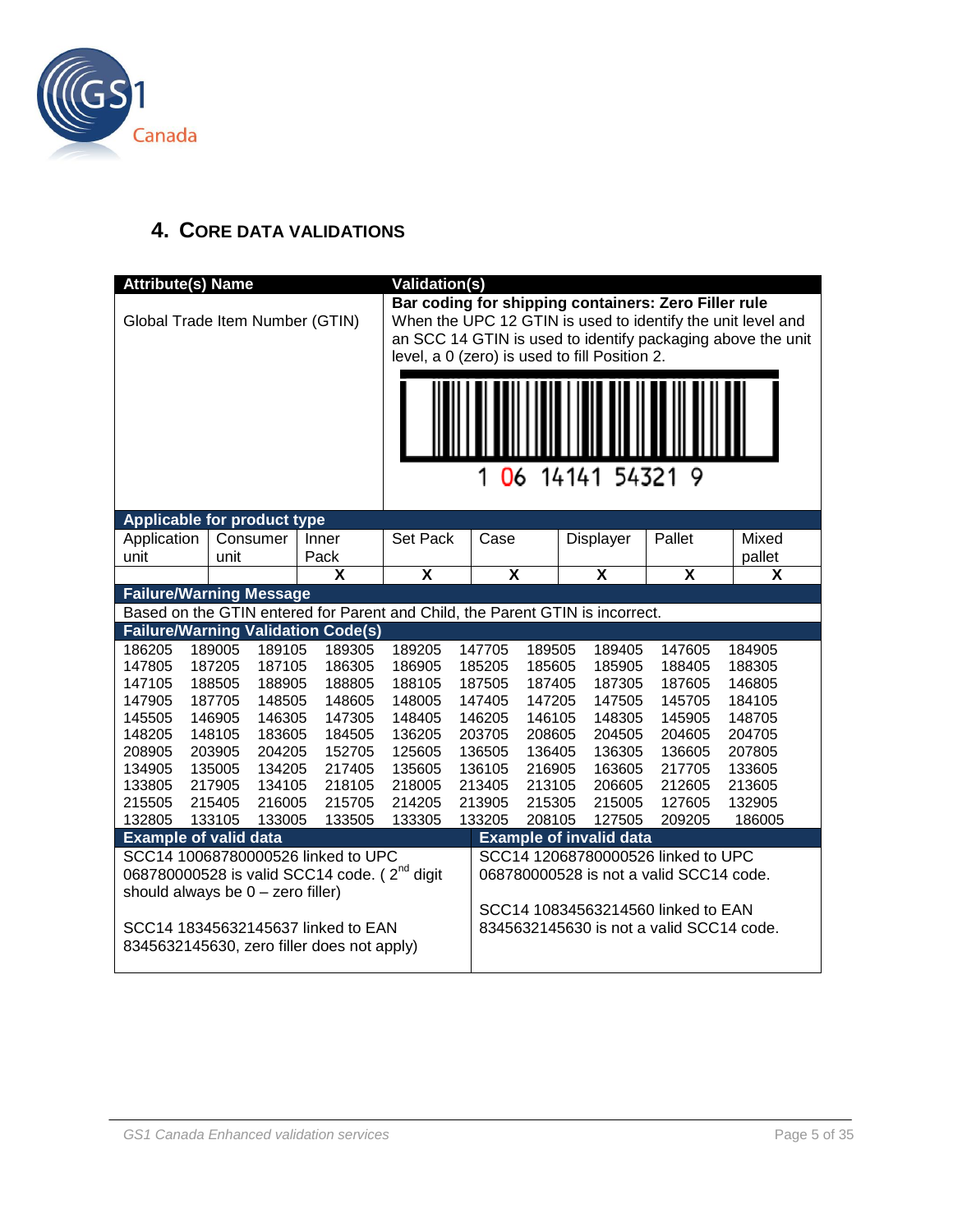

| <b>Attribute(s) Name</b>                       |                                                                                    |               |          | <b>Validation(s)</b>                                                          |                                |        |                 |  |
|------------------------------------------------|------------------------------------------------------------------------------------|---------------|----------|-------------------------------------------------------------------------------|--------------------------------|--------|-----------------|--|
| Short description French<br>Ingredients French | <b>Extended description French</b><br><b>Weight Scale Descriptions French</b>      |               |          | Should be specified in French Language                                        |                                |        |                 |  |
| Applicable for product type                    |                                                                                    |               |          |                                                                               |                                |        |                 |  |
| Application<br>unit                            | Consumer<br>unit                                                                   | Inner<br>Pack | Set Pack | Case                                                                          | <b>Displayer</b>               | Pallet | Mixed<br>pallet |  |
| X                                              | x                                                                                  | X             | X        | X                                                                             | X                              | X      | X               |  |
| <b>Failure/Warning Message</b>                 |                                                                                    |               |          |                                                                               |                                |        |                 |  |
|                                                | ENGLISH and FRENCH is available; ensure that the appropriate language is used.     |               |          |                                                                               |                                |        |                 |  |
| <b>Failure/Warning Validation Code(s)</b>      |                                                                                    |               |          |                                                                               |                                |        |                 |  |
| 65005                                          | 8705<br>65105                                                                      | 8805          | 8505     | 8605                                                                          |                                |        |                 |  |
| <b>Example of valid data</b>                   |                                                                                    |               |          |                                                                               | <b>Example of invalid data</b> |        |                 |  |
| descriptions:                                  | Consumer unit loaded with the following extended                                   |               |          | Consumer unit loaded with the following extended<br>descriptions:             |                                |        |                 |  |
|                                                | English: Rio Lobos Blue Hurricane Drink<br>French: Rio Lobos Tempete bleue Boisson |               |          | English: 355ml Beaver Buzz Berry-unit<br>French: 355ml Beaver Buzz Berry-unit |                                |        |                 |  |

| <b>Attribute(s) Name</b>                                         |                                            |            | <b>Validation(s)</b> |                                                                                                                                                                              |                                |                           |                 |  |
|------------------------------------------------------------------|--------------------------------------------|------------|----------------------|------------------------------------------------------------------------------------------------------------------------------------------------------------------------------|--------------------------------|---------------------------|-----------------|--|
| Length<br>Width<br>Unmarked inner length<br>Unmarked inner width |                                            |            | WIDTH                | For non-consumer unit product type, the length should be larger<br>than the width (Based on GDSN Package Measurement Rules<br>1.9.1 Sep-2008 Issue 2)<br><b>NATURAL BASE</b> |                                | (HEIGHT)<br>DEPTH/LENGTH) |                 |  |
|                                                                  | <b>Applicable for product type</b>         |            |                      |                                                                                                                                                                              |                                |                           |                 |  |
| Application<br>unit                                              | Consumer<br>unit                           | Inner Pack | Set Pack             | Case                                                                                                                                                                         | Displayer                      | Pallet                    | Mixed<br>pallet |  |
|                                                                  |                                            | X          | X                    | X                                                                                                                                                                            | X                              | X                         | X               |  |
|                                                                  | <b>Failure/Warning Message</b>             |            |                      |                                                                                                                                                                              |                                |                           |                 |  |
|                                                                  | LENGTH must be equal to or more than WIDTH |            |                      |                                                                                                                                                                              |                                |                           |                 |  |
|                                                                  | <b>Failure/Warning Validation Code(s)</b>  |            |                      |                                                                                                                                                                              |                                |                           |                 |  |
| 13305                                                            | 13505<br>12705                             | 12905      | 13605                | 13105<br>13805                                                                                                                                                               |                                |                           |                 |  |
| <b>Example of valid data</b>                                     |                                            |            |                      |                                                                                                                                                                              | <b>Example of invalid data</b> |                           |                 |  |
|                                                                  | Case loaded with the following dimensions: |            |                      | Case loaded with the following dimensions:                                                                                                                                   |                                |                           |                 |  |
|                                                                  | Length: 120 cm                             |            |                      | Length: 16 cm                                                                                                                                                                |                                |                           |                 |  |
|                                                                  | Width: 48 cm                               |            |                      |                                                                                                                                                                              | Width: 19 cm                   |                           |                 |  |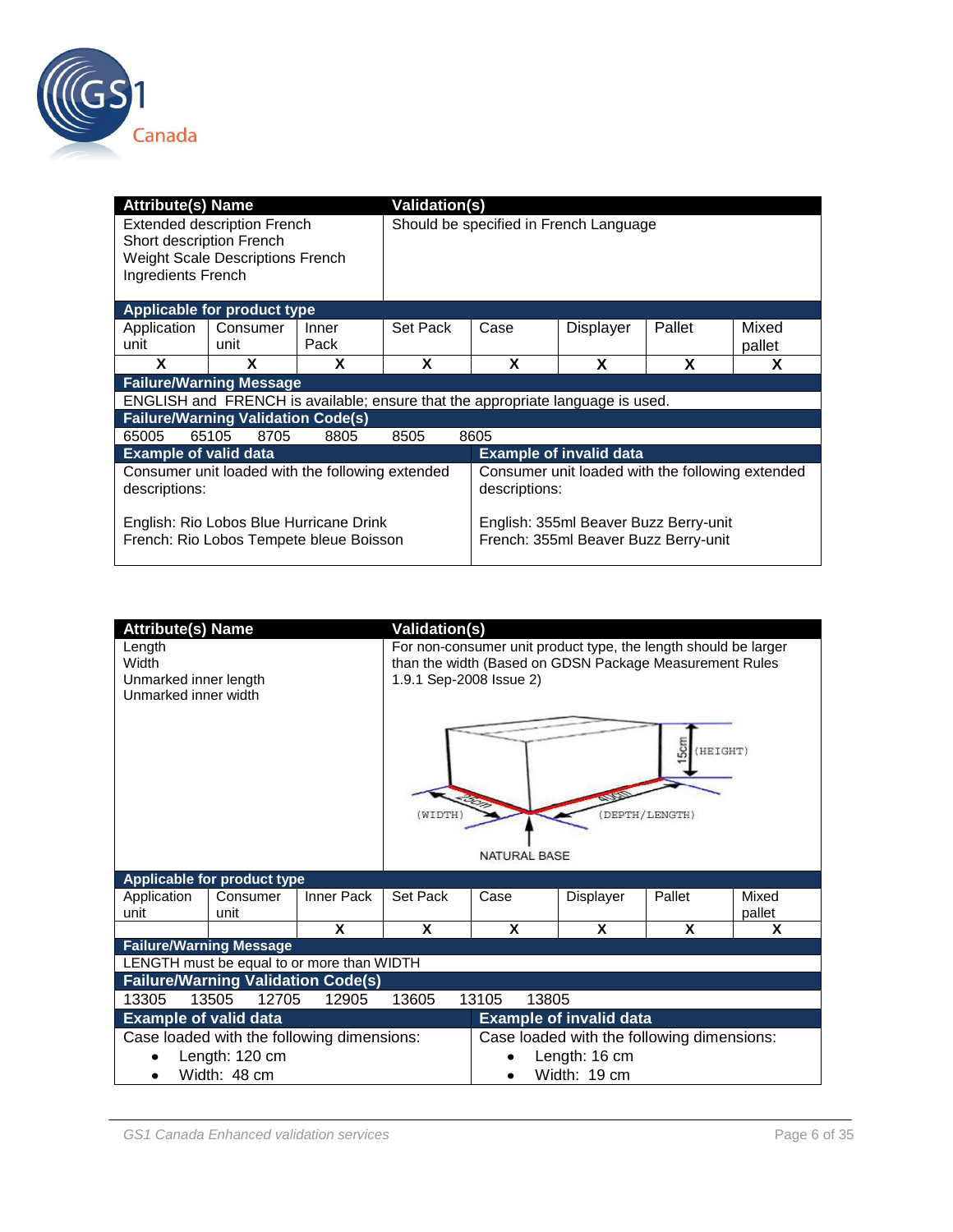

| <b>Attribute(s) Name</b>       |                                                                                       |       | <b>Validation(s)</b>                                        |                                                  |                                |                                                             |        |  |  |
|--------------------------------|---------------------------------------------------------------------------------------|-------|-------------------------------------------------------------|--------------------------------------------------|--------------------------------|-------------------------------------------------------------|--------|--|--|
| Pallet tie                     |                                                                                       |       |                                                             |                                                  |                                | A minimum of Pallet tie-tier information or Pallet tie-tier |        |  |  |
| Pallet tier                    |                                                                                       |       | indicator should be specified for the case packaging level. |                                                  |                                |                                                             |        |  |  |
| Packing loose                  |                                                                                       |       |                                                             |                                                  |                                |                                                             |        |  |  |
|                                |                                                                                       |       | Both Pallet tie-tier and Packing loose should not be        |                                                  |                                |                                                             |        |  |  |
|                                |                                                                                       |       | specified.                                                  |                                                  |                                |                                                             |        |  |  |
|                                |                                                                                       |       |                                                             |                                                  |                                |                                                             |        |  |  |
|                                | Applicable for product type                                                           |       |                                                             |                                                  |                                |                                                             |        |  |  |
| Application                    | Consumer                                                                              | Inner | Set Pack                                                    | Case                                             | <b>Displayer</b>               | Pallet                                                      | Mixed  |  |  |
| unit                           | unit                                                                                  | Pack  |                                                             |                                                  |                                |                                                             | pallet |  |  |
|                                |                                                                                       |       |                                                             | X                                                |                                |                                                             |        |  |  |
| <b>Failure/Warning Message</b> |                                                                                       |       |                                                             |                                                  |                                |                                                             |        |  |  |
|                                | CASES PER LAYER and LAYERS PER PALLET cannot be provided if PACKING loose is checked. |       |                                                             |                                                  |                                |                                                             |        |  |  |
|                                | <b>Failure/Warning Validation Code(s)</b>                                             |       |                                                             |                                                  |                                |                                                             |        |  |  |
| 127905 127805                  |                                                                                       |       |                                                             |                                                  |                                |                                                             |        |  |  |
| <b>Example of valid data</b>   |                                                                                       |       |                                                             |                                                  | <b>Example of invalid data</b> |                                                             |        |  |  |
|                                | A case is loaded with the following packaging                                         |       |                                                             |                                                  |                                | 1- A case is loaded with the following                      |        |  |  |
| information:                   |                                                                                       |       |                                                             | packaging information:                           |                                |                                                             |        |  |  |
|                                | Pallet tie: 25                                                                        |       |                                                             | Pallet tie: 25                                   |                                |                                                             |        |  |  |
| ٠                              | Pallet tier: 4                                                                        |       |                                                             | ٠                                                | Pallet tier: 4                 |                                                             |        |  |  |
|                                |                                                                                       |       |                                                             | Packing loose is checked                         |                                |                                                             |        |  |  |
|                                |                                                                                       |       |                                                             | 2- A case is loaded with no pallet configuration |                                |                                                             |        |  |  |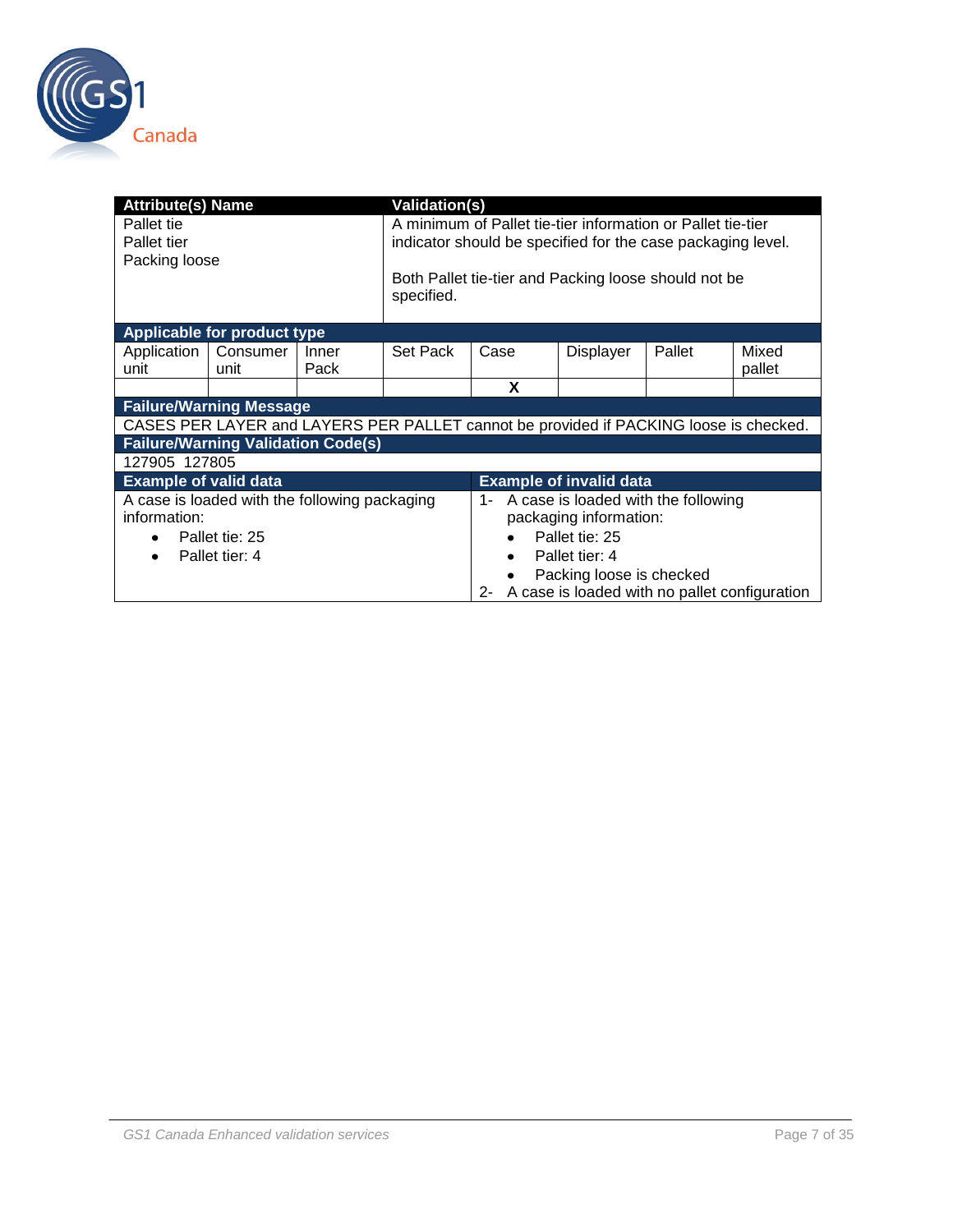

| <b>Attribute(s) Name</b>                                                                                   |                                                                |        | <b>Validation(s)</b>           |                         |                                                                |        |        |  |
|------------------------------------------------------------------------------------------------------------|----------------------------------------------------------------|--------|--------------------------------|-------------------------|----------------------------------------------------------------|--------|--------|--|
| Pallet Length                                                                                              |                                                                |        |                                | Standard pallet - Area: |                                                                |        |        |  |
| Pallet width                                                                                               |                                                                |        |                                |                         | The calculated pallet area should be less than 12444 $cm2$     |        |        |  |
| Case length                                                                                                |                                                                |        |                                |                         |                                                                |        |        |  |
| Case width                                                                                                 |                                                                |        |                                |                         |                                                                |        |        |  |
| Pallet tie                                                                                                 |                                                                |        |                                |                         |                                                                |        |        |  |
|                                                                                                            | Applicable for product type                                    |        |                                |                         |                                                                |        |        |  |
| Application                                                                                                | Consumer                                                       | Inner  | Set Pack                       | Case                    | Displayer                                                      | Pallet | Mixed  |  |
| unit                                                                                                       | unit                                                           | Pack   |                                |                         |                                                                |        | pallet |  |
|                                                                                                            |                                                                |        |                                | X                       |                                                                | X      | X      |  |
|                                                                                                            | <b>Failure/Warning Message</b>                                 |        |                                |                         |                                                                |        |        |  |
| The pallet area should be less than 12444 cm <sup>2</sup> . Based on the pallet dimensions, the calculated |                                                                |        |                                |                         |                                                                |        |        |  |
|                                                                                                            | pallet area is too large.                                      |        |                                |                         |                                                                |        |        |  |
|                                                                                                            | <b>Failure/Warning Validation Code(s)</b>                      |        |                                |                         |                                                                |        |        |  |
| 128205                                                                                                     | 129105<br>132505                                               | 132205 | 132105                         | 129605<br>132705        | 132405                                                         | 131905 |        |  |
| <b>Example of valid data</b>                                                                               |                                                                |        |                                |                         | <b>Example of invalid data</b>                                 |        |        |  |
|                                                                                                            | 1- A Pallet is loaded as below                                 |        |                                |                         | 1- A Pallet is loaded as below                                 |        |        |  |
| $\bullet$                                                                                                  | Width: 101.6 cm                                                |        | Width: 111.6 cm<br>$\bullet$   |                         |                                                                |        |        |  |
| ٠                                                                                                          | Length: 121.92 cm                                              |        | Length: 121.92 cm<br>$\bullet$ |                         |                                                                |        |        |  |
|                                                                                                            |                                                                |        |                                |                         |                                                                |        |        |  |
|                                                                                                            | Calculated area:                                               |        |                                |                         | Calculated area:                                               |        |        |  |
|                                                                                                            | 101.6 x 121.92 = 12386 cm <sup>2</sup> < 12444 cm <sup>2</sup> |        |                                |                         | 111.6 x 121.92 = 13606 cm <sup>2</sup> > 12444 cm <sup>2</sup> |        |        |  |
|                                                                                                            |                                                                |        |                                |                         |                                                                |        |        |  |
| $2 -$                                                                                                      | A case is loaded as below:                                     |        |                                |                         |                                                                |        |        |  |
|                                                                                                            | Width: 18.567 cm                                               |        |                                |                         |                                                                |        |        |  |
| $\bullet$                                                                                                  | Length: 23.647 cm                                              |        |                                |                         |                                                                |        |        |  |
|                                                                                                            | Pallet tie: 27                                                 |        |                                |                         |                                                                |        |        |  |
|                                                                                                            |                                                                |        |                                |                         |                                                                |        |        |  |
|                                                                                                            | Calculated area:                                               |        |                                |                         |                                                                |        |        |  |
|                                                                                                            | 18.567x23.647x27=11854 cm <sup>2</sup> < 12444 cm <sup>2</sup> |        |                                |                         |                                                                |        |        |  |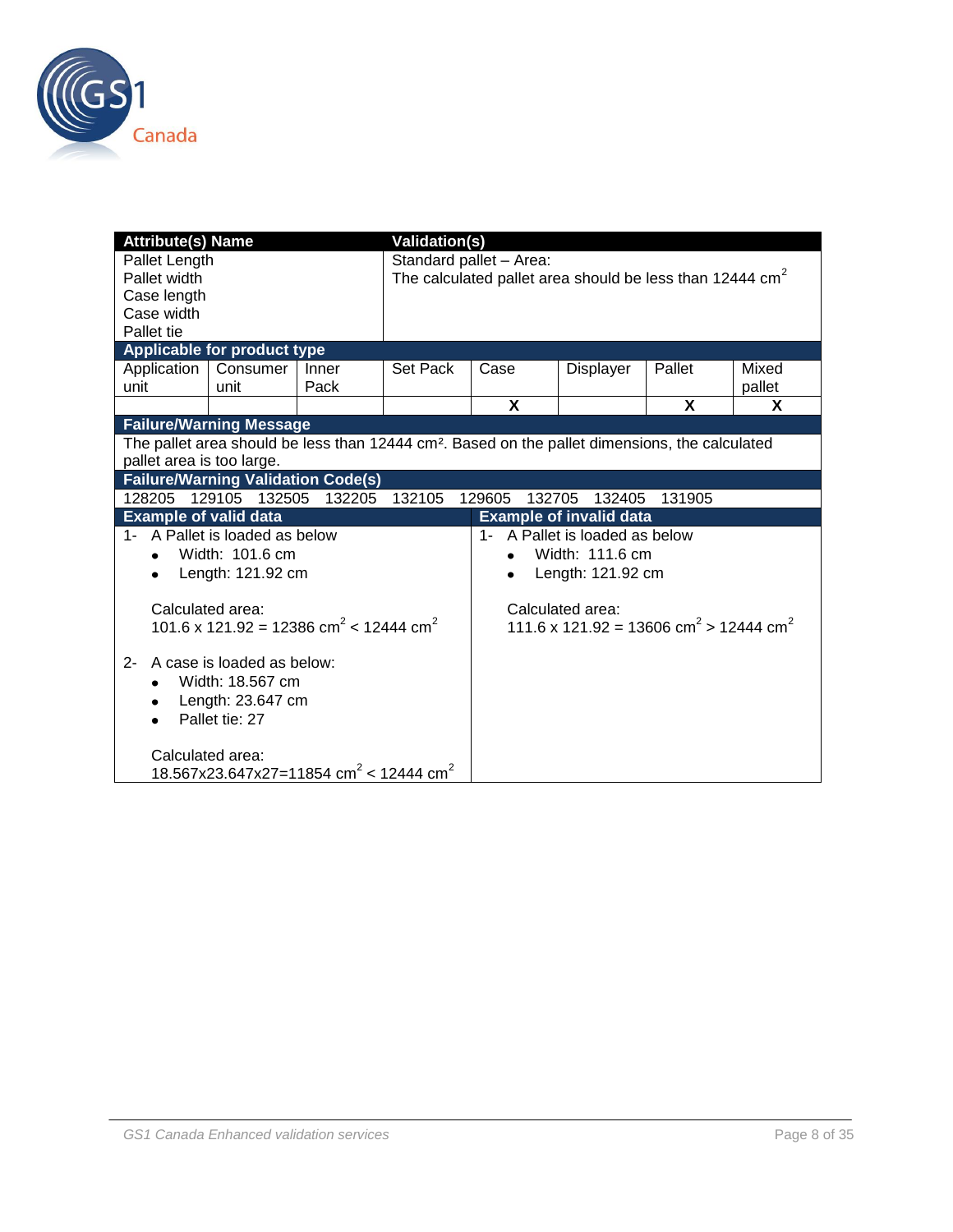

| <b>Attribute(s) Name</b>                                                                             | <b>Validation(s)</b>                   |        |          |                                         |   |                                                    |                                                     |        |  |
|------------------------------------------------------------------------------------------------------|----------------------------------------|--------|----------|-----------------------------------------|---|----------------------------------------------------|-----------------------------------------------------|--------|--|
| Pallet high                                                                                          |                                        |        |          | Standard pallet - High:                 |   |                                                    |                                                     |        |  |
| Case high                                                                                            |                                        |        |          |                                         |   |                                                    | The calculated pallet high should not exceed 198 cm |        |  |
| Pallet tier                                                                                          |                                        |        |          |                                         |   |                                                    |                                                     |        |  |
|                                                                                                      | Applicable for product type            |        |          |                                         |   |                                                    |                                                     |        |  |
| Application                                                                                          | Consumer                               | Inner  | Set Pack | Case                                    |   | Displayer                                          | Pallet                                              | Mixed  |  |
| unit                                                                                                 | unit                                   | Pack   |          |                                         |   |                                                    |                                                     | pallet |  |
|                                                                                                      |                                        |        |          |                                         | X |                                                    | X                                                   | X      |  |
|                                                                                                      | <b>Failure/Warning Message</b>         |        |          |                                         |   |                                                    |                                                     |        |  |
| Based on Case Height and Pallet Tier information, the pallet does not fit within the standard height |                                        |        |          |                                         |   |                                                    |                                                     |        |  |
| of 198 cm.                                                                                           |                                        |        |          |                                         |   |                                                    |                                                     |        |  |
| <b>Failure/Warning Validation Code(s)</b>                                                            |                                        |        |          |                                         |   |                                                    |                                                     |        |  |
|                                                                                                      | 295405 295305 302005                   | 301805 | 301605   | 295505                                  |   | 302105 301905                                      | 301705                                              |        |  |
| <b>Example of valid data</b>                                                                         |                                        |        |          |                                         |   | <b>Example of invalid data</b>                     |                                                     |        |  |
|                                                                                                      | 1- A Pallet is loaded as below         |        |          | 1- A Pallet is loaded as below          |   |                                                    |                                                     |        |  |
|                                                                                                      | High: $93 \text{ cm} < 198 \text{ cm}$ |        |          | High: $205 \text{ cm} > 198 \text{ cm}$ |   |                                                    |                                                     |        |  |
|                                                                                                      |                                        |        |          |                                         |   |                                                    |                                                     |        |  |
| $2 -$                                                                                                | A case is loaded as below:             |        |          | $2 -$                                   |   | A case is loaded as below:                         |                                                     |        |  |
| ٠                                                                                                    | High: 23.5 cm                          |        |          | High: 23.5 cm                           |   |                                                    |                                                     |        |  |
|                                                                                                      | Pallet tier: 6                         |        |          |                                         |   | Pallet tier: 10                                    |                                                     |        |  |
|                                                                                                      |                                        |        |          |                                         |   |                                                    |                                                     |        |  |
| Calculated high:                                                                                     |                                        |        |          |                                         |   | Calculated high:                                   |                                                     |        |  |
|                                                                                                      | $23.5 \times 6 = 141$ cm $< 198$ cm    |        |          |                                         |   | $23.5 \times 10 = 235 \text{ cm} > 198 \text{ cm}$ |                                                     |        |  |
|                                                                                                      |                                        |        |          |                                         |   |                                                    |                                                     |        |  |
|                                                                                                      |                                        |        |          |                                         |   |                                                    |                                                     |        |  |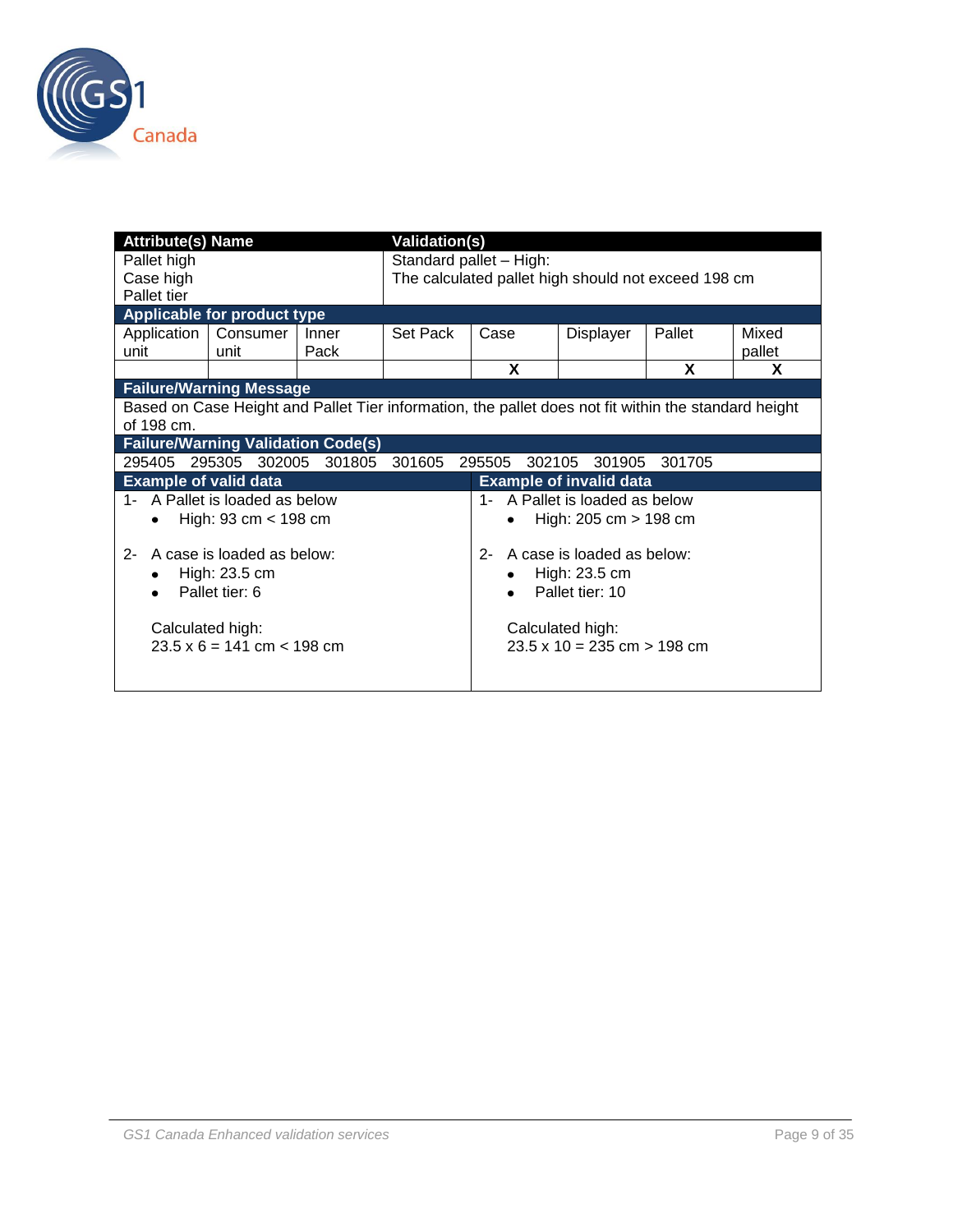

| <b>Attribute(s) Name</b>                                                                                               |                                                  |               | <b>Validation(s)</b> |                                                                                |                           |        |                 |  |  |
|------------------------------------------------------------------------------------------------------------------------|--------------------------------------------------|---------------|----------------------|--------------------------------------------------------------------------------|---------------------------|--------|-----------------|--|--|
| Unmarked inner length<br>Unmarked inner width                                                                          |                                                  |               |                      | Unmarked inner volume should be within $+/- 10\%$ of the<br>calculated volume. |                           |        |                 |  |  |
| Unmarked inner height                                                                                                  |                                                  |               |                      |                                                                                |                           |        |                 |  |  |
| Unmarked inner volume                                                                                                  |                                                  |               |                      |                                                                                |                           |        |                 |  |  |
|                                                                                                                        | Applicable for product type                      |               |                      |                                                                                |                           |        |                 |  |  |
| unit                                                                                                                   | Application   Consumer<br>unit                   | Inner<br>Pack | Set Pack             | Case                                                                           | Displayer                 | Pallet | Mixed<br>pallet |  |  |
|                                                                                                                        |                                                  |               |                      | X                                                                              |                           |        |                 |  |  |
|                                                                                                                        | <b>Failure/Warning Message</b>                   |               |                      |                                                                                |                           |        |                 |  |  |
| UNMARKED INNER VOLUME is incorrect based on the dimensions specified. The Volume is either too small<br>or inaccurate. |                                                  |               |                      |                                                                                |                           |        |                 |  |  |
|                                                                                                                        | <b>Failure/Warning Validation Code(s)</b>        |               |                      |                                                                                |                           |        |                 |  |  |
|                                                                                                                        | 249805 249605 249905                             | 250605 250105 |                      | 249305                                                                         |                           |        |                 |  |  |
| <b>Example of valid data</b>                                                                                           |                                                  |               |                      | <b>Example of invalid data</b>                                                 |                           |        |                 |  |  |
|                                                                                                                        | Unmarked is loaded as following:                 |               |                      | Unmarked is loaded as following:                                               |                           |        |                 |  |  |
|                                                                                                                        | $\bullet$ Length: 20.117 cm                      |               |                      | • Length: 20.117 cm                                                            |                           |        |                 |  |  |
|                                                                                                                        | · Width: 6.985 cm                                |               |                      |                                                                                | • Width: 6.985 cm         |        |                 |  |  |
|                                                                                                                        | • Height: 12.217 cm                              |               |                      |                                                                                | • Height: 12.217 cm       |        |                 |  |  |
|                                                                                                                        | $\bullet$ Volume: 1727 cc                        |               |                      |                                                                                | $\bullet$ Volume: 1450 cc |        |                 |  |  |
| Calculated volume:                                                                                                     |                                                  |               |                      | Calculated volume:                                                             |                           |        |                 |  |  |
|                                                                                                                        | $20.117 \times 6.985 \times 12.217 = 1716.69$ cc |               |                      | $20.117 \times 6.985 \times 12.217 = 1716.69$ cc                               |                           |        |                 |  |  |
|                                                                                                                        | Marge: $1727 / 1716.69 = +0.6\%$                 |               |                      | Marge: $1727 / 1716.69 = -16%$                                                 |                           |        |                 |  |  |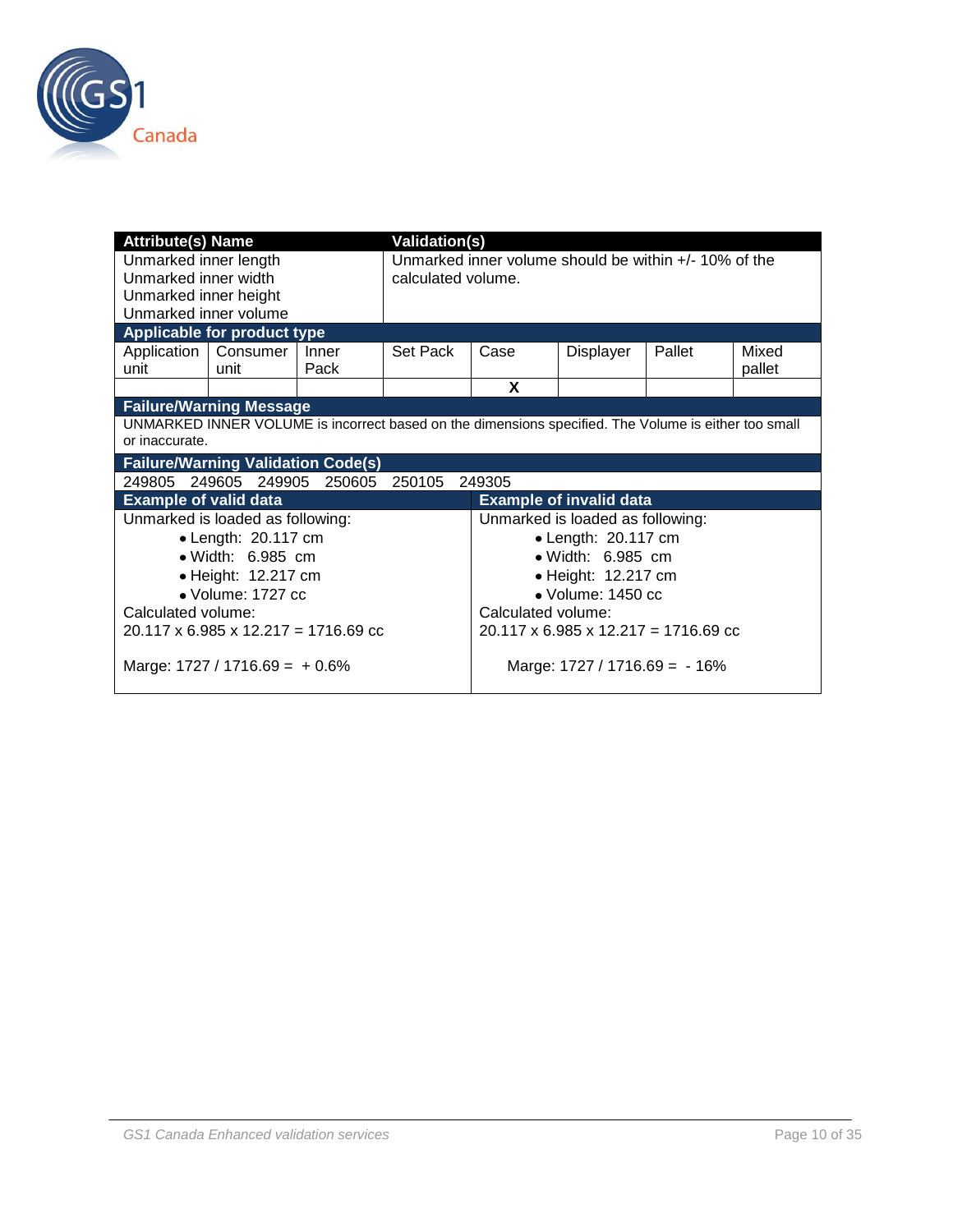

| <b>Attribute(s) Name</b>     |                                                 |               | <b>Validation(s)</b> |                                                                    |                                                     |        |        |  |  |
|------------------------------|-------------------------------------------------|---------------|----------------------|--------------------------------------------------------------------|-----------------------------------------------------|--------|--------|--|--|
|                              | Unmarked inner gross weight                     |               |                      | Gross weight for case should be greater than gross weight at       |                                                     |        |        |  |  |
| Case gross weight            |                                                 |               |                      | the unmarked inner level.                                          |                                                     |        |        |  |  |
|                              |                                                 |               |                      |                                                                    |                                                     |        |        |  |  |
| Applicable for product type  |                                                 |               |                      |                                                                    |                                                     |        |        |  |  |
| Application                  | Consumer                                        | Inner         | Set Pack             | Case                                                               | Displayer                                           | Pallet | Mixed  |  |  |
| unit                         | unit                                            | Pack          |                      |                                                                    |                                                     |        | pallet |  |  |
|                              |                                                 |               |                      | X                                                                  |                                                     |        |        |  |  |
|                              | <b>Failure/Warning Message</b>                  |               |                      |                                                                    |                                                     |        |        |  |  |
|                              |                                                 |               |                      | CASE GROSS WEIGHT must be greater than UNMARKED INNER GROSS WEIGHT |                                                     |        |        |  |  |
|                              | <b>Failure/Warning Validation Code(s)</b>       |               |                      |                                                                    |                                                     |        |        |  |  |
|                              | 252805 252705 252605                            | 252905 253205 |                      | 253105                                                             | 253005 252105                                       | 252005 | 251905 |  |  |
|                              | 252205 252505 252405 252305 251505              |               |                      | 251805                                                             | 251705 251605                                       |        |        |  |  |
| <b>Example of valid data</b> |                                                 |               |                      |                                                                    | <b>Example of invalid data</b>                      |        |        |  |  |
|                              | A case is loaded as following:                  |               |                      | A case is loaded as following:                                     |                                                     |        |        |  |  |
|                              | Gross weight: 1.596 kg                          |               |                      | Gross weight: 1.596 kg                                             |                                                     |        |        |  |  |
|                              |                                                 |               |                      |                                                                    |                                                     |        |        |  |  |
|                              | This case contains 2 unmarked inners:           |               |                      | This case contains 2 unmarked inners:                              |                                                     |        |        |  |  |
|                              | Unmarked inner gross weight: 0.795 kg           |               |                      | $\bullet$                                                          | Unmarked inner gross weight: 0.8 kg                 |        |        |  |  |
|                              |                                                 |               |                      |                                                                    |                                                     |        |        |  |  |
|                              | Calculated gross weight for the unmarked inner: |               |                      | Calculated gross weight for the unmarked inner:                    |                                                     |        |        |  |  |
|                              | $0.795 \times 2 = 1.590$ kg < 1.596 kg          |               |                      |                                                                    | $0.8 \times 2 = 1.60 \text{ kg} > 1.596 \text{ kg}$ |        |        |  |  |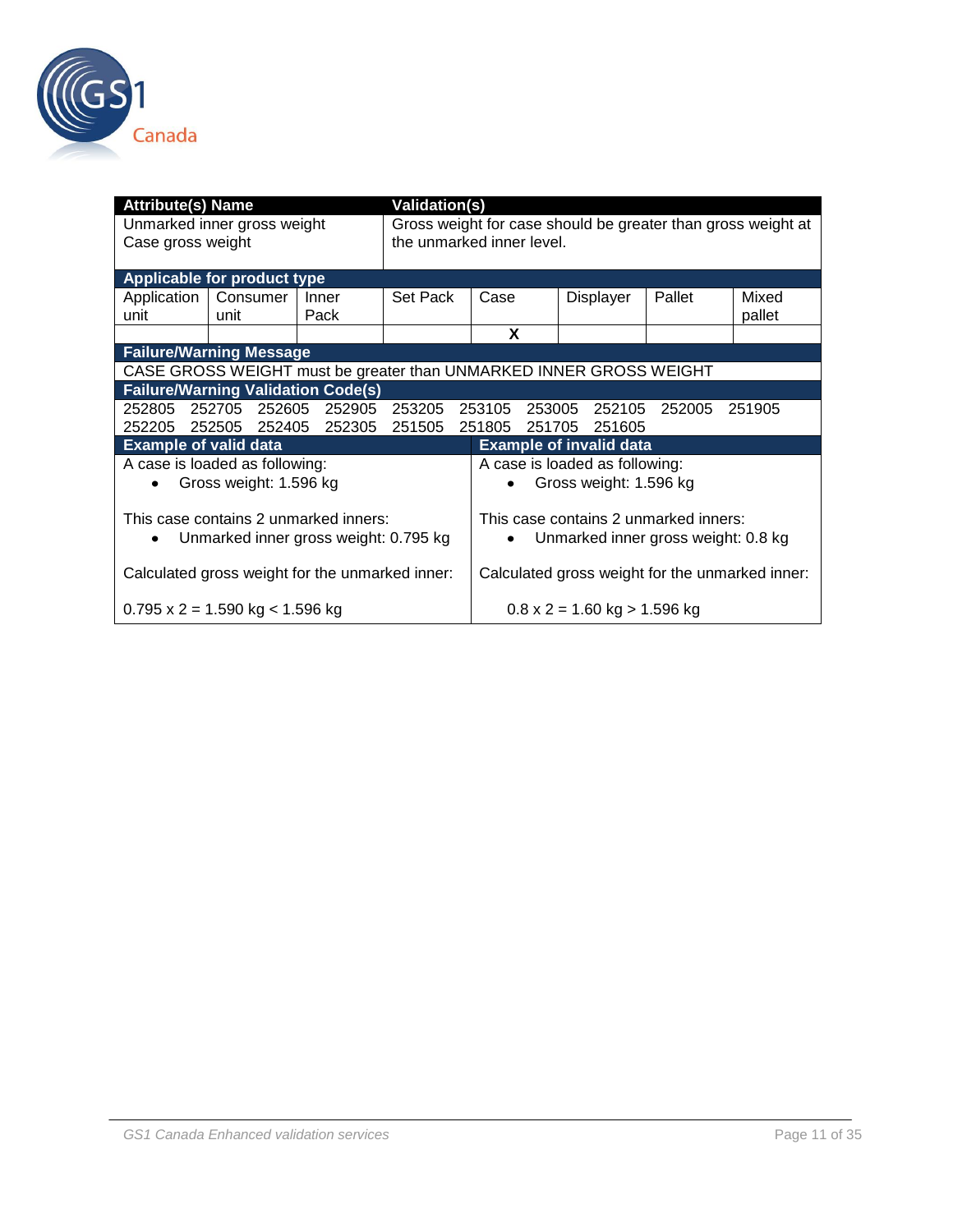

| <b>Attribute(s) Name</b>     |                                                                                                                                      |               | <b>Validation(s)</b>                                       |                                                                                                                                                                                                                                                                                                                                                                                                  |           |        |                 |  |
|------------------------------|--------------------------------------------------------------------------------------------------------------------------------------|---------------|------------------------------------------------------------|--------------------------------------------------------------------------------------------------------------------------------------------------------------------------------------------------------------------------------------------------------------------------------------------------------------------------------------------------------------------------------------------------|-----------|--------|-----------------|--|
| Juice content                |                                                                                                                                      |               | codes:<br>$\bullet$<br>$\bullet$<br>$\bullet$<br>$\bullet$ | Required for products having sufficient concentration to have<br>different treatment under GST legislation. Specifically, this<br>applies to products within the following ECCnet classification<br>000042 - JUICES - DRINKS - other<br>000043 - JUICES / DRINKS - juice<br>000129 - JUICES/DRINKS - liquid (tetra, vegetable<br>juices)<br>000130 - JUICES/DRINKS - Powder (Tang, Kool-<br>aid) |           |        |                 |  |
|                              | Applicable for product type                                                                                                          |               |                                                            |                                                                                                                                                                                                                                                                                                                                                                                                  |           |        |                 |  |
| Application<br>unit          | Consumer<br>unit                                                                                                                     | Inner<br>Pack | Set Pack                                                   | Case                                                                                                                                                                                                                                                                                                                                                                                             | Displayer | Pallet | Mixed<br>pallet |  |
|                              | X                                                                                                                                    |               |                                                            |                                                                                                                                                                                                                                                                                                                                                                                                  |           |        |                 |  |
|                              | <b>Failure/Warning Message</b>                                                                                                       |               |                                                            |                                                                                                                                                                                                                                                                                                                                                                                                  |           |        |                 |  |
| 000130.                      | JUICE CONTENT % is required for ECCnet Registry Class Codes 000042, 000043, 000129, and                                              |               |                                                            |                                                                                                                                                                                                                                                                                                                                                                                                  |           |        |                 |  |
|                              | <b>Failure/Warning Validation Code(s)</b>                                                                                            |               |                                                            |                                                                                                                                                                                                                                                                                                                                                                                                  |           |        |                 |  |
| 66905                        | 67005<br>67105                                                                                                                       | 67205         | 67305                                                      |                                                                                                                                                                                                                                                                                                                                                                                                  |           |        |                 |  |
| <b>Example of valid data</b> |                                                                                                                                      |               |                                                            |                                                                                                                                                                                                                                                                                                                                                                                                  |           |        |                 |  |
| 100%                         | A 100% Pure Pomegranate consumer unit is<br>loaded within ECCnet 000043 - JUICES /<br>DRINKS – juice. The juice content is loaded as |               |                                                            | <b>Example of invalid data</b><br>A 100% Pure Pomegranate consumer unit is<br>loaded within ECCnet 000043 - JUICES /<br>DRINKS – juice. The juice content is not loaded.                                                                                                                                                                                                                         |           |        |                 |  |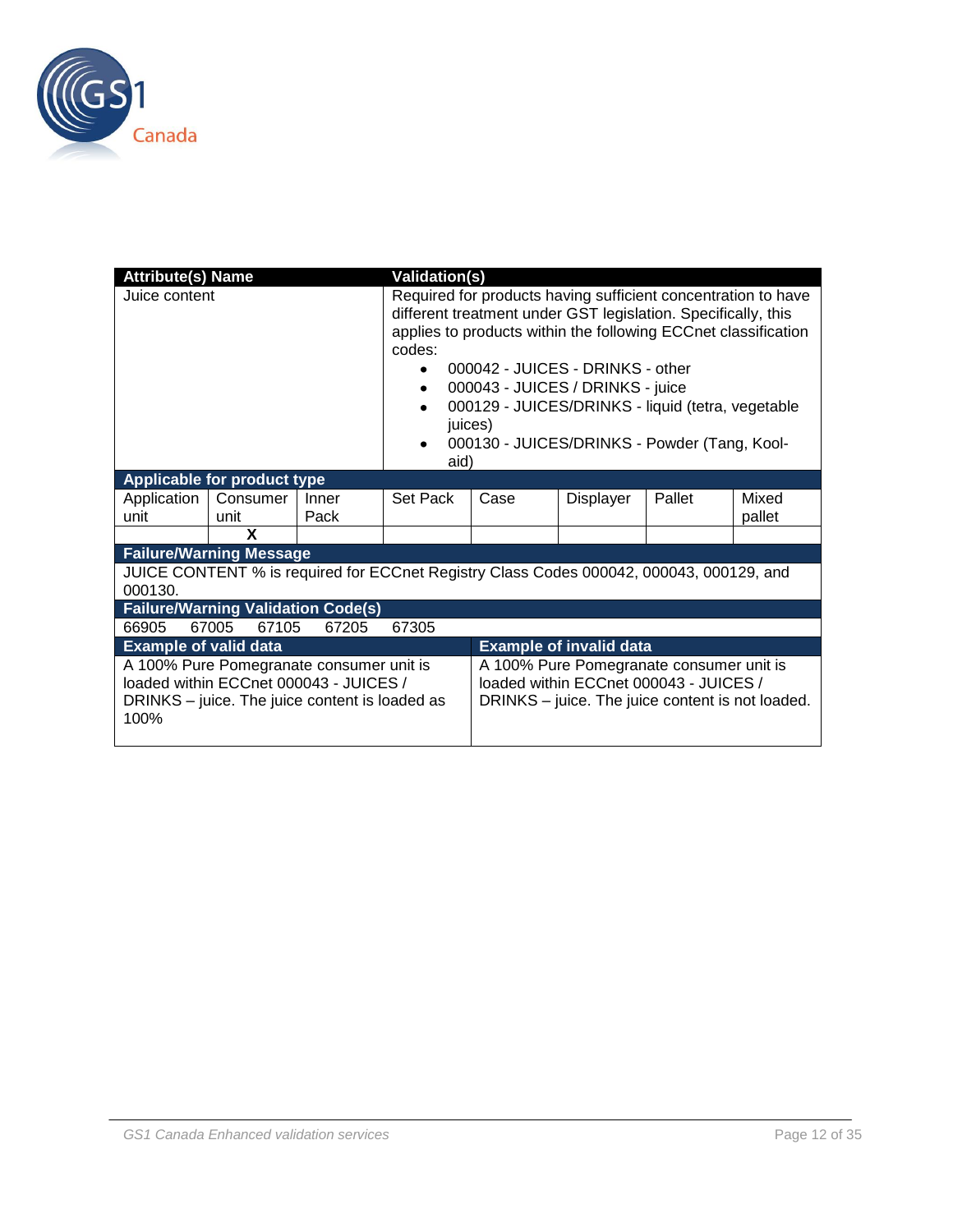

| <b>Attribute(s) Name</b>     |                                                            |        |                                    | Validation(s)                                          |                                |                                          |        |  |  |  |  |
|------------------------------|------------------------------------------------------------|--------|------------------------------------|--------------------------------------------------------|--------------------------------|------------------------------------------|--------|--|--|--|--|
| GST and HST                  |                                                            |        |                                    | The GST and HST information should be populated at the |                                |                                          |        |  |  |  |  |
|                              |                                                            |        | Item level, not at the Case level. |                                                        |                                |                                          |        |  |  |  |  |
|                              |                                                            |        |                                    |                                                        |                                |                                          |        |  |  |  |  |
| Applicable for product type  |                                                            |        |                                    |                                                        |                                |                                          |        |  |  |  |  |
| Application                  | Consumer                                                   | Inner  | Set Pack                           | Case                                                   | <b>Displayer</b>               | Pallet                                   | Mixed  |  |  |  |  |
| unit                         | unit                                                       | Pack   |                                    |                                                        |                                |                                          | pallet |  |  |  |  |
|                              |                                                            |        |                                    | x                                                      |                                |                                          |        |  |  |  |  |
|                              | <b>Failure/Warning Message</b>                             |        |                                    |                                                        |                                |                                          |        |  |  |  |  |
|                              | GST and HST should be provided at the consumer unit level. |        |                                    |                                                        |                                |                                          |        |  |  |  |  |
|                              | <b>Failure/Warning Validation Code(s)</b>                  |        |                                    |                                                        |                                |                                          |        |  |  |  |  |
| 117005                       | 117205 117305                                              | 117405 | 117505                             |                                                        |                                |                                          |        |  |  |  |  |
| <b>Example of valid data</b> |                                                            |        |                                    |                                                        | <b>Example of invalid data</b> |                                          |        |  |  |  |  |
|                              | The "GST and HST" is populated at the                      |        |                                    |                                                        |                                | The GST and HST is populated at the case |        |  |  |  |  |
|                              | consumer unit packaging level                              |        |                                    | packaging level                                        |                                |                                          |        |  |  |  |  |
|                              |                                                            |        |                                    |                                                        |                                |                                          |        |  |  |  |  |
|                              |                                                            |        |                                    |                                                        |                                |                                          |        |  |  |  |  |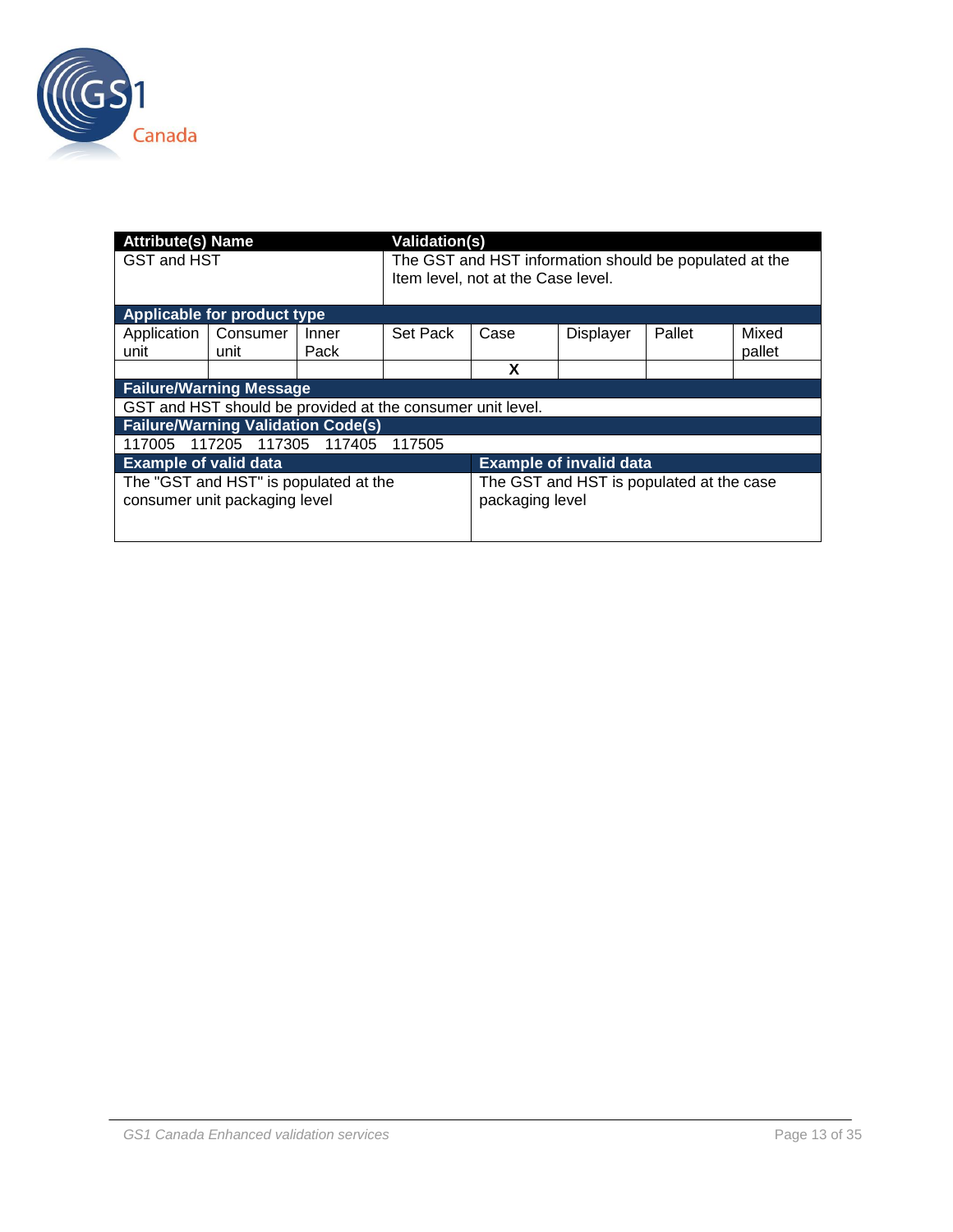

## <span id="page-13-0"></span>**5. PACKAGING VALIDATIONS**

|                                                       | <b>Attribute(s) Name</b><br>Validation(s) |                         |                                                                                                      |                           |                                            |        |                 |  |  |  |  |
|-------------------------------------------------------|-------------------------------------------|-------------------------|------------------------------------------------------------------------------------------------------|---------------------------|--------------------------------------------|--------|-----------------|--|--|--|--|
| Total unit/inner pack                                 |                                           |                         | A pallet, mixed pallet, display shipper and inner should<br>always have a total unit greater than 1. |                           |                                            |        |                 |  |  |  |  |
| Applicable for product type                           |                                           |                         |                                                                                                      |                           |                                            |        |                 |  |  |  |  |
| Application unit                                      | Consumer<br>unit                          | Inner<br>Pack           | Set<br>Pack                                                                                          | Case                      | <b>Displayer</b>                           | Pallet | Mixed<br>pallet |  |  |  |  |
|                                                       |                                           | Х                       |                                                                                                      | X                         | X                                          | x      | χ               |  |  |  |  |
| <b>Failure/warning message</b>                        |                                           |                         |                                                                                                      |                           |                                            |        |                 |  |  |  |  |
| TOTAL UNITS should be greater than one (1).           |                                           |                         |                                                                                                      |                           |                                            |        |                 |  |  |  |  |
| <b>Failure/warning code (s)</b>                       |                                           |                         |                                                                                                      |                           |                                            |        |                 |  |  |  |  |
| 16405<br>16805                                        | 16705                                     | 16605                   | 16505                                                                                                |                           |                                            |        |                 |  |  |  |  |
| <b>Example of valid data</b>                          |                                           |                         |                                                                                                      |                           | <b>Example of invalid data</b>             |        |                 |  |  |  |  |
| A case of soft drinks containing 12x500 ml bottles of |                                           |                         |                                                                                                      |                           | A case of soft drinks containing 12x500 ml |        |                 |  |  |  |  |
| soft drinks:                                          |                                           | bottles of soft drinks: |                                                                                                      |                           |                                            |        |                 |  |  |  |  |
|                                                       | Size of consumer unit: 500 ml             |                         | Size of consumer unit: 6 litres<br>٠                                                                 |                           |                                            |        |                 |  |  |  |  |
| $\bullet$                                             | Total units/Inner pack: 12                |                         |                                                                                                      | Total units/Inner pack: 1 |                                            |        |                 |  |  |  |  |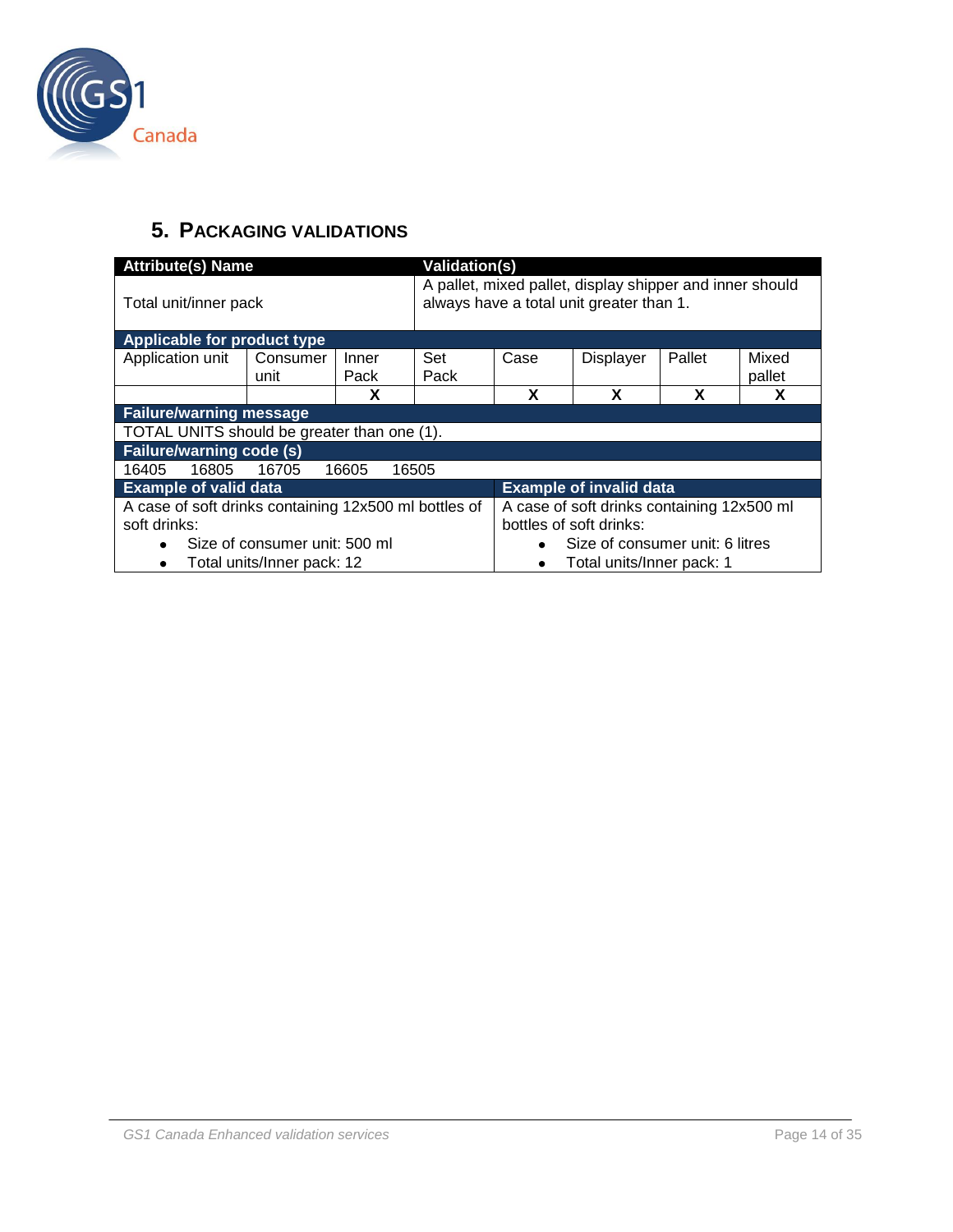

| <b>Attribute(s) Name</b>        |                                                                                        |       | <b>Validation(s)</b>                                                                                                                            |                                           |                                |                                        |        |  |  |
|---------------------------------|----------------------------------------------------------------------------------------|-------|-------------------------------------------------------------------------------------------------------------------------------------------------|-------------------------------------------|--------------------------------|----------------------------------------|--------|--|--|
| Total unit/inner pack           |                                                                                        |       | Total Units at the pallet level should equal Cases Per Layer<br>multiplied by Total Units at the case level multiplied by<br>Layers Per Pallet. |                                           |                                |                                        |        |  |  |
| Applicable for product type     |                                                                                        |       |                                                                                                                                                 |                                           |                                |                                        |        |  |  |
| Application                     | Consumer                                                                               | Inner | Set Pack                                                                                                                                        | Case                                      | Displayer                      | Pallet                                 | Mixed  |  |  |
| unit                            | unit                                                                                   | Pack  |                                                                                                                                                 |                                           |                                |                                        | pallet |  |  |
|                                 |                                                                                        |       |                                                                                                                                                 | X                                         |                                | X                                      |        |  |  |
| <b>Failure/warning message</b>  |                                                                                        |       |                                                                                                                                                 |                                           |                                |                                        |        |  |  |
|                                 | FAILURE (34805)PALLET TOTAL UNITS must equal the following formula: (CASES PER LAYER x |       |                                                                                                                                                 |                                           |                                |                                        |        |  |  |
|                                 | TOTAL UNITS of CASE) x (LAYERS PER PALLET).                                            |       |                                                                                                                                                 |                                           |                                |                                        |        |  |  |
| <b>Failure/warning code (s)</b> |                                                                                        |       |                                                                                                                                                 |                                           |                                |                                        |        |  |  |
| 34805                           |                                                                                        |       |                                                                                                                                                 |                                           |                                |                                        |        |  |  |
| <b>Example of valid data</b>    |                                                                                        |       |                                                                                                                                                 |                                           | <b>Example of invalid data</b> |                                        |        |  |  |
| Pallet information:             |                                                                                        |       |                                                                                                                                                 | Pallet information:                       |                                |                                        |        |  |  |
| $\bullet$                       | Pallet has 2160 total consumer units.                                                  |       |                                                                                                                                                 | Pallet has 2160 total consumer units.     |                                |                                        |        |  |  |
| Case information:               |                                                                                        |       |                                                                                                                                                 | Case information:                         |                                |                                        |        |  |  |
|                                 | Pallet tie: 15                                                                         |       |                                                                                                                                                 | Pallet tie: 1<br>٠                        |                                |                                        |        |  |  |
| $\bullet$                       | Pallet tier: 6                                                                         |       |                                                                                                                                                 | $\bullet$                                 | Pallet tier: 1                 |                                        |        |  |  |
| $\bullet$                       | Case contains 24 total consumer units.                                                 |       |                                                                                                                                                 | $\bullet$                                 |                                | Case contains 24 total consumer units. |        |  |  |
|                                 |                                                                                        |       |                                                                                                                                                 |                                           |                                |                                        |        |  |  |
|                                 | Calculated total units for a full pallet:                                              |       |                                                                                                                                                 | Calculated total units for a full pallet: |                                |                                        |        |  |  |
| ٠                               | $15 \times 6 \times 24 = 2160$                                                         |       |                                                                                                                                                 | $1 \times 1 \times 24 = 24$               |                                |                                        |        |  |  |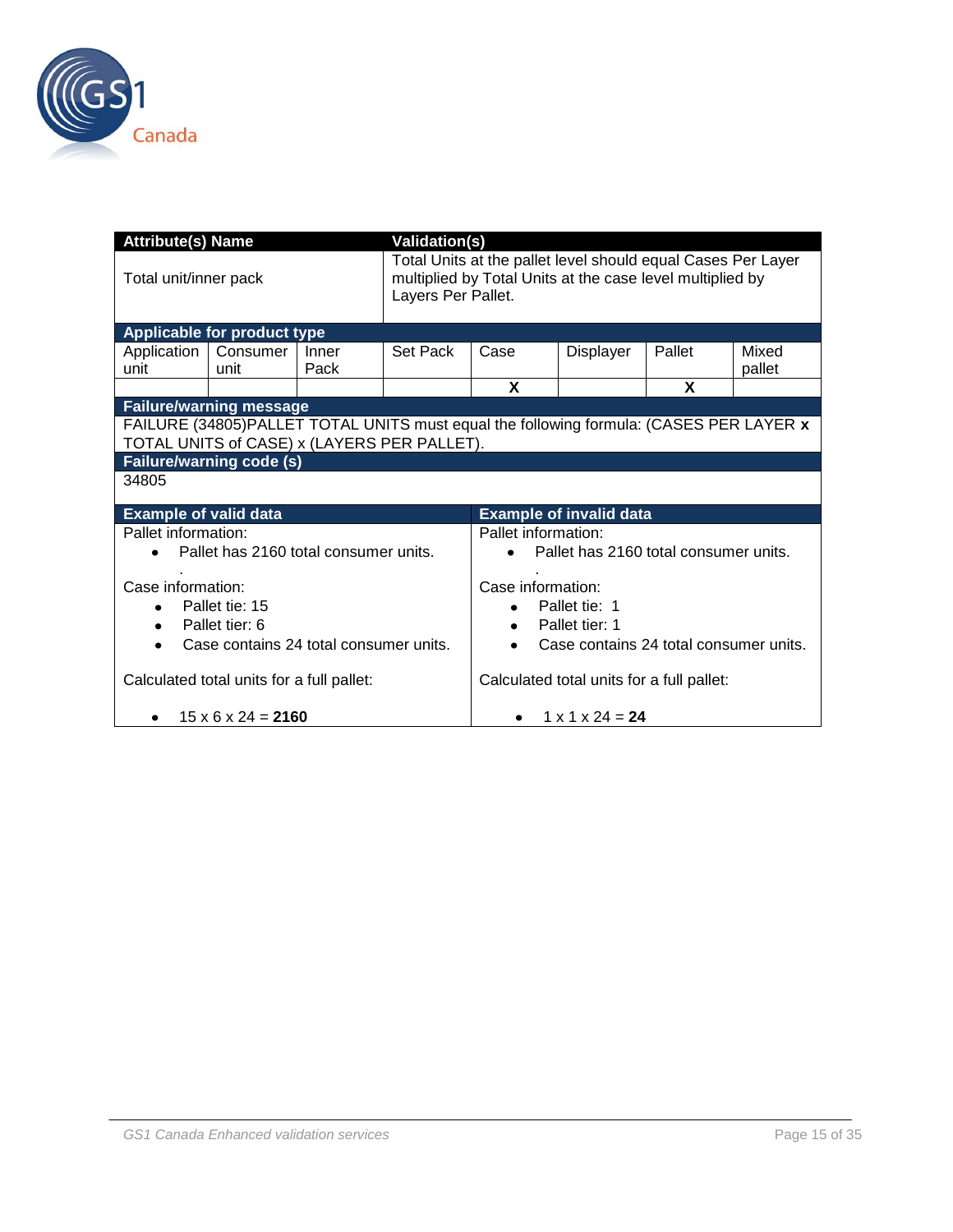

| <b>Attribute(s) Name</b>           |                  |                                                |                                                                                | <b>Validation(s)</b>           |                                               |                                |                      |                                                |                           |                                                              |  |
|------------------------------------|------------------|------------------------------------------------|--------------------------------------------------------------------------------|--------------------------------|-----------------------------------------------|--------------------------------|----------------------|------------------------------------------------|---------------------------|--------------------------------------------------------------|--|
|                                    |                  |                                                |                                                                                |                                |                                               |                                |                      |                                                |                           | Each product type within the packaging, if linked to a lower |  |
| Lower level GTIN                   |                  |                                                |                                                                                | level, should follow the rule: |                                               |                                |                      |                                                |                           |                                                              |  |
|                                    |                  |                                                |                                                                                | Product type                   |                                               |                                |                      | Lower level Product types                      |                           |                                                              |  |
|                                    |                  |                                                |                                                                                | Pallet                         |                                               |                                |                      |                                                | Case, Display shipper,    |                                                              |  |
|                                    |                  |                                                |                                                                                |                                |                                               |                                |                      | Setpack, Inner pack,                           |                           |                                                              |  |
|                                    |                  |                                                |                                                                                |                                |                                               |                                | consumer unit        |                                                |                           |                                                              |  |
|                                    |                  |                                                |                                                                                | Mixed pallet                   |                                               |                                |                      | Case, Display shipper,                         |                           |                                                              |  |
|                                    |                  |                                                |                                                                                |                                |                                               |                                |                      | Setpack, Inner pack,                           |                           |                                                              |  |
|                                    |                  |                                                |                                                                                |                                |                                               |                                |                      |                                                | consumer unit             |                                                              |  |
|                                    |                  |                                                |                                                                                | Case                           |                                               |                                |                      | Display shipper, Setpack,                      |                           |                                                              |  |
|                                    |                  |                                                |                                                                                |                                |                                               |                                |                      |                                                | Inner pack, consumer unit |                                                              |  |
|                                    |                  |                                                | <b>Display Shipper</b>                                                         |                                |                                               |                                |                      | Setpack, Inner pack,                           |                           |                                                              |  |
|                                    |                  |                                                |                                                                                | Setpack                        |                                               |                                |                      |                                                | consumer unit             |                                                              |  |
|                                    |                  |                                                |                                                                                |                                |                                               |                                |                      | Consumer unit                                  |                           |                                                              |  |
|                                    |                  |                                                |                                                                                | Inner Pack                     |                                               |                                |                      | Consumer unit (Mandatory)<br>Application unit  |                           |                                                              |  |
|                                    |                  |                                                | Each                                                                           |                                |                                               |                                |                      |                                                |                           |                                                              |  |
|                                    |                  |                                                |                                                                                |                                |                                               |                                |                      |                                                |                           |                                                              |  |
| <b>Applicable for product type</b> |                  |                                                |                                                                                |                                |                                               |                                |                      |                                                |                           |                                                              |  |
| Application                        | Consumer         |                                                | Inner                                                                          | Set Pack                       |                                               | Case<br>Displayer              |                      |                                                | Pallet                    | Mixed                                                        |  |
| unit                               | unit             |                                                | Pack                                                                           |                                |                                               |                                |                      |                                                |                           | pallet                                                       |  |
|                                    | $\mathbf x$      |                                                | X                                                                              | X                              | X                                             |                                |                      | $\boldsymbol{\mathsf{X}}$                      | X                         | X                                                            |  |
| <b>Failure/warning message</b>     |                  |                                                |                                                                                |                                |                                               |                                |                      |                                                |                           |                                                              |  |
|                                    |                  |                                                | (Product type A) cannot be listed as the next lower level as (Product type B). |                                |                                               |                                |                      |                                                |                           |                                                              |  |
| <b>Failure/warning code (s)</b>    |                  |                                                |                                                                                |                                |                                               |                                |                      |                                                |                           |                                                              |  |
| 118105<br>119405                   | 118305<br>119905 | 119205<br>120405                               | 119705<br>118805                                                               | 120205<br>119505               | 118505<br>120005                              | 119305<br>120505               |                      | 119805<br>118905                               | 120305<br>119605          | 118605<br>120105                                             |  |
| 120605                             | 119105           | 117705                                         | 118205                                                                         |                                |                                               |                                |                      |                                                |                           |                                                              |  |
| <b>Example of valid data</b>       |                  |                                                |                                                                                |                                |                                               | <b>Example of invalid data</b> |                      |                                                |                           |                                                              |  |
|                                    |                  | A pallet linked to a case is a valid scenario. |                                                                                |                                |                                               |                                |                      | A pallet linked to a mixed pallet is not valid |                           |                                                              |  |
|                                    |                  | scenario.                                      |                                                                                |                                |                                               |                                |                      |                                                |                           |                                                              |  |
|                                    |                  |                                                |                                                                                |                                | An inner is loaded as the lowest level in the |                                |                      |                                                |                           |                                                              |  |
|                                    |                  |                                                |                                                                                |                                |                                               |                                | packaging hierarchy. |                                                |                           |                                                              |  |
|                                    |                  |                                                |                                                                                |                                |                                               |                                |                      |                                                |                           |                                                              |  |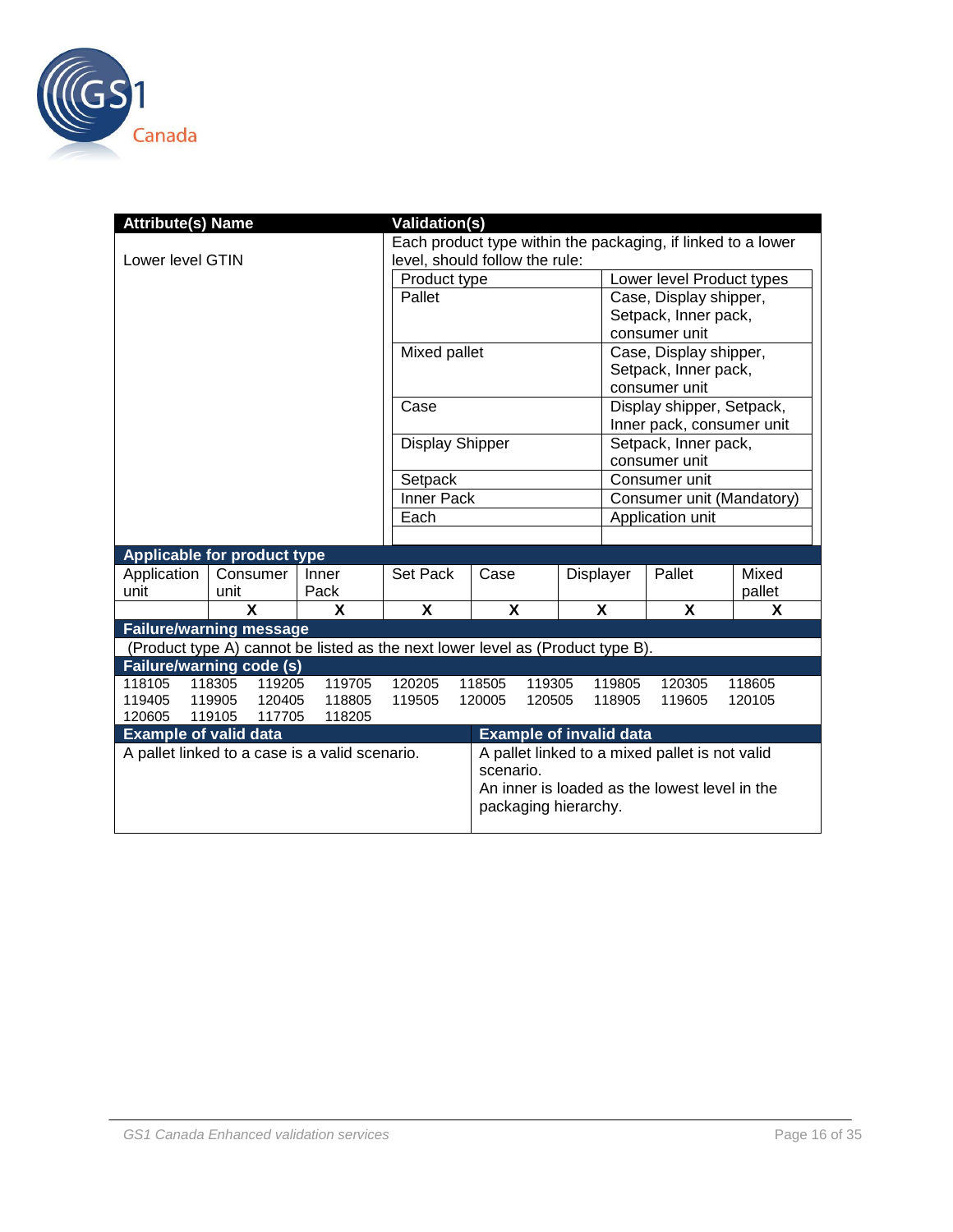

| <b>Attribute(s) Name</b>        |                                                                                                |               | <b>Validation(s)</b>                                                 |                                                       |                                |        |                 |  |  |  |
|---------------------------------|------------------------------------------------------------------------------------------------|---------------|----------------------------------------------------------------------|-------------------------------------------------------|--------------------------------|--------|-----------------|--|--|--|
| Lower level GTIN                |                                                                                                |               | A case containing an unmarked inner cannot be linked to an<br>inner. |                                                       |                                |        |                 |  |  |  |
| Applicable for product type     |                                                                                                |               |                                                                      |                                                       |                                |        |                 |  |  |  |
| Application<br>unit             | Consumer<br>unit                                                                               | Inner<br>Pack | Set Pack                                                             | Case                                                  | Displayer                      | Pallet | Mixed<br>pallet |  |  |  |
|                                 |                                                                                                | X             |                                                                      | X                                                     |                                |        |                 |  |  |  |
| <b>Failure/warning message</b>  |                                                                                                |               |                                                                      |                                                       |                                |        |                 |  |  |  |
| packaging                       | CASE is marked as containing an UNMARKED INNER cannot list an INNER as the next lower level of |               |                                                                      |                                                       |                                |        |                 |  |  |  |
| <b>Failure/warning code (s)</b> |                                                                                                |               |                                                                      |                                                       |                                |        |                 |  |  |  |
| 102205                          |                                                                                                |               |                                                                      |                                                       |                                |        |                 |  |  |  |
| <b>Example of valid data</b>    |                                                                                                |               |                                                                      |                                                       | <b>Example of invalid data</b> |        |                 |  |  |  |
| consumer unit.                  | Case with an unmarked inner is linked to a                                                     |               |                                                                      | Case with an unmarked inner is linked to an<br>inner. |                                |        |                 |  |  |  |

| <b>Attribute(s) Name</b>     |                                                                |               | <b>Validation(s)</b> |                                                                                                                   |                                |        |                 |  |  |  |
|------------------------------|----------------------------------------------------------------|---------------|----------------------|-------------------------------------------------------------------------------------------------------------------|--------------------------------|--------|-----------------|--|--|--|
| <b>Highest level GTIN</b>    |                                                                |               | pallet.              | An inner should always be contained within the highest<br>packaging type: Case, Display shipper, pallet, or mixed |                                |        |                 |  |  |  |
|                              | Applicable for product type                                    |               |                      |                                                                                                                   |                                |        |                 |  |  |  |
| Application<br>unit          | Consumer<br>unit                                               | Inner<br>Pack | Set Pack             | Case                                                                                                              | <b>Displayer</b>               | Pallet | Mixed<br>pallet |  |  |  |
|                              |                                                                | X             |                      |                                                                                                                   |                                |        |                 |  |  |  |
|                              | <b>Failure/warning message</b>                                 |               |                      |                                                                                                                   |                                |        |                 |  |  |  |
|                              | An inner must always be linked to a higher level of packaging. |               |                      |                                                                                                                   |                                |        |                 |  |  |  |
|                              | <b>Failure/warning code (s)</b>                                |               |                      |                                                                                                                   |                                |        |                 |  |  |  |
| 130705                       |                                                                |               |                      |                                                                                                                   |                                |        |                 |  |  |  |
| <b>Example of valid data</b> |                                                                |               |                      |                                                                                                                   | <b>Example of invalid data</b> |        |                 |  |  |  |
|                              | An inner is linked to a pallet                                 |               |                      | An inner is loaded as the highest level of the<br>hierarchy                                                       |                                |        |                 |  |  |  |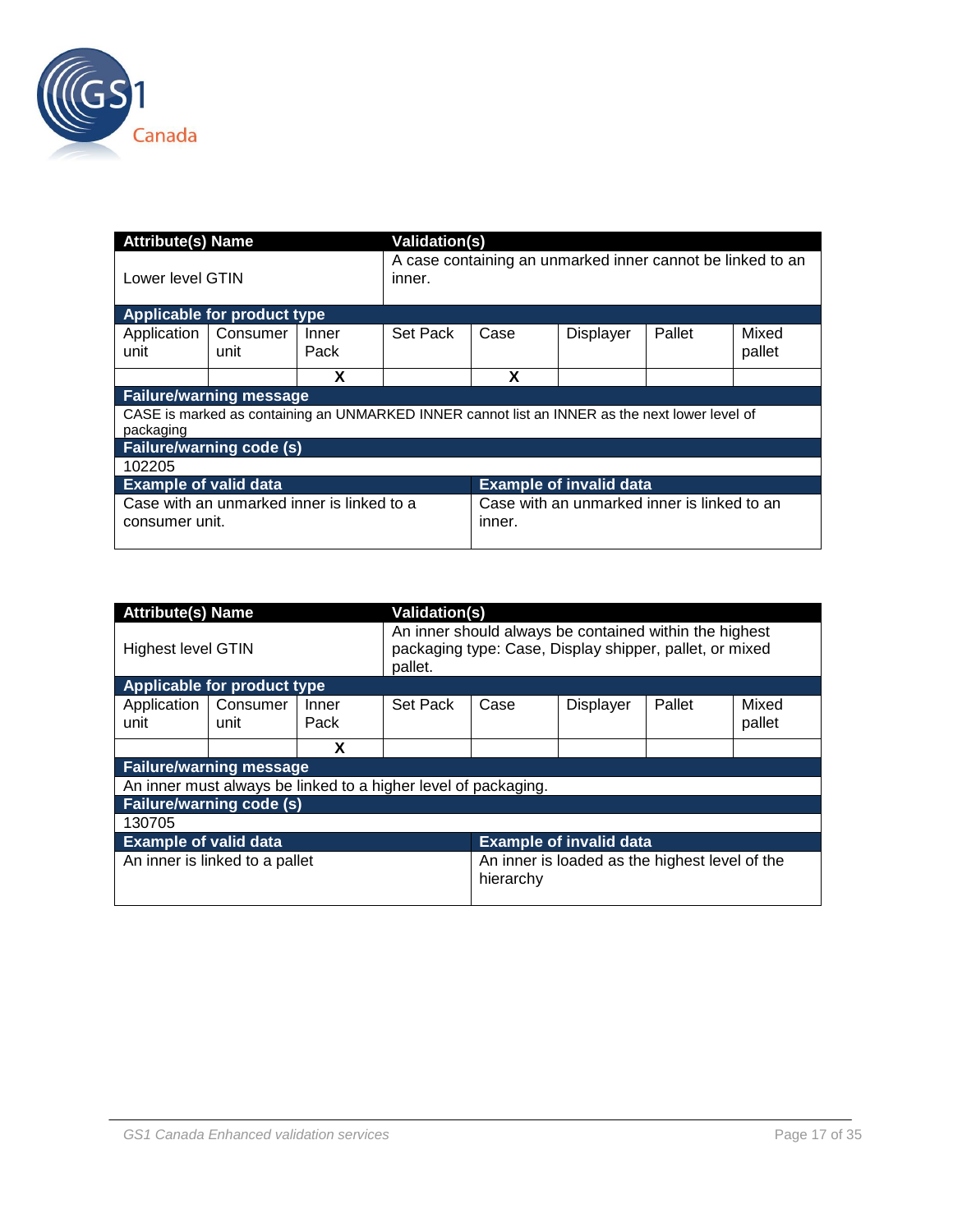

| <b>Attribute(s) Name</b>           | <b>Validation(s)</b><br>Total Child Volume should be within the tolerance -30 % and |          |                                                                                             |                                   |                                     |                                                |                       |        |                         |                                                      |                                               |  |
|------------------------------------|-------------------------------------------------------------------------------------|----------|---------------------------------------------------------------------------------------------|-----------------------------------|-------------------------------------|------------------------------------------------|-----------------------|--------|-------------------------|------------------------------------------------------|-----------------------------------------------|--|
| Volume                             |                                                                                     |          |                                                                                             |                                   |                                     |                                                |                       |        |                         |                                                      |                                               |  |
|                                    |                                                                                     |          |                                                                                             |                                   |                                     |                                                |                       |        |                         | +0% of Parent volume AND Parent Volume should not be |                                               |  |
|                                    |                                                                                     |          |                                                                                             | less than contained child VOLUME. |                                     |                                                |                       |        |                         |                                                      |                                               |  |
| <b>Applicable for product type</b> |                                                                                     |          |                                                                                             |                                   |                                     |                                                |                       |        |                         |                                                      |                                               |  |
| Application                        |                                                                                     | Consumer | Inner                                                                                       | Set Pack                          |                                     | Case                                           |                       |        | Displayer               | Pallet                                               | Mixed                                         |  |
| unit                               | unit                                                                                |          | Pack                                                                                        |                                   |                                     |                                                |                       |        |                         | pallet                                               |                                               |  |
|                                    |                                                                                     |          | $\boldsymbol{\mathsf{X}}$                                                                   | $\overline{\mathbf{X}}$           |                                     | $\overline{\mathbf{X}}$                        |                       |        | $\overline{\mathbf{X}}$ | $\overline{\mathbf{X}}$                              | $\boldsymbol{\mathsf{X}}$                     |  |
| <b>Failure/warning message</b>     |                                                                                     |          |                                                                                             |                                   |                                     |                                                |                       |        |                         |                                                      |                                               |  |
|                                    |                                                                                     |          | Total Child Volume should be within the tolerance -30 % and +0% of Parent volume AND Parent |                                   |                                     |                                                |                       |        |                         |                                                      |                                               |  |
|                                    |                                                                                     |          | Volume should not be less than contained child VOLUME.                                      |                                   |                                     |                                                |                       |        |                         |                                                      |                                               |  |
| <b>Failure/warning code (s)</b>    |                                                                                     |          |                                                                                             |                                   |                                     |                                                |                       |        |                         |                                                      |                                               |  |
| 205005<br>205205                   | 204105                                                                              |          | 204005 204405                                                                               |                                   |                                     | 204305                                         | 205505                | 208405 |                         |                                                      |                                               |  |
| 206205                             | 205605                                                                              | 208305   | 206305                                                                                      | 203405                            |                                     | 137205                                         | 203505                |        | 203805                  | 203605                                               | 139805                                        |  |
| 204805                             | 192405                                                                              | 205705   | 193705                                                                                      | 204905                            |                                     | 205805                                         | 134705                |        | 143605                  | 143505                                               | 144005                                        |  |
| 143905                             | 143405                                                                              | 143705   | 143305                                                                                      | 143805                            |                                     | 136705                                         | 134305                |        | 134005                  | 132305                                               | 144105                                        |  |
| 144405                             | 144705                                                                              | 134505   | 145405                                                                                      | 131305                            |                                     | 145205                                         | 134405                |        | 132005                  | 131805                                               | 141305                                        |  |
| 135905                             | 135805                                                                              | 140105   | 136005                                                                                      | 141005                            |                                     | 135705                                         |                       |        | 141105 134805           | 141505                                               | 144305                                        |  |
| 141205                             | 144805                                                                              | 140205   | 141405                                                                                      | 134605                            |                                     | 136805                                         | 144505                |        | 136905                  | 140005                                               | 137005                                        |  |
| 137105                             | 135505                                                                              | 142805   | 144205                                                                                      | 142505                            |                                     | 139705                                         | 135405                |        | 144605                  | 143105                                               | 143205                                        |  |
| 143005                             | 133905                                                                              | 145105   | 142905                                                                                      | 144905                            | 145005<br>142605<br>142705          |                                                |                       |        |                         |                                                      |                                               |  |
| <b>Example of valid data</b>       |                                                                                     |          |                                                                                             |                                   | <b>Example of invalid data</b>      |                                                |                       |        |                         |                                                      |                                               |  |
| Case and contained inners:         |                                                                                     |          |                                                                                             |                                   | Case and contained inners:          |                                                |                       |        |                         |                                                      |                                               |  |
|                                    |                                                                                     |          | Example of Total Child Volume should be within                                              |                                   |                                     | Example of Total Child Volume should be within |                       |        |                         |                                                      |                                               |  |
|                                    |                                                                                     |          | the tolerance -30 % and +0% of Parent volume:                                               |                                   |                                     |                                                |                       |        |                         |                                                      | the tolerance -30 % and +0% of Parent volume: |  |
|                                    |                                                                                     |          |                                                                                             |                                   |                                     |                                                |                       |        |                         |                                                      |                                               |  |
|                                    |                                                                                     |          | A Case is loaded with the following volume                                                  |                                   |                                     |                                                |                       |        |                         | A Case is loaded with the following volume           |                                               |  |
| information: 30560 cc.             |                                                                                     |          |                                                                                             |                                   |                                     |                                                |                       |        | information: 49080 cc.  |                                                      |                                               |  |
|                                    |                                                                                     |          |                                                                                             |                                   |                                     |                                                |                       |        |                         |                                                      |                                               |  |
|                                    |                                                                                     |          | This case contains three inner units with the                                               |                                   |                                     |                                                |                       |        |                         | This case contains three inner units with the        |                                               |  |
| following dimensions:              |                                                                                     |          |                                                                                             |                                   |                                     |                                                | following dimensions: |        |                         |                                                      |                                               |  |
| $\bullet$                          | Length: 20.07 cm                                                                    |          |                                                                                             |                                   |                                     | $\bullet$                                      |                       |        | Length: 20.07 cm        |                                                      |                                               |  |
| $\bullet$                          | Width: 28.57 cm                                                                     |          |                                                                                             |                                   |                                     | $\bullet$                                      |                       |        | Width: 28.57 cm         |                                                      |                                               |  |
| $\bullet$                          | High: 16.31 cm                                                                      |          |                                                                                             |                                   |                                     | $\bullet$                                      |                       |        | High: 16.31 cm          |                                                      |                                               |  |
|                                    |                                                                                     |          |                                                                                             |                                   |                                     |                                                |                       |        |                         |                                                      |                                               |  |
| Calculated volume:                 |                                                                                     |          |                                                                                             |                                   |                                     |                                                | Calculated volume:    |        |                         |                                                      |                                               |  |
|                                    |                                                                                     |          | 20.07 x 28.57 x 16.31 x 3= 28056 cc                                                         |                                   | 20.07 x 28.57 x 16.31 x 3= 28056 cc |                                                |                       |        |                         |                                                      |                                               |  |
|                                    |                                                                                     |          |                                                                                             |                                   |                                     |                                                |                       |        |                         |                                                      |                                               |  |
| Tolerance:                         |                                                                                     |          |                                                                                             |                                   |                                     | Tolerance:                                     |                       |        |                         |                                                      |                                               |  |
| 28056-30560/30560=-8%              |                                                                                     |          |                                                                                             |                                   |                                     |                                                |                       |        | 28056-49080/49080=-43%  |                                                      |                                               |  |
|                                    |                                                                                     |          |                                                                                             |                                   |                                     |                                                |                       |        |                         |                                                      |                                               |  |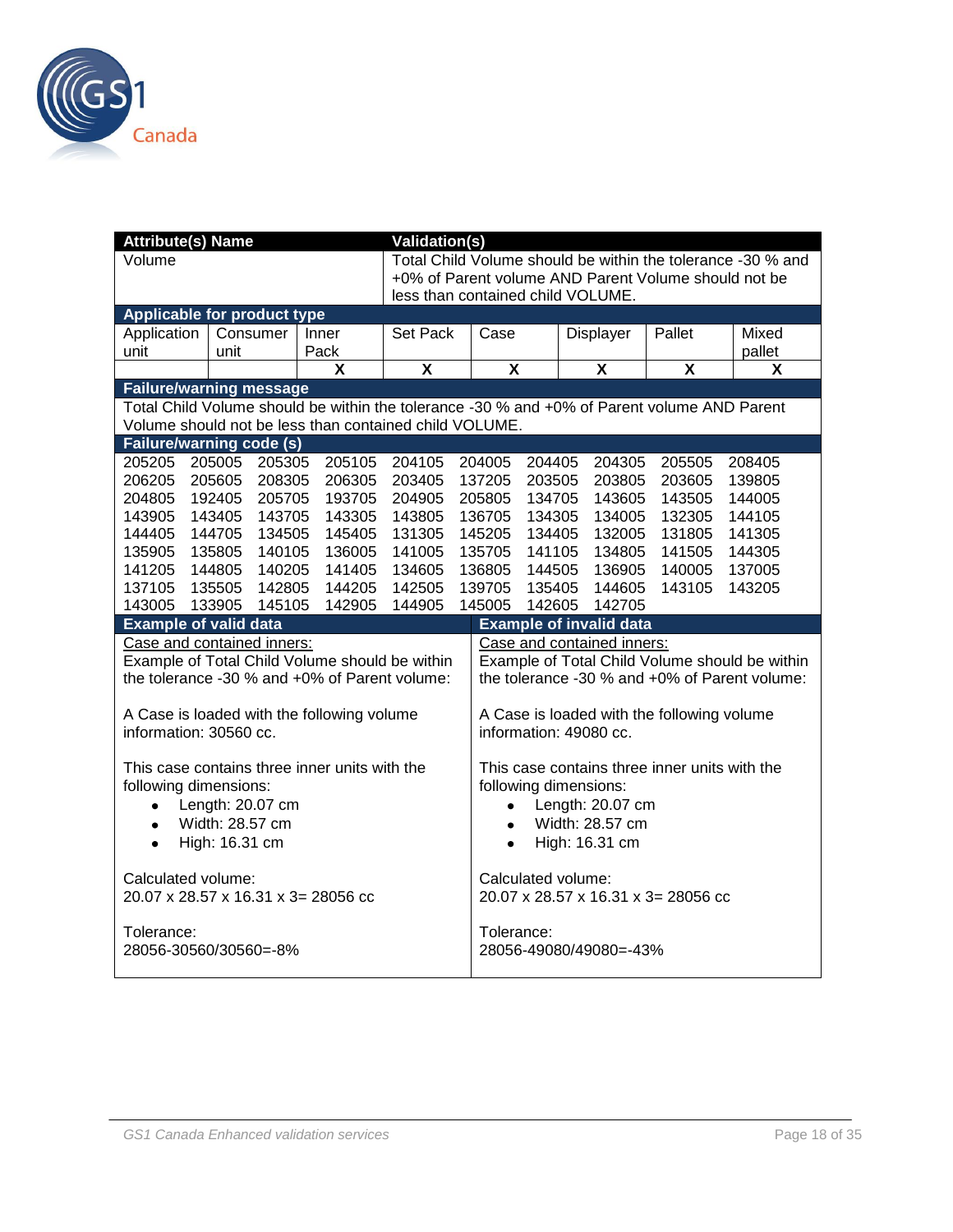

| Case and contained inners:                  | Case and contained inners:                            |  |  |  |  |  |  |
|---------------------------------------------|-------------------------------------------------------|--|--|--|--|--|--|
| Example of Parent Volume should not be less | Example of Parent Volume should not be less           |  |  |  |  |  |  |
| than contained child VOLUME:                | than contained child VOLUME:                          |  |  |  |  |  |  |
| A Case is loaded with the following volume  | A Case is loaded with the following volume            |  |  |  |  |  |  |
| information: 30560 cc.                      | information: 49080 cc.                                |  |  |  |  |  |  |
| This case contains 3 inner units with the   | This case contains 3 inner units with the             |  |  |  |  |  |  |
| following dimensions:                       | following dimensions:                                 |  |  |  |  |  |  |
| Length: 20.07 cm                            | Length: 38.07 cm                                      |  |  |  |  |  |  |
| Width: 28.57 cm                             | Width: 28.57 cm                                       |  |  |  |  |  |  |
| $\bullet$                                   | $\bullet$                                             |  |  |  |  |  |  |
| High: 16.31 cm                              | High: 16.31 cm                                        |  |  |  |  |  |  |
| ٠                                           | $\bullet$                                             |  |  |  |  |  |  |
| Calculated volume:                          | Calculated volume:                                    |  |  |  |  |  |  |
| 20.07 x 28.57 x 16.31 x 3= 28056 cc         | $38.07 \times 28.57 \times 16.31 \times 3 = 53219$ cc |  |  |  |  |  |  |
| Parent Volume > Contained Child Volume      | Contained Child Volume > Parent Volume                |  |  |  |  |  |  |

|                                 | <b>Attribute(s) Name</b>            |                                                                               |                                    |                                                                          |                                                                | <b>Validation(s)</b> |                                                                        |        |                 |  |  |  |
|---------------------------------|-------------------------------------|-------------------------------------------------------------------------------|------------------------------------|--------------------------------------------------------------------------|----------------------------------------------------------------|----------------------|------------------------------------------------------------------------|--------|-----------------|--|--|--|
| Gross weight                    |                                     |                                                                               |                                    | Gross weight must be equal or greater than the contained<br>gross weight |                                                                |                      |                                                                        |        |                 |  |  |  |
|                                 | <b>Applicable for product type</b>  |                                                                               |                                    |                                                                          |                                                                |                      |                                                                        |        |                 |  |  |  |
| Application<br>unit             | Consumer<br>unit                    | Inner<br>Pack                                                                 |                                    | Set Pack                                                                 |                                                                |                      | Displayer                                                              | Pallet | Mixed<br>pallet |  |  |  |
|                                 |                                     | x                                                                             | X                                  |                                                                          | X                                                              |                      | <b>X</b>                                                               | X      | X.              |  |  |  |
|                                 | <b>Failure/warning message</b>      |                                                                               |                                    |                                                                          |                                                                |                      |                                                                        |        |                 |  |  |  |
|                                 |                                     | Parent GROSS WEIGHT must be greater than the GROSS WEIGHT of contained items. |                                    |                                                                          |                                                                |                      |                                                                        |        |                 |  |  |  |
| <b>Failure/warning code (s)</b> |                                     |                                                                               |                                    |                                                                          |                                                                |                      |                                                                        |        |                 |  |  |  |
|                                 | 229805 229705 229905                | 237605 237505                                                                 |                                    |                                                                          |                                                                |                      | 237205 237105 237405                                                   | 237305 | 230505          |  |  |  |
|                                 | 230405 230705 230605                |                                                                               | 230105 230005 230305 230205 232705 |                                                                          |                                                                | 233905 233405        |                                                                        |        |                 |  |  |  |
|                                 | 234205 234005 232905                | 232805 233305                                                                 |                                    |                                                                          |                                                                |                      | 233105 234805 235005                                                   |        | 231005 229205   |  |  |  |
|                                 | 230805 230905 229405                | 229505                                                                        | 229605                             |                                                                          |                                                                |                      |                                                                        |        |                 |  |  |  |
| <b>Example of valid data</b>    |                                     |                                                                               |                                    |                                                                          |                                                                |                      | <b>Example of invalid data</b>                                         |        |                 |  |  |  |
| weight: 512.559 KG.             |                                     | A Pallet is loaded with the following gross                                   |                                    |                                                                          | A Pallet is loaded with the following gross<br>weight: 511 kg. |                      |                                                                        |        |                 |  |  |  |
| 5.125 kg (gross weight)         |                                     | This pallet contains 100 cases, each weighs                                   |                                    |                                                                          |                                                                |                      | This pallet contains 100 cases, each weighs<br>5.125 kg (gross weight) |        |                 |  |  |  |
|                                 | The contained gross weight is:      |                                                                               |                                    |                                                                          |                                                                |                      | The contained gross weight is:                                         |        |                 |  |  |  |
| $5.125 \times 100 = 512.5$ kg   |                                     |                                                                               |                                    |                                                                          |                                                                |                      | $5.125 \times 100 = 512.5$ kg                                          |        |                 |  |  |  |
|                                 | 512.559 kg is greater than 512.5 kg |                                                                               |                                    |                                                                          | 512.559 kg is less than 511 kg                                 |                      |                                                                        |        |                 |  |  |  |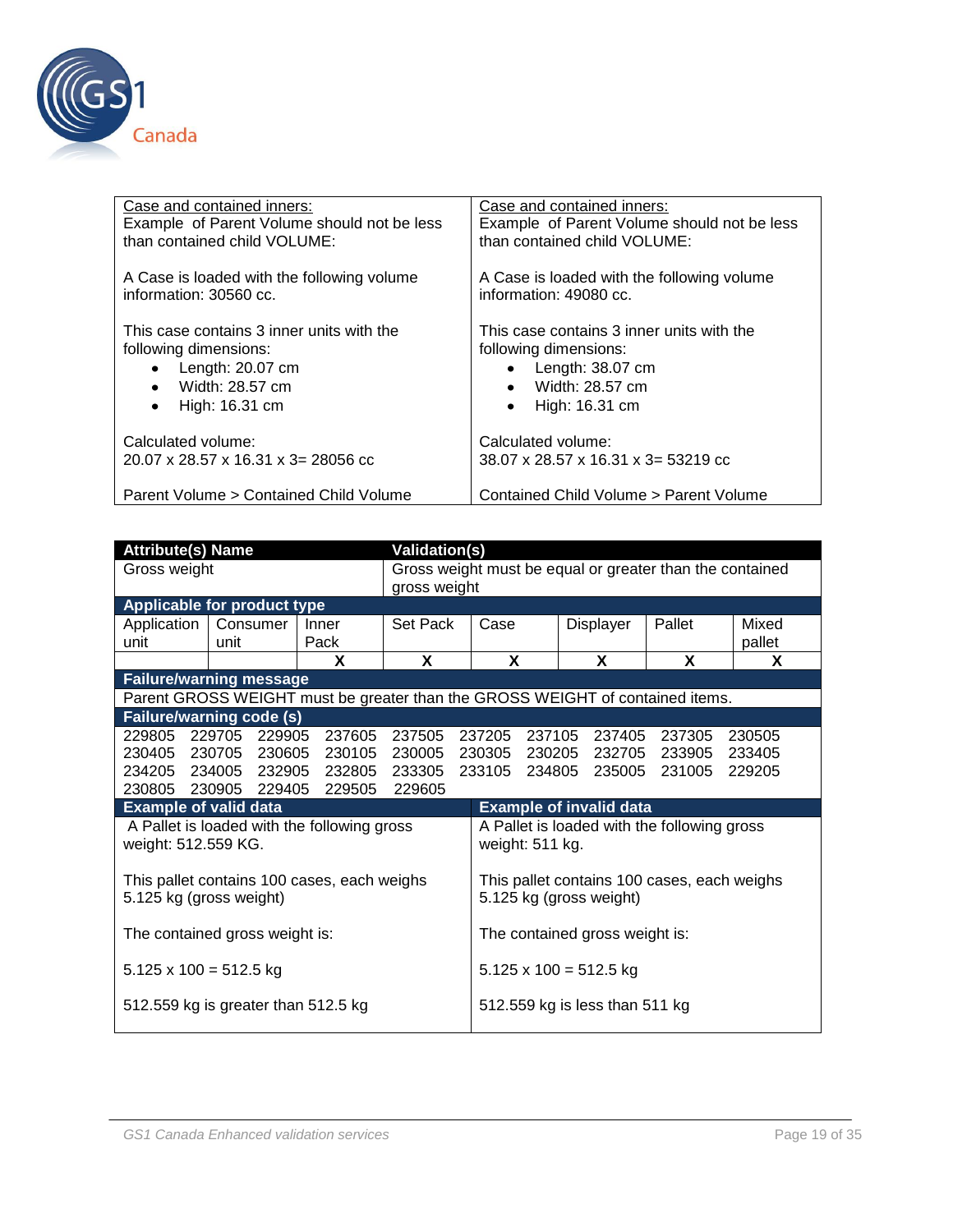

|                                     | <b>Attribute(s) Name</b><br><b>Validation(s)</b> |                  |                                                                          |                  |                                                            |                                                   |                       |  |                                |                                             |                                                  |  |  |
|-------------------------------------|--------------------------------------------------|------------------|--------------------------------------------------------------------------|------------------|------------------------------------------------------------|---------------------------------------------------|-----------------------|--|--------------------------------|---------------------------------------------|--------------------------------------------------|--|--|
| Net weight                          |                                                  |                  |                                                                          | weight           | Net weight must be equal or greater than the contained net |                                                   |                       |  |                                |                                             |                                                  |  |  |
| <b>Applicable for product type</b>  |                                                  |                  |                                                                          |                  |                                                            |                                                   |                       |  |                                |                                             |                                                  |  |  |
| Application                         |                                                  | Consumer         | Inner                                                                    | Set Pack         |                                                            | Case                                              |                       |  | Displayer                      | Pallet                                      | Mixed                                            |  |  |
| unit                                | unit                                             |                  | Pack                                                                     |                  |                                                            |                                                   |                       |  |                                |                                             | pallet                                           |  |  |
|                                     |                                                  |                  | X                                                                        | X                |                                                            | X                                                 |                       |  | X                              | X                                           | X                                                |  |  |
| <b>Failure/warning message</b>      |                                                  |                  |                                                                          |                  |                                                            |                                                   |                       |  |                                |                                             |                                                  |  |  |
|                                     |                                                  |                  | Parent NET WEIGHT must be greater than the NET WEIGHT of contained items |                  |                                                            |                                                   |                       |  |                                |                                             |                                                  |  |  |
| Failure/warning code (s)            |                                                  |                  |                                                                          |                  |                                                            |                                                   |                       |  |                                |                                             |                                                  |  |  |
| 248605                              | 248705                                           | 238405           | 238205                                                                   | 238605           |                                                            | 238305                                            | 239005                |  | 239105                         | 239205                                      | 238905                                           |  |  |
| 238705                              | 238805                                           | 239305           | 238105                                                                   | 239705           |                                                            | 238005                                            | 243005                |  | 239605                         | 237705                                      | 237805                                           |  |  |
| 239505                              | 243105                                           | 248305           | 243205                                                                   | 248105           |                                                            | 248205                                            | 239405                |  | 243405                         | 243505                                      | 246905                                           |  |  |
| 243605<br>247605                    | 242705<br>247105                                 | 238505<br>247905 | 242605<br>247805                                                         | 242805<br>241505 |                                                            | 247005<br>241105                                  | 248905<br>241405      |  | 248805<br>241305               | 237905<br>240905                            | 249005<br>242005                                 |  |  |
| 241905                              | 241005                                           | 241805           | 248505                                                                   |                  |                                                            |                                                   |                       |  |                                |                                             |                                                  |  |  |
|                                     |                                                  |                  |                                                                          |                  |                                                            |                                                   |                       |  |                                |                                             |                                                  |  |  |
| <b>Example of valid data</b>        |                                                  |                  |                                                                          |                  |                                                            |                                                   |                       |  | <b>Example of invalid data</b> |                                             |                                                  |  |  |
|                                     |                                                  |                  | A Pallet is loaded with the following net weight:                        |                  |                                                            | A Pallet is loaded with the following net weight: |                       |  |                                |                                             |                                                  |  |  |
| 512.559 kg.                         |                                                  |                  |                                                                          |                  |                                                            | 511 kg.                                           |                       |  |                                |                                             |                                                  |  |  |
|                                     |                                                  |                  |                                                                          |                  |                                                            |                                                   |                       |  |                                |                                             |                                                  |  |  |
|                                     |                                                  |                  | This pallet contains 100 cases, each weighs                              |                  |                                                            |                                                   |                       |  |                                | This pallet contains 100 cases, each weighs |                                                  |  |  |
| 5.125 kg (net weight)               |                                                  |                  |                                                                          |                  |                                                            |                                                   | 5.125 kg (net weight) |  |                                |                                             |                                                  |  |  |
|                                     |                                                  |                  |                                                                          |                  |                                                            |                                                   |                       |  |                                |                                             |                                                  |  |  |
| The contained net weight is:        |                                                  |                  |                                                                          |                  |                                                            |                                                   |                       |  |                                |                                             | The contained net weight is: 5.125 x 100 = 512.5 |  |  |
|                                     |                                                  |                  |                                                                          |                  |                                                            | kg                                                |                       |  |                                |                                             |                                                  |  |  |
| $5.125 \times 100 = 512.5$ kg       |                                                  |                  |                                                                          |                  |                                                            |                                                   |                       |  |                                |                                             |                                                  |  |  |
|                                     |                                                  |                  |                                                                          |                  |                                                            |                                                   |                       |  | 511 kg is less than 512.5 kg.  |                                             |                                                  |  |  |
| 512.559 kg is greater than 512.5 kg |                                                  |                  |                                                                          |                  |                                                            |                                                   |                       |  |                                |                                             |                                                  |  |  |
|                                     |                                                  |                  |                                                                          |                  |                                                            |                                                   |                       |  |                                |                                             |                                                  |  |  |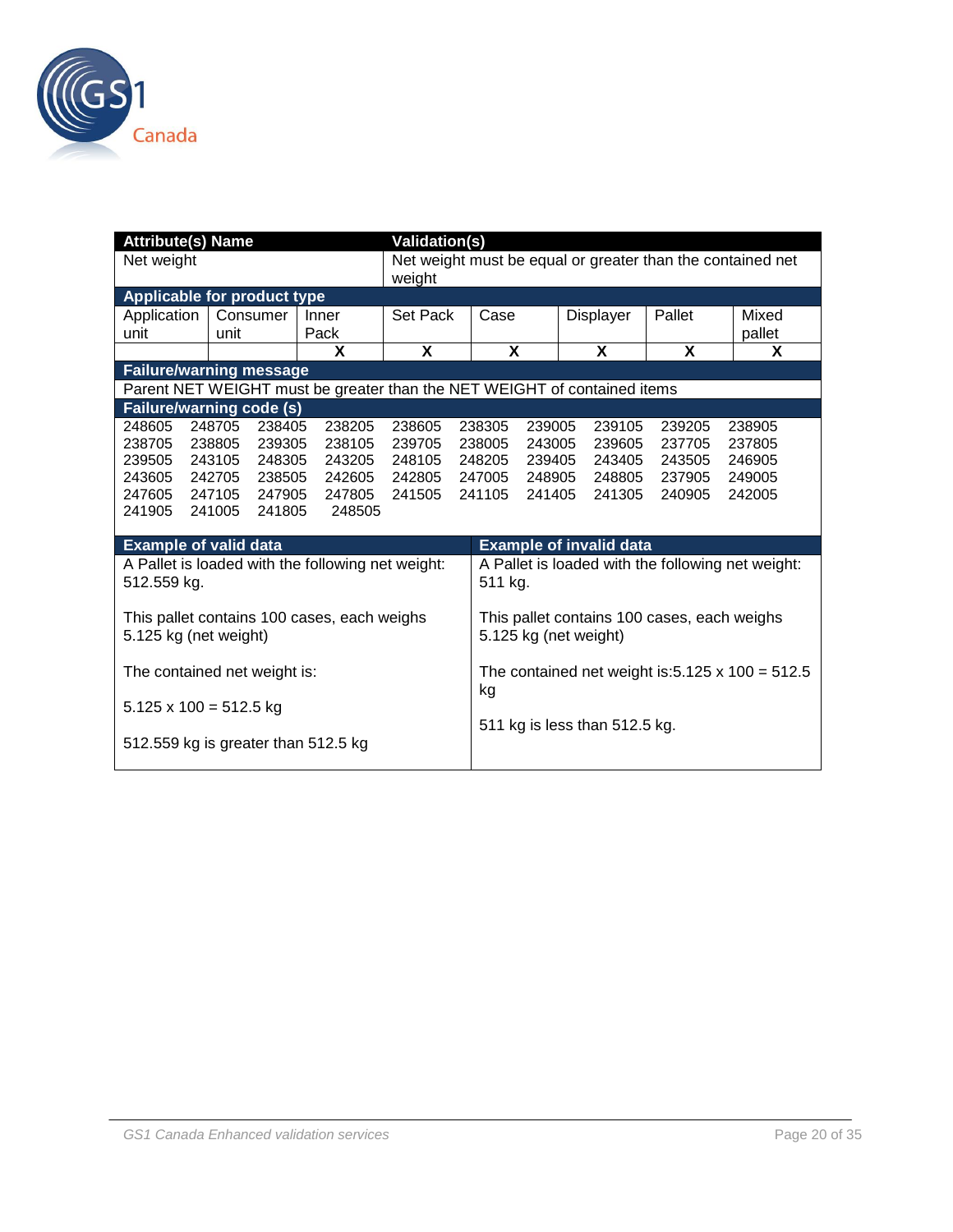

#### <span id="page-20-0"></span>**6. CHAIN DRUG DATA VALIDATIONS**

| <b>Attribute(s) Name</b>           |                                                                                                   |               | <b>Validation(s)</b> |                                                                                                                                                                                                                   |                                                                                                                          |        |                 |  |  |  |
|------------------------------------|---------------------------------------------------------------------------------------------------|---------------|----------------------|-------------------------------------------------------------------------------------------------------------------------------------------------------------------------------------------------------------------|--------------------------------------------------------------------------------------------------------------------------|--------|-----------------|--|--|--|
| (NPN)                              | Drug Identification Number (DIN)<br>Natural Health Product Number                                 |               |                      | For pharmaceutical products (Rx) or over the counter (OTC)<br>consumer unit and application unit packaging levels, with<br>chain drug as channel of distribution, a minimum of 1 DIN or<br>1 NPN should be loaded |                                                                                                                          |        |                 |  |  |  |
| <b>Applicable for product type</b> |                                                                                                   |               |                      |                                                                                                                                                                                                                   |                                                                                                                          |        |                 |  |  |  |
| Application<br>unit                | Consumer<br>unit                                                                                  | Inner<br>Pack | Set Pack             | Case                                                                                                                                                                                                              | Displayer                                                                                                                | Pallet | Mixed<br>pallet |  |  |  |
| X                                  | X                                                                                                 |               |                      |                                                                                                                                                                                                                   |                                                                                                                          |        |                 |  |  |  |
|                                    | <b>Failure/warning message</b>                                                                    |               |                      |                                                                                                                                                                                                                   |                                                                                                                          |        |                 |  |  |  |
|                                    | NUMBER (NPN#) is required.                                                                        |               |                      |                                                                                                                                                                                                                   | A minimum of one DRUG IDENTIFICATION NUMBER (DIN#) or one NATURAL HEALTH PRODUCT                                         |        |                 |  |  |  |
| <b>Failure/warning code (s)</b>    |                                                                                                   |               |                      |                                                                                                                                                                                                                   |                                                                                                                          |        |                 |  |  |  |
| 111205                             | 111405<br>112105                                                                                  | 112305        | 112405               | 112505                                                                                                                                                                                                            |                                                                                                                          |        |                 |  |  |  |
| <b>Example of valid data</b>       |                                                                                                   |               |                      |                                                                                                                                                                                                                   | <b>Example of invalid data</b>                                                                                           |        |                 |  |  |  |
| number: 01955454                   | An OTC consumer unit within the cough and cold<br>ECCnet classification code is loaded with 1 DIN |               |                      |                                                                                                                                                                                                                   | An RX consumer unit within the RX<br><b>ANTISEPTICS ETHIC ECCnet classification</b><br>code is loaded with no DIN number |        |                 |  |  |  |

| Attribute(s) Name                                                                 |                            |                                                                                                                                               |                            | <b>Validation(s)</b>       |  |                            |                            |                                            |                                |        |                                                                           |  |
|-----------------------------------------------------------------------------------|----------------------------|-----------------------------------------------------------------------------------------------------------------------------------------------|----------------------------|----------------------------|--|----------------------------|----------------------------|--------------------------------------------|--------------------------------|--------|---------------------------------------------------------------------------|--|
| Natural Health Product Number<br>(NPN)<br>Active Ingredient Group (AIG)<br>Number |                            | Products that are designated as natural health products and<br>have an NPN will not have an Active Ingredient Group<br>number assigned to it. |                            |                            |  |                            |                            |                                            |                                |        |                                                                           |  |
| <b>Applicable for product type</b>                                                |                            |                                                                                                                                               |                            |                            |  |                            |                            |                                            |                                |        |                                                                           |  |
| Application<br>unit                                                               | Consumer<br>unit           |                                                                                                                                               | Inner<br>Pack              | Set Pack                   |  | Case                       |                            |                                            | <b>Displayer</b>               | Pallet | Mixed<br>pallet                                                           |  |
| X                                                                                 |                            |                                                                                                                                               |                            |                            |  |                            |                            |                                            |                                |        |                                                                           |  |
| <b>Failure/warning message</b>                                                    |                            |                                                                                                                                               |                            |                            |  |                            |                            |                                            |                                |        |                                                                           |  |
| be <b>both</b> provided.                                                          |                            |                                                                                                                                               |                            |                            |  |                            |                            |                                            |                                |        | ACTIVE INGREDIENT GROUP NUMBER and NATURAL HEALTH PRODUCT NUMBER must not |  |
| <b>Failure/warning code (s)</b>                                                   |                            |                                                                                                                                               |                            |                            |  |                            |                            |                                            |                                |        |                                                                           |  |
| 114705<br>112705<br>115605<br>113305<br>112905<br>113005<br>14005                 | 114605<br>115205<br>113905 |                                                                                                                                               | 114305<br>115305<br>114205 | 114405<br>112805<br>114105 |  | 114505<br>113405<br>113805 | 115005<br>113505<br>113605 | 115505<br>113205<br>113705                 |                                |        |                                                                           |  |
| <b>Example of valid data</b>                                                      |                            |                                                                                                                                               |                            |                            |  |                            |                            |                                            | <b>Example of invalid data</b> |        |                                                                           |  |
| An OTC consumer unit within the ANALGESICS                                        |                            |                                                                                                                                               |                            |                            |  |                            |                            | An OTC consumer unit within the ANALGESICS |                                |        |                                                                           |  |

*GS1 Canada Enhanced validation services* Page 21 of 35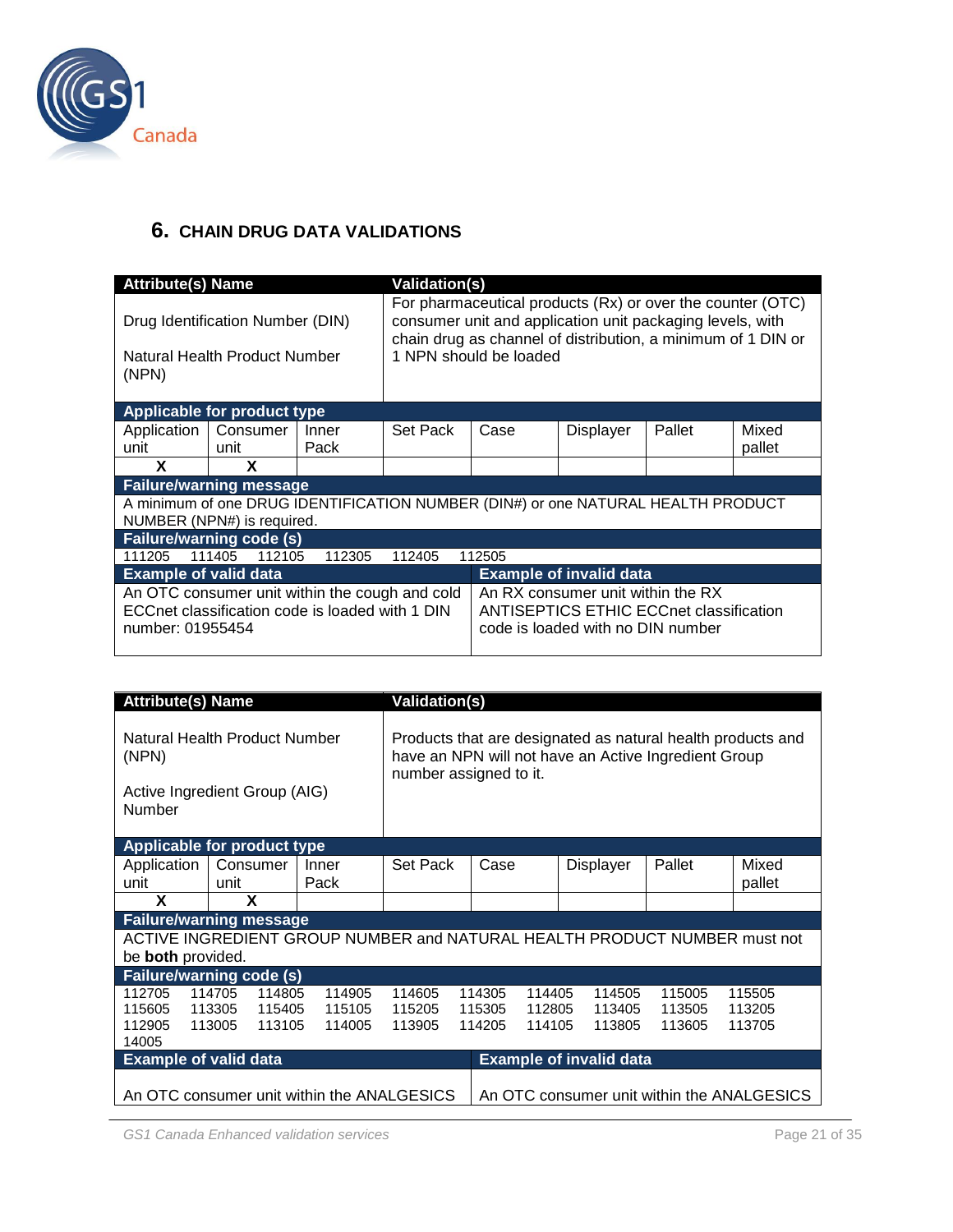

| ECCnet classification code is loaded with NPN<br>number: $02222116$ and has no AIG#. | ECCnet classification code is loaded with NPN<br>number: 02222108 and AIG# set to<br>0403332007 |
|--------------------------------------------------------------------------------------|-------------------------------------------------------------------------------------------------|
|--------------------------------------------------------------------------------------|-------------------------------------------------------------------------------------------------|

| <b>Attribute(s) Name</b>                                                                                       | <b>Validation(s)</b>                  |        |          |        |        |                                                                                                                   |        |        |  |  |
|----------------------------------------------------------------------------------------------------------------|---------------------------------------|--------|----------|--------|--------|-------------------------------------------------------------------------------------------------------------------|--------|--------|--|--|
| (AIG)                                                                                                          | <b>Active Ingredient Group Number</b> |        |          |        |        | The first portion (2 digits) of the Active ingredient group<br>number identifies the number of active ingredients |        |        |  |  |
|                                                                                                                | <b>Active Ingredient Name</b>         |        |          |        |        |                                                                                                                   |        |        |  |  |
|                                                                                                                | <b>Applicable for product type</b>    |        |          |        |        |                                                                                                                   |        |        |  |  |
| Application                                                                                                    | Consumer                              | Inner  | Set Pack | Case   |        | Displayer                                                                                                         | Pallet | Mixed  |  |  |
| unit                                                                                                           | unit                                  | Pack   |          |        |        |                                                                                                                   |        | pallet |  |  |
| $\overline{\textsf{x}}$                                                                                        | $\overline{\textbf{x}}$               |        |          |        |        |                                                                                                                   |        |        |  |  |
|                                                                                                                | <b>Failure/warning message</b>        |        |          |        |        |                                                                                                                   |        |        |  |  |
|                                                                                                                |                                       |        |          |        |        |                                                                                                                   |        |        |  |  |
| Number of Active Ingredient(s) must be equal to the first two (2) digits of Active Ingredient Group<br>Number. |                                       |        |          |        |        |                                                                                                                   |        |        |  |  |
|                                                                                                                | <b>Failure/warning code (s)</b>       |        |          |        |        |                                                                                                                   |        |        |  |  |
| 223505                                                                                                         | 223305<br>223405                      | 222905 | 222805   | 222705 | 223205 | 223105                                                                                                            | 223005 | 221005 |  |  |
| 220905                                                                                                         | 220805<br>221305                      | 221205 | 221105   | 220305 | 220205 | 220105                                                                                                            | 220705 | 220505 |  |  |
| 220405                                                                                                         | 221405<br>222305                      | 222205 | 222105   | 222605 | 222505 | 222405                                                                                                            | 221705 | 221605 |  |  |
| 221505                                                                                                         | 222005<br>221905                      | 221805 | 174005   | 173905 | 174105 | 173605                                                                                                            | 173505 | 173805 |  |  |
| 173705                                                                                                         | 174705<br>174605                      | 174905 | 174805   | 174305 | 174205 | 174505                                                                                                            | 174405 | 173405 |  |  |
| 172205                                                                                                         | 172305<br>172505                      | 172105 | 149205   | 171705 | 172605 | 173105                                                                                                            | 173205 | 173305 |  |  |
| 173005                                                                                                         | 172705<br>172805                      | 172905 | 175005   | 176605 | 176705 | 176805                                                                                                            | 176305 | 176405 |  |  |
| 176505                                                                                                         | 177205<br>177305                      | 177405 | 176905   | 177005 | 177105 | 175405                                                                                                            | 175505 | 175605 |  |  |
| 175105                                                                                                         | 175205<br>175305                      | 176005 | 176105   | 176205 | 175705 | 175805                                                                                                            | 175905 | 178705 |  |  |
| 178805                                                                                                         | 178905<br>177805                      | 177905 | 178005   | 177505 | 177605 | 177705                                                                                                            | 178405 | 178505 |  |  |
| 178605                                                                                                         | 178105<br>178205                      | 178305 | 181905   | 182005 | 182105 | 181505                                                                                                            | 181705 | 181805 |  |  |
| 182505                                                                                                         | 182605<br>182705                      | 182205 | 182305   | 182405 | 180405 | 180505                                                                                                            | 180605 | 180005 |  |  |
| 180205                                                                                                         | 180305<br>181205                      | 181305 | 181405   | 180805 | 180905 | 181005                                                                                                            | 184605 | 184705 |  |  |
| 184805                                                                                                         | 184205<br>184305                      | 184405 | 185405   | 185505 | 185705 | 185005                                                                                                            | 185105 | 185305 |  |  |
| 183105                                                                                                         | 183205<br>183305                      | 182805 | 182905   | 183005 | 183805 | 183905                                                                                                            | 184005 | 183405 |  |  |
| 183505                                                                                                         | 183705<br>179005                      | 179105 | 179205   | 179705 | 179805 | 179905                                                                                                            | 179305 | 179405 |  |  |
| 179605                                                                                                         | 188705<br>188605                      | 188205 | 187905   | 186405 | 186505 | 186105                                                                                                            | 188005 | 185805 |  |  |
| 187005                                                                                                         | 187805<br>186605                      | 186705 | 196105   | 196205 | 196305 | 195805                                                                                                            | 195905 | 196005 |  |  |
| 196705                                                                                                         | 196805<br>196905                      | 196405 | 196505   | 196605 | 195705 | 194805                                                                                                            | 194905 | 195005 |  |  |
| 194505                                                                                                         | 194605<br>194705                      | 195405 | 195505   | 195605 | 195105 | 195205                                                                                                            | 195305 | 197005 |  |  |
| 197105                                                                                                         | 197205<br>194405                      | 191805 | 191905   | 191605 | 191705 | 192205                                                                                                            | 192305 | 192005 |  |  |
| 192105                                                                                                         | 191505<br>190705                      | 190805 | 190505   | 190605 | 191305 | 191405                                                                                                            | 191105 | 191205 |  |  |
| 193605                                                                                                         | 193805<br>193405                      | 193505 | 194105   | 194205 | 193905 | 194005                                                                                                            | 194305 | 192705 |  |  |
| 192805                                                                                                         | 192505<br>192605                      | 193205 | 193305   | 192905 | 193005 | 189605                                                                                                            | 190405 | 190105 |  |  |
| 190205                                                                                                         | 190005<br>189705                      | 189905 | 202405   | 202505 | 202605 | 202005                                                                                                            | 202205 | 202305 |  |  |
| 203205                                                                                                         | 203305<br>205905                      | 202705 | 202805   | 202905 | 201705 | 200605                                                                                                            | 200705 | 200805 |  |  |
| 200305                                                                                                         | 200405<br>200505                      | 201205 | 201305   | 201505 | 200905 | 201005                                                                                                            | 201105 | 208705 |  |  |
| 208805                                                                                                         | 209005<br>208005                      | 208205 | 208505   | 209105 | 209305 | 209405                                                                                                            | 207905 | 206505 |  |  |
| 206705                                                                                                         | 206805<br>206005                      | 206105 | 206405   | 207305 | 207405 | 207605                                                                                                            | 206905 | 207005 |  |  |
| 207205                                                                                                         | 200205<br>199105                      | 199205 | 199405   | 198705 | 198805 | 199005                                                                                                            | 199905 | 200005 |  |  |
| 200105                                                                                                         | 199505<br>199605                      | 199705 | 198605   | 197405 | 197505 | 197605                                                                                                            | 198305 | 198405 |  |  |
| 198505                                                                                                         | 197705<br>197805                      | 198105 | 219805   | 209505 | 210205 | 210305                                                                                                            | 218305 | 218205 |  |  |
| 217805                                                                                                         | 218605<br>218505                      | 218405 | 217205   | 216705 | 216605 | 217605                                                                                                            | 217505 | 217305 |  |  |
| 218705                                                                                                         | 219605<br>219505                      | 219405 | 219905   | 212005 | 219705 | 219005                                                                                                            | 218905 | 218805 |  |  |
| 219305                                                                                                         | 219205<br>219105                      | 213305 | 213205   | 213005 | 213805 | 213705                                                                                                            | 213505 | 212505 |  |  |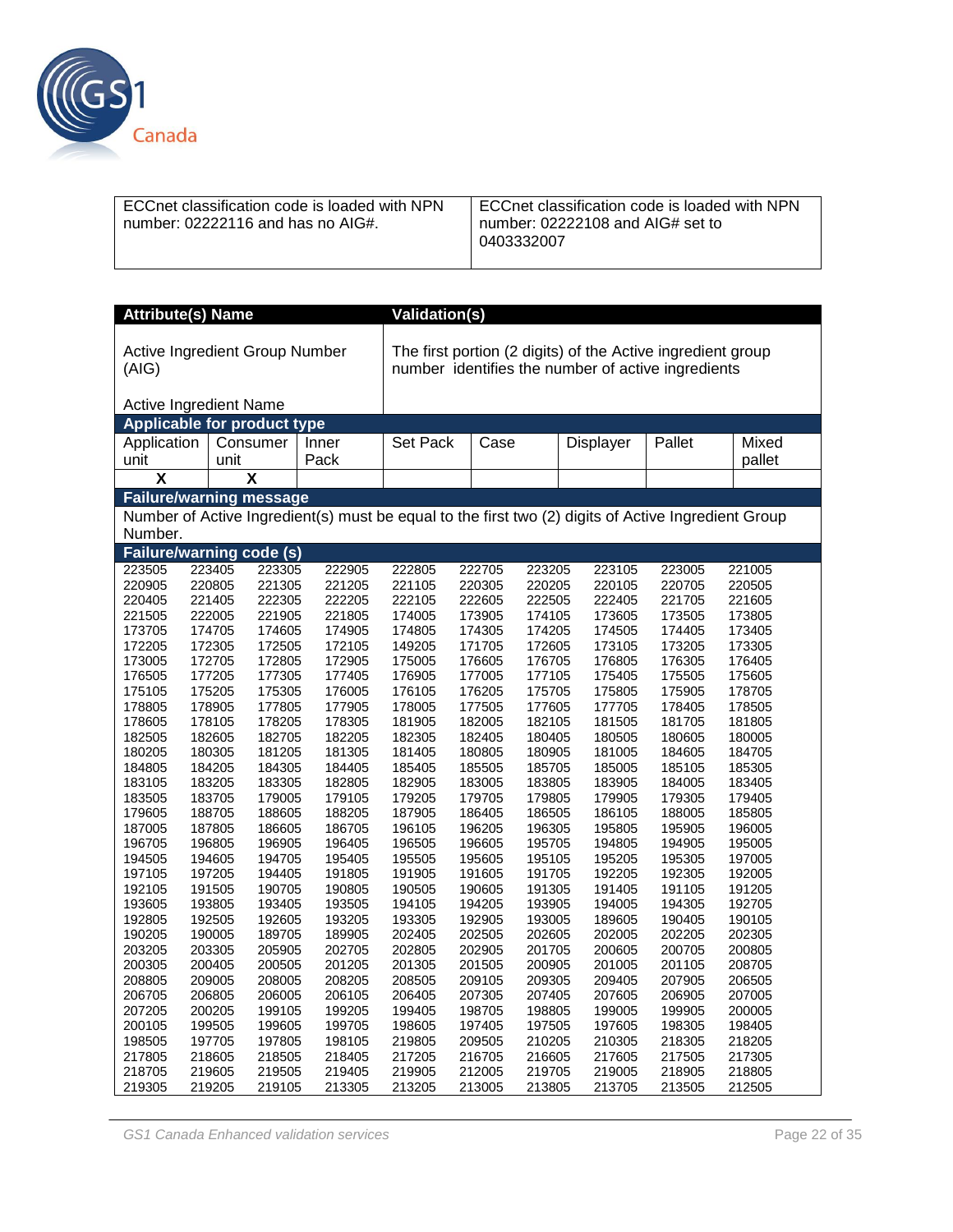

| 212305<br>212205<br>216405<br>216305 | 212905<br>214405                                                                                                                                            | 212805<br>214305 | 212705<br>214105 | 214005<br>215105 | 216205<br>214705 | 216105<br>214605               | 215205<br>211705                                                                                 | 216505<br>211805                             |  |
|--------------------------------------|-------------------------------------------------------------------------------------------------------------------------------------------------------------|------------------|------------------|------------------|------------------|--------------------------------|--------------------------------------------------------------------------------------------------|----------------------------------------------|--|
| 211905<br>211605                     | 210705                                                                                                                                                      | 210805           | 210905           | 210405           | 210505           | 210605                         | 211305                                                                                           | 211405                                       |  |
| 211505<br>211005                     | 211105                                                                                                                                                      | 211205           | 220005           |                  |                  |                                |                                                                                                  |                                              |  |
| <b>Example of valid data</b>         |                                                                                                                                                             |                  |                  |                  |                  | <b>Example of invalid data</b> |                                                                                                  |                                              |  |
| ٠<br>٠<br>Tannic Acid                | An OTC ANALGESICS consumer unit is<br>assigned 0311776003 as AIG#. The 3 active<br>ingredients are associated to it:<br>Benzalkonium Chloride<br>Benzocaine |                  |                  |                  |                  |                                | An OTC ANALGESICS consumer unit is<br>active ingredient associated to it:<br>Etidronate Disodium | assigned 0241781001 as AIG#. There is only 1 |  |

| <b>Attribute(s) Name</b>                                                                                                                                                                                                                                                                                                         |                                                                                                         |               | <b>Validation(s)</b> |                                |                                                                          |        |                 |  |  |
|----------------------------------------------------------------------------------------------------------------------------------------------------------------------------------------------------------------------------------------------------------------------------------------------------------------------------------|---------------------------------------------------------------------------------------------------------|---------------|----------------------|--------------------------------|--------------------------------------------------------------------------|--------|-----------------|--|--|
|                                                                                                                                                                                                                                                                                                                                  | Label Storage Conditions - French<br><b>Colour Description - French</b><br>Flavour Description - French |               |                      | Should be specified in French. |                                                                          |        |                 |  |  |
|                                                                                                                                                                                                                                                                                                                                  | Applicable for product type                                                                             |               |                      |                                |                                                                          |        |                 |  |  |
| Application  <br>unit                                                                                                                                                                                                                                                                                                            | Consumer<br>unit                                                                                        | Inner<br>Pack | Set Pack             | Case                           | Displayer                                                                | Pallet | Mixed<br>pallet |  |  |
| X                                                                                                                                                                                                                                                                                                                                | X                                                                                                       |               |                      |                                |                                                                          |        |                 |  |  |
|                                                                                                                                                                                                                                                                                                                                  | <b>Failure/warning message</b>                                                                          |               |                      |                                |                                                                          |        |                 |  |  |
| LABEL STORAGE CONDITIONS - ENGLISH and LABEL STORAGE CONDITIONS - FRENCH -<br>Ensure appropriate language is used.<br>COLOUR DESCRIPTION ENGLISH and COLOUR DESCRIPTION FRENCH - Ensure appropriate<br>language is used.<br>FLAVOUR DESCRIPTION ENGLISH and FLAVOUR DESCRIPTION FRENCH - Ensure appropriate<br>language is used. |                                                                                                         |               |                      |                                |                                                                          |        |                 |  |  |
|                                                                                                                                                                                                                                                                                                                                  | <b>Failure/warning code (s)</b>                                                                         |               |                      |                                |                                                                          |        |                 |  |  |
| 8405                                                                                                                                                                                                                                                                                                                             | 8305<br>9905                                                                                            |               |                      |                                |                                                                          |        |                 |  |  |
| <b>Example of valid data</b><br><b>Example of invalid data</b>                                                                                                                                                                                                                                                                   |                                                                                                         |               |                      |                                |                                                                          |        |                 |  |  |
|                                                                                                                                                                                                                                                                                                                                  | An RX DIABETES THERAPY consumer unit<br>has French colour set to "Blanc"                                |               |                      |                                | An RX DIABETES THERAPY consumer unit<br>has French colour set to "White" |        |                 |  |  |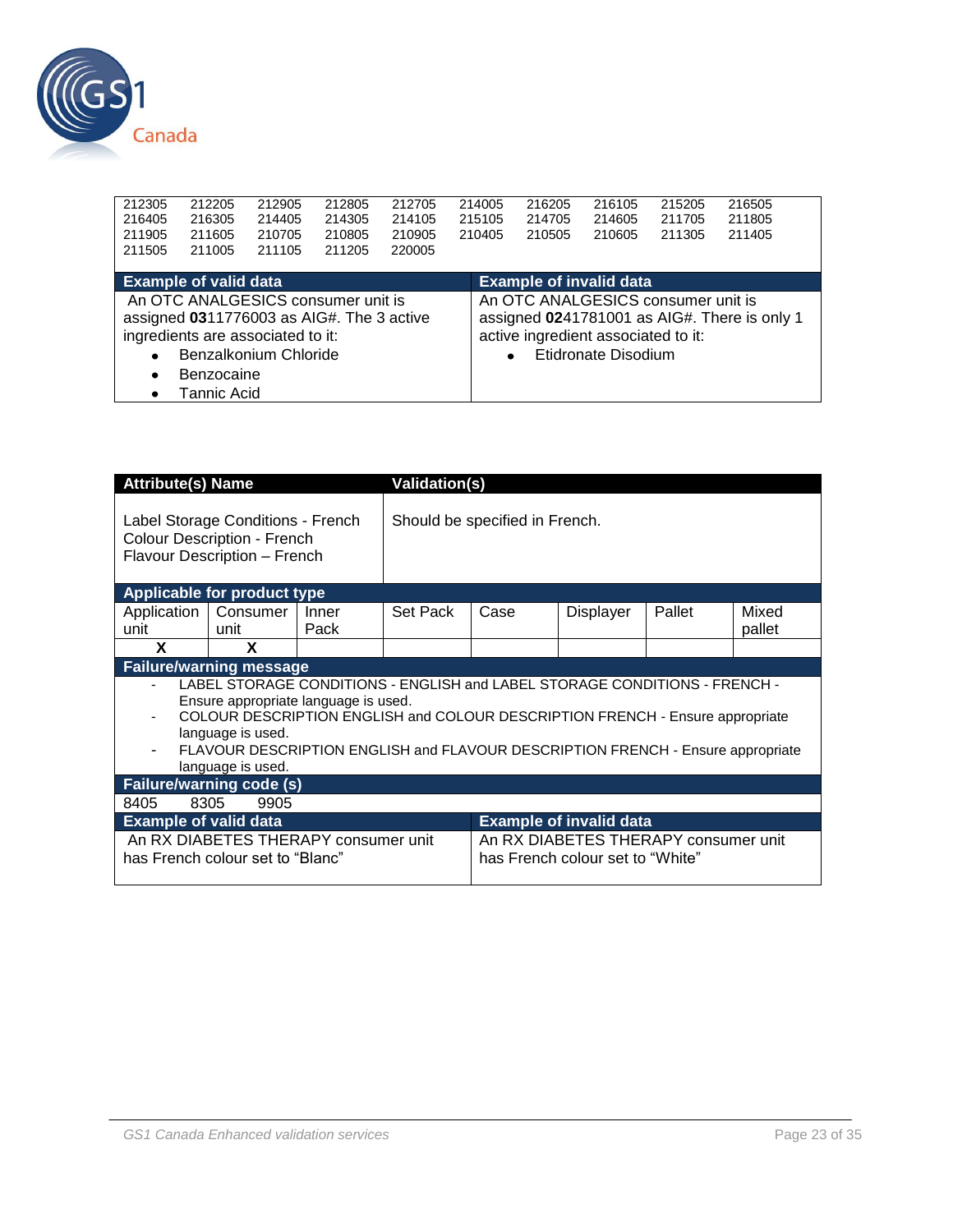

| <b>Attribute(s) Name</b>                                                                                                                                                                                              |                                                                                                                                                                           |               | <b>Validation(s)</b>                                       |                                                                                                                                                                                                                                                                                                                                                                                                                                        |                                                                                |  |  |  |  |
|-----------------------------------------------------------------------------------------------------------------------------------------------------------------------------------------------------------------------|---------------------------------------------------------------------------------------------------------------------------------------------------------------------------|---------------|------------------------------------------------------------|----------------------------------------------------------------------------------------------------------------------------------------------------------------------------------------------------------------------------------------------------------------------------------------------------------------------------------------------------------------------------------------------------------------------------------------|--------------------------------------------------------------------------------|--|--|--|--|
| <b>Temperature Control Range</b><br>Temperature Control Range - Other<br>(MIN)<br>Temperature Control Range - Other<br>(MAX)<br>Temperature Control Range - Other<br>(UOM)<br>٠<br><b>Applicable for product type</b> |                                                                                                                                                                           |               |                                                            | If Temperature Control Range specifies a temperature range<br>from the list of values:<br>Not Specified (TCNSP)<br>Frozen (-25 to -20°C) (TCFRZ)<br>Refrigerated (2 to 8°C) (TCREF)<br>Cool (8 to 15°C) (TCCOL)<br>Room temperature (15 to 30°C) (TCRMT)<br>Controlled room temperature (20 to 25°C) (TCCRT)<br>Excessive heat (>40°C) (TCEXH)<br>Then the Temperature control Range - other (min-max-<br>UOM) should not be populated |                                                                                |  |  |  |  |
|                                                                                                                                                                                                                       |                                                                                                                                                                           |               |                                                            |                                                                                                                                                                                                                                                                                                                                                                                                                                        |                                                                                |  |  |  |  |
| Application<br>unit                                                                                                                                                                                                   | Consumer<br>unit                                                                                                                                                          | Inner<br>Pack | Set Pack<br>Pallet<br>Mixed<br>Case<br>Displayer<br>pallet |                                                                                                                                                                                                                                                                                                                                                                                                                                        |                                                                                |  |  |  |  |
|                                                                                                                                                                                                                       | X                                                                                                                                                                         |               |                                                            |                                                                                                                                                                                                                                                                                                                                                                                                                                        |                                                                                |  |  |  |  |
|                                                                                                                                                                                                                       | <b>Failure/warning message</b>                                                                                                                                            |               |                                                            |                                                                                                                                                                                                                                                                                                                                                                                                                                        |                                                                                |  |  |  |  |
|                                                                                                                                                                                                                       | selected in TEMPERATURE CONTROL RANGE.                                                                                                                                    |               |                                                            |                                                                                                                                                                                                                                                                                                                                                                                                                                        | TEMPERATURE CONTROL RANGE OTHER (MIN) should only be entered if OTHER has been |  |  |  |  |
|                                                                                                                                                                                                                       | <b>Failure/warning code (s)</b>                                                                                                                                           |               |                                                            |                                                                                                                                                                                                                                                                                                                                                                                                                                        |                                                                                |  |  |  |  |
| 8105                                                                                                                                                                                                                  | 128405                                                                                                                                                                    |               |                                                            |                                                                                                                                                                                                                                                                                                                                                                                                                                        |                                                                                |  |  |  |  |
| <b>Example of valid data</b>                                                                                                                                                                                          |                                                                                                                                                                           |               |                                                            |                                                                                                                                                                                                                                                                                                                                                                                                                                        | <b>Example of invalid data</b>                                                 |  |  |  |  |
|                                                                                                                                                                                                                       | An OTC laxative consumer unit has the<br>Temperature Control Range set to Not Specified<br>(TCNSP), Temperature control Range - other<br>(min-max-UOM) are not specified. |               |                                                            | An OTC Diabetic consumer unit has the<br>Temperature Control Range set to Room<br>temperature (15 to 30°C), and also:<br>Temperature Control Range - Other<br>$(MIN)=4$<br>Temperature Control Range - Other<br>$(MAX)=30$<br>Temperature Control Range - Other<br>$(UOM)=$ °C                                                                                                                                                         |                                                                                |  |  |  |  |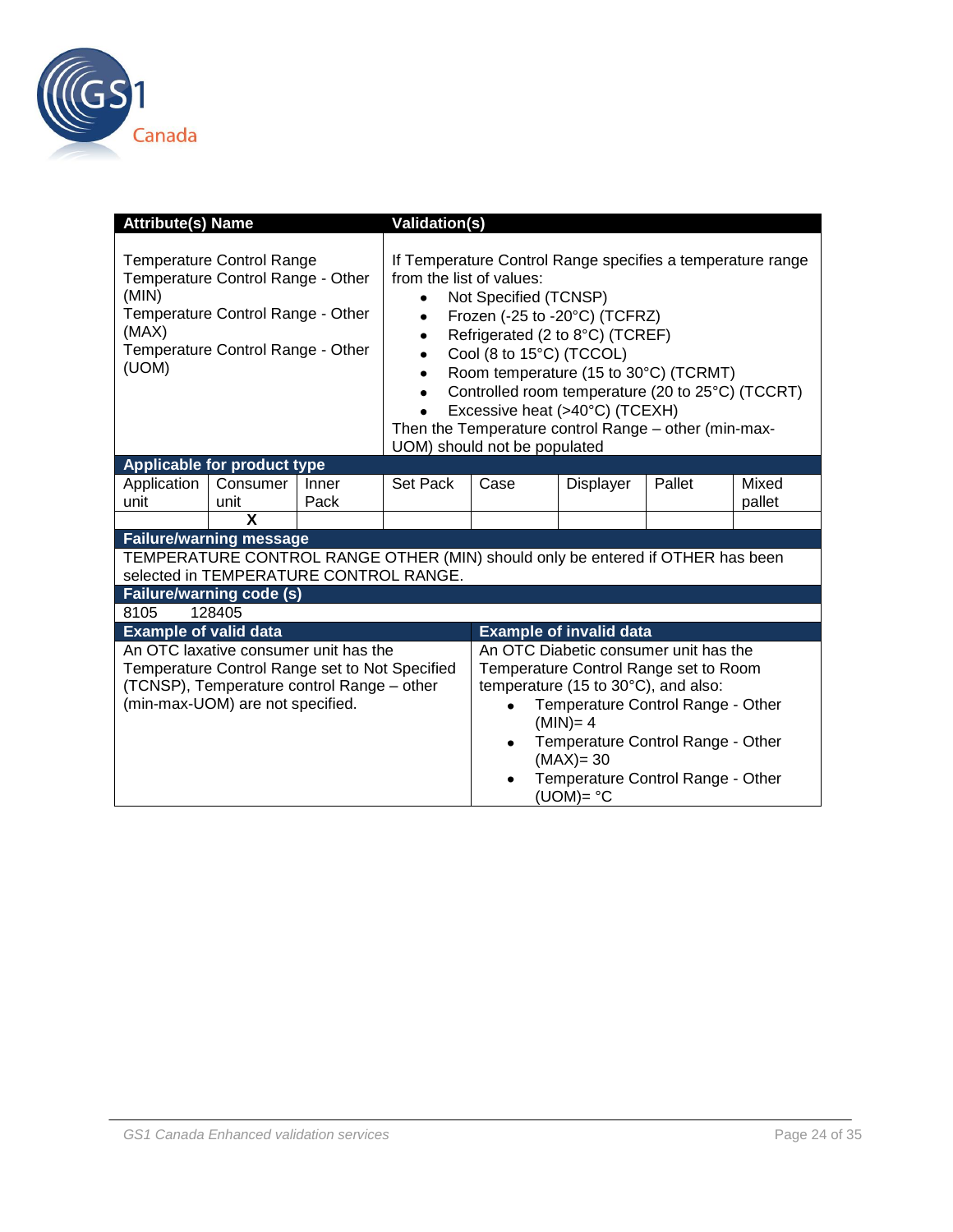

### <span id="page-24-0"></span>**7. FOODSERVICE DATA VALIDATIONS**

| <b>Attribute(s) Name</b>                   |                                                |       | <b>Validation(s)</b>                                           |                                                        |                                     |                                                                                             |        |  |  |  |
|--------------------------------------------|------------------------------------------------|-------|----------------------------------------------------------------|--------------------------------------------------------|-------------------------------------|---------------------------------------------------------------------------------------------|--------|--|--|--|
| Kosher                                     |                                                |       |                                                                | Compare Kosher against Ingredients. See Appendix 1 for |                                     |                                                                                             |        |  |  |  |
| Ingredients                                |                                                |       | ingredients that should not be used for products classified as |                                                        |                                     |                                                                                             |        |  |  |  |
|                                            |                                                |       | Kosher.                                                        |                                                        |                                     |                                                                                             |        |  |  |  |
| Applicable for product type                |                                                |       |                                                                |                                                        |                                     |                                                                                             |        |  |  |  |
| Application                                | Consumer                                       | Inner | Set Pack                                                       | Case                                                   | Displayer                           | Pallet                                                                                      | Mixed  |  |  |  |
| unit                                       | unit                                           | Pack  |                                                                |                                                        |                                     |                                                                                             | pallet |  |  |  |
|                                            |                                                |       |                                                                | X                                                      |                                     |                                                                                             |        |  |  |  |
| <b>Failure/warning message</b>             |                                                |       |                                                                |                                                        |                                     |                                                                                             |        |  |  |  |
|                                            |                                                |       |                                                                |                                                        |                                     | KOSHER is incorrect against INGREDIENTS. Please refer to GS1 Canada technical documents for |        |  |  |  |
|                                            | questionable Kosher Ingredients.               |       |                                                                |                                                        |                                     |                                                                                             |        |  |  |  |
| <b>Failure/warning code (s)</b>            |                                                |       |                                                                |                                                        |                                     |                                                                                             |        |  |  |  |
| 63505                                      | 63605                                          |       |                                                                |                                                        |                                     |                                                                                             |        |  |  |  |
| <b>Example of valid data</b>               |                                                |       |                                                                |                                                        | <b>Example of invalid data</b>      |                                                                                             |        |  |  |  |
|                                            |                                                |       |                                                                |                                                        |                                     |                                                                                             |        |  |  |  |
|                                            | A Kosher foodservice product has the following |       |                                                                | A Kosher foodservice product has the following         |                                     |                                                                                             |        |  |  |  |
| list of ingredients:                       |                                                |       |                                                                | list of ingredients:                                   |                                     |                                                                                             |        |  |  |  |
|                                            |                                                |       |                                                                |                                                        |                                     |                                                                                             |        |  |  |  |
|                                            | "Beef Sirloin, Water, Modified Corn Starch,    |       |                                                                | Dough Ingredients, semolina flour, whole eggs          |                                     |                                                                                             |        |  |  |  |
|                                            | Sodium Phosphate, Dextrose, Salt, Hydrolyzed   |       |                                                                |                                                        |                                     | and water. Filling ingredients, sausage (pork,                                              |        |  |  |  |
| Vegetable Protein (Hydrolyzed Soy and Corn |                                                |       |                                                                |                                                        |                                     | salt, water, spices), Spinach, Parmesan                                                     |        |  |  |  |
| Protein, Salt)"                            |                                                |       |                                                                |                                                        |                                     | (pasteurized part-skim milk, salt, enzymes and                                              |        |  |  |  |
|                                            |                                                |       |                                                                |                                                        |                                     | cellulose (an anti caking agent), breadcrumbs                                               |        |  |  |  |
|                                            |                                                |       |                                                                |                                                        |                                     | (bleached wheat flour, yeast, sugar, salt), Whole                                           |        |  |  |  |
|                                            |                                                |       |                                                                |                                                        | egg, fresh garlic and black pepper. |                                                                                             |        |  |  |  |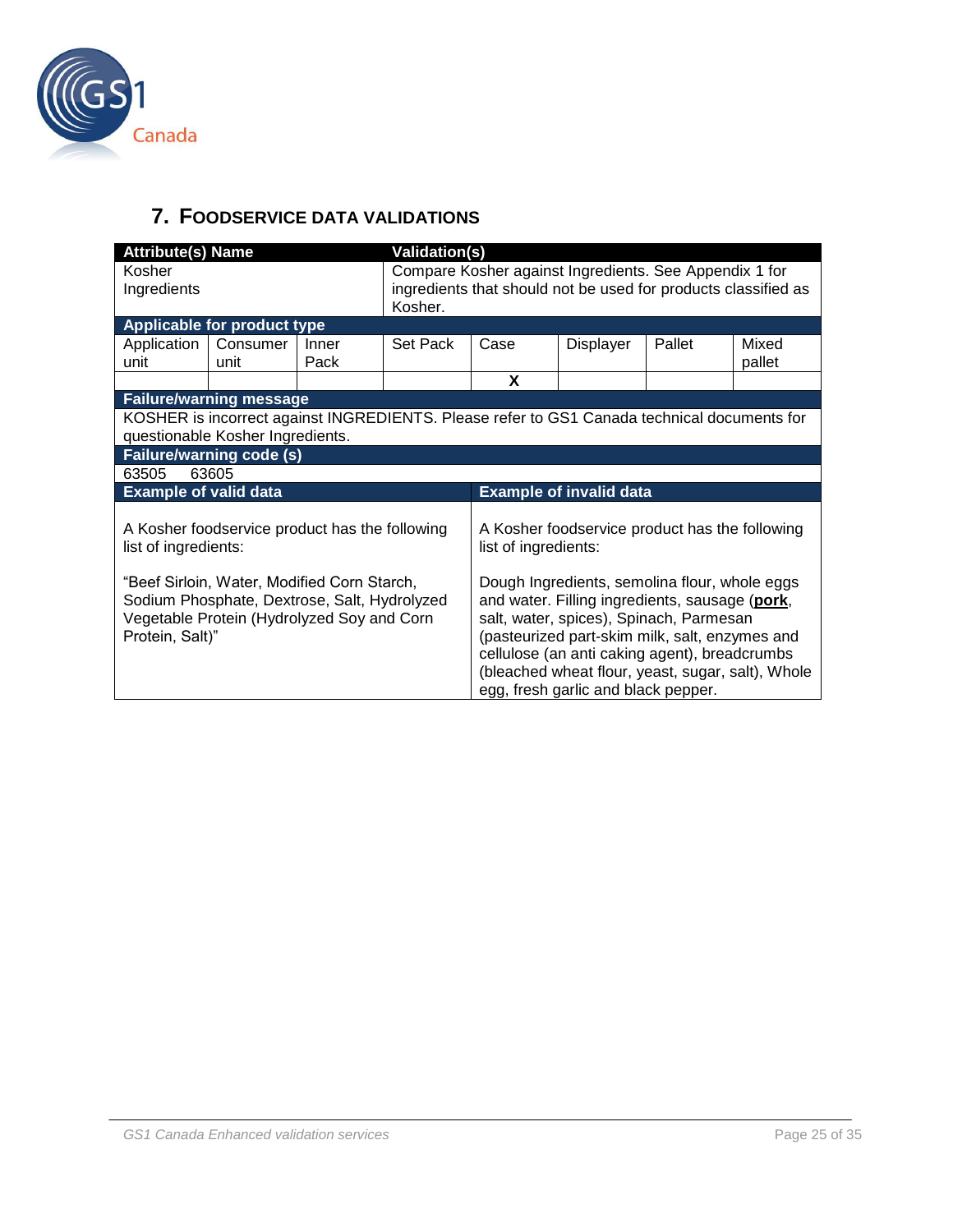

| <b>Attribute(s) Name</b>                                                                                                                                             |                                                                                                                                                                                                                                                                                                                                                                                                                                                                 |                                                         | <b>Validation(s)</b> |      |                              |        |                 |  |
|----------------------------------------------------------------------------------------------------------------------------------------------------------------------|-----------------------------------------------------------------------------------------------------------------------------------------------------------------------------------------------------------------------------------------------------------------------------------------------------------------------------------------------------------------------------------------------------------------------------------------------------------------|---------------------------------------------------------|----------------------|------|------------------------------|--------|-----------------|--|
| Calculation size<br>Protein<br>Carbohydrates<br><b>Total Dietary Fibre</b><br><b>Total Sugar</b><br>Total Fat<br><b>Saturated Fat</b><br><b>Transfatty Acids</b>     | greater than Calculation size:<br>Protein<br>Carbohydrates<br><b>Total Dietary Fibre</b><br><b>Total Sugar</b><br><b>Total Fat</b><br><b>Saturated Fat</b><br><b>Transfatty Acids</b>                                                                                                                                                                                                                                                                           | Each of the following nutritional information cannot be |                      |      |                              |        |                 |  |
|                                                                                                                                                                      | Applicable for product type                                                                                                                                                                                                                                                                                                                                                                                                                                     |                                                         |                      |      |                              |        |                 |  |
| Application<br>unit                                                                                                                                                  | Consumer<br>unit                                                                                                                                                                                                                                                                                                                                                                                                                                                | Inner<br>Pack                                           | Set Pack             | Case | <b>Displayer</b>             | Pallet | Mixed<br>pallet |  |
|                                                                                                                                                                      |                                                                                                                                                                                                                                                                                                                                                                                                                                                                 |                                                         |                      | X    |                              |        |                 |  |
|                                                                                                                                                                      | <b>Failure/warning message</b>                                                                                                                                                                                                                                                                                                                                                                                                                                  |                                                         |                      |      |                              |        |                 |  |
| -<br>٠<br>٠<br>٠<br>$\overline{\phantom{0}}$<br>$\overline{\phantom{0}}$                                                                                             | PROTEIN should not be greater than the CALCULATION SIZE<br>CARBOHYDRATES should not be greater than the CALCULATION SIZE<br>TOTAL DIETARY FIBRE should not be greater than the CALCULATION SIZE<br>TOTAL SUGAR should not be greater than the CALCULATION SIZE<br>TOTAL FAT should not be greater than the CALCULATION SIZE<br>SATURATED FATshould not be greater than the CALCULATION SIZE<br>TRANSFATTY ACIDS should not be greater than the CALCULATION SIZE |                                                         |                      |      |                              |        |                 |  |
|                                                                                                                                                                      | <b>Failure/warning code (s)</b>                                                                                                                                                                                                                                                                                                                                                                                                                                 |                                                         |                      |      |                              |        |                 |  |
| 15605<br>22705<br>22605<br>15505<br>16205<br>22805<br>16105<br>23105<br>15905<br>16005<br>22905<br>23205<br>16305<br>23005                                           |                                                                                                                                                                                                                                                                                                                                                                                                                                                                 |                                                         |                      |      |                              |        |                 |  |
| <b>Example of valid data</b><br><b>Example of invalid data</b><br>The calculation size is set to 50 grams and the<br>The calculation size is set to 42 grams and the |                                                                                                                                                                                                                                                                                                                                                                                                                                                                 |                                                         |                      |      |                              |        |                 |  |
|                                                                                                                                                                      | total sugar is set to 14 grams                                                                                                                                                                                                                                                                                                                                                                                                                                  |                                                         |                      |      | total fat is set to 50 grams |        |                 |  |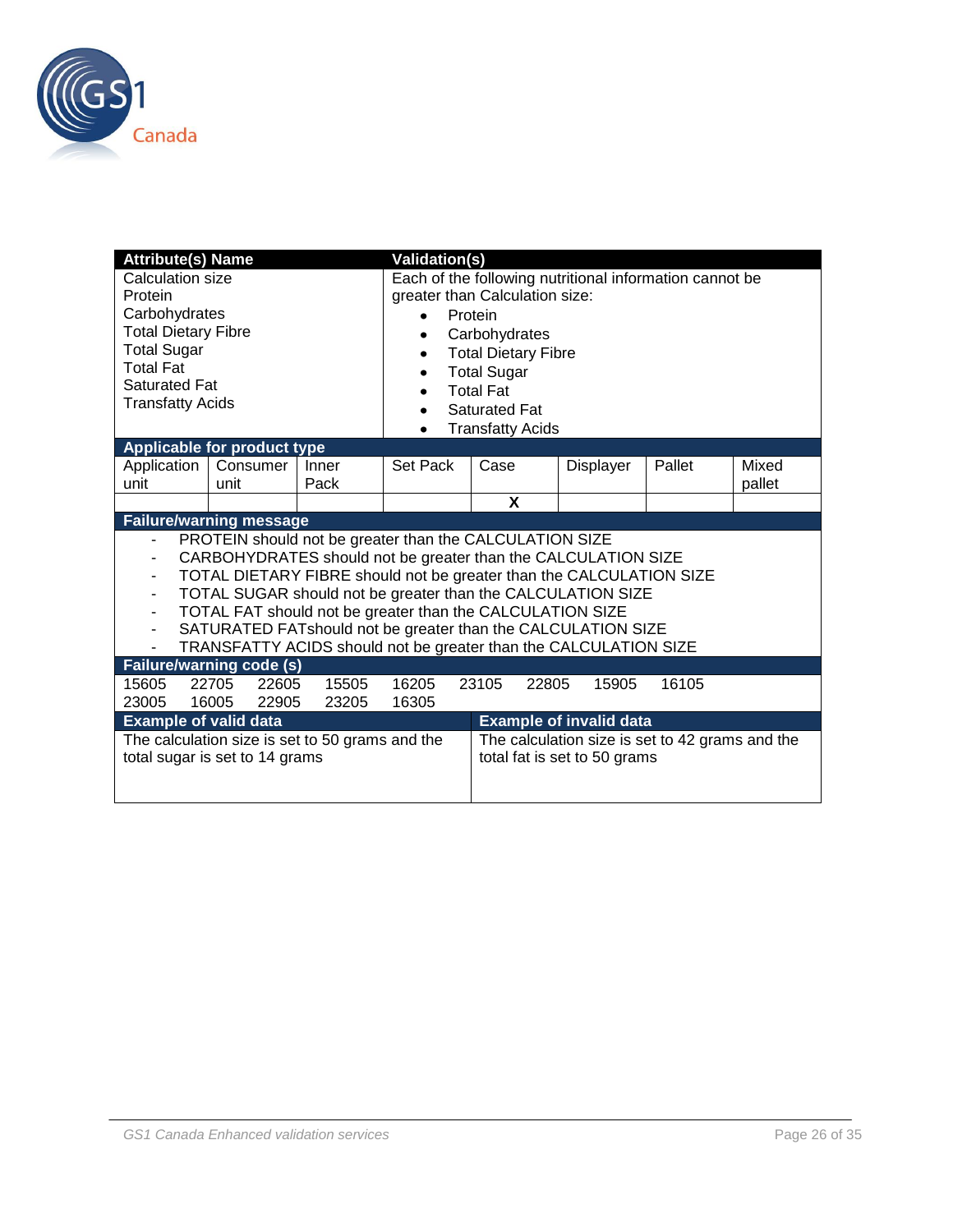

| <b>Attribute(s) Name</b><br><b>Validation(s)</b>                                                                          |                                                                                                                                                                                         |               |                                                                       |                                                                             |                                                                                                                                                                                          |        |                 |  |
|---------------------------------------------------------------------------------------------------------------------------|-----------------------------------------------------------------------------------------------------------------------------------------------------------------------------------------|---------------|-----------------------------------------------------------------------|-----------------------------------------------------------------------------|------------------------------------------------------------------------------------------------------------------------------------------------------------------------------------------|--------|-----------------|--|
| Calculation size<br>than Calculation size:<br>Protein<br>Carbohydrates<br><b>Saturated Fat</b><br><b>Transfatty Acids</b> |                                                                                                                                                                                         |               |                                                                       | Protein<br>Carbohydrates<br><b>Saturated Fat</b><br><b>Transfatty Acids</b> | Sum of the following nutritional information cannot be greater                                                                                                                           |        |                 |  |
| Applicable for product type                                                                                               |                                                                                                                                                                                         |               |                                                                       |                                                                             |                                                                                                                                                                                          |        |                 |  |
| Application<br>unit                                                                                                       | Consumer<br>unit                                                                                                                                                                        | Inner<br>Pack | Set Pack                                                              | Case                                                                        | Displayer                                                                                                                                                                                | Pallet | Mixed<br>pallet |  |
|                                                                                                                           |                                                                                                                                                                                         |               |                                                                       | X                                                                           |                                                                                                                                                                                          |        |                 |  |
| <b>Failure/warning message</b>                                                                                            |                                                                                                                                                                                         |               |                                                                       |                                                                             |                                                                                                                                                                                          |        |                 |  |
|                                                                                                                           |                                                                                                                                                                                         |               | The sum of all nutrients cannot be greater than the CALCULATION SIZE. |                                                                             |                                                                                                                                                                                          |        |                 |  |
| <b>Failure/warning code (s)</b>                                                                                           |                                                                                                                                                                                         |               |                                                                       |                                                                             |                                                                                                                                                                                          |        |                 |  |
| 16905                                                                                                                     | 23305                                                                                                                                                                                   |               |                                                                       |                                                                             |                                                                                                                                                                                          |        |                 |  |
| <b>Example of valid data</b>                                                                                              |                                                                                                                                                                                         |               |                                                                       | <b>Example of invalid data</b>                                              |                                                                                                                                                                                          |        |                 |  |
| ٠<br>٠<br>$\bullet$                                                                                                       | The calculation size is set to 50 grams with:<br>Protein= 4 gr<br>Carbohydrates= 31 gr<br>Saturated Fat= 8 gr<br>Transfatty Acids= 0.2 gr<br>$4 + 31 + 8 + 0.2 = 43.2$ grams < 50 grams |               |                                                                       | $\bullet$                                                                   | The calculation size is set to 100 grams with:<br>Protein= 24 gr<br>Carbohydrates= 60 gr<br>Saturated Fat= 18 gr<br>Transfatty Acids= 5 gr<br>$24 + 60 + 18 + 5 = 107$ grams > 100 grams |        |                 |  |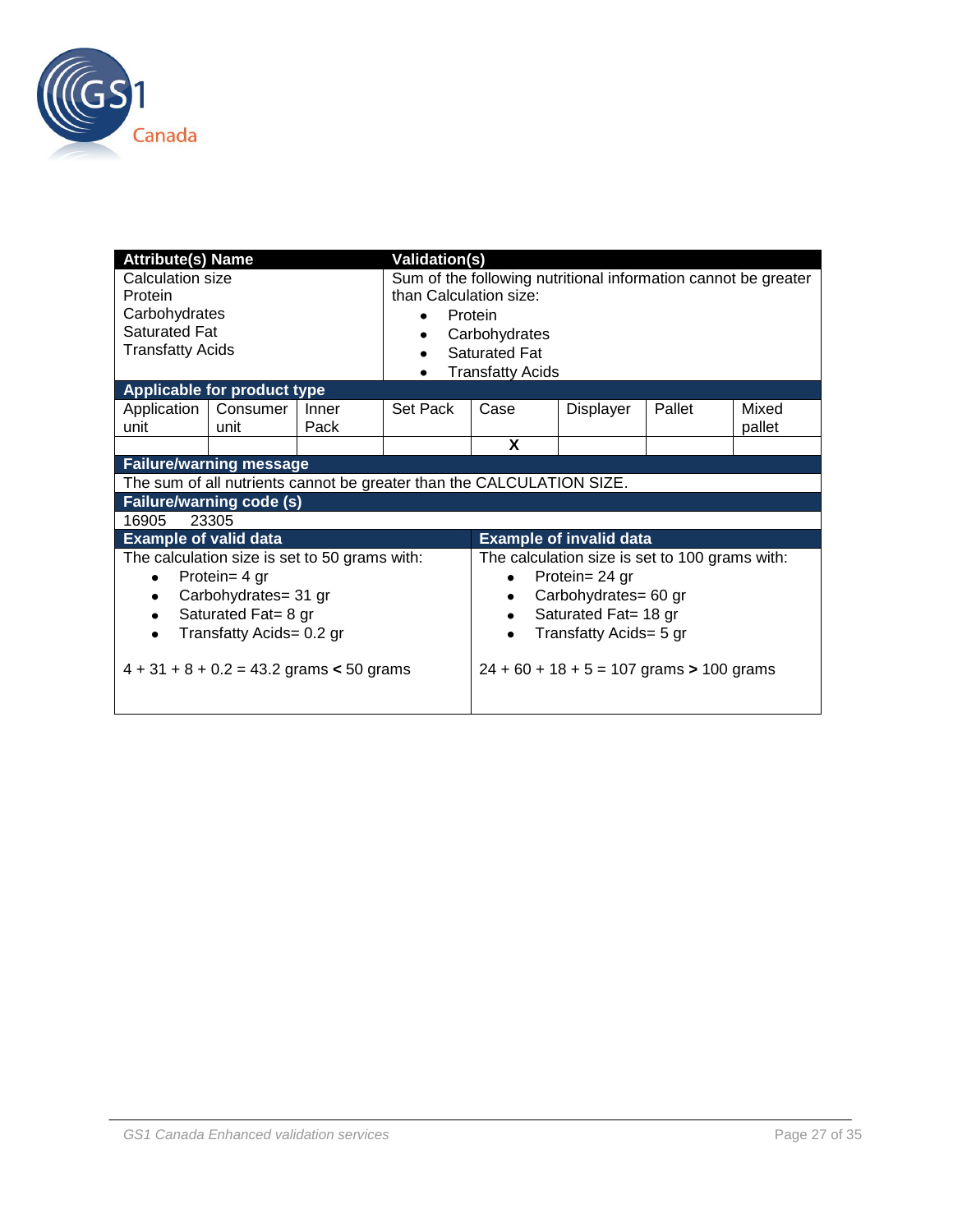

| <b>Attribute(s) Name</b>           |                                                                                    |               |          | <b>Validation(s)</b>                                                               |                                |        |                 |  |  |
|------------------------------------|------------------------------------------------------------------------------------|---------------|----------|------------------------------------------------------------------------------------|--------------------------------|--------|-----------------|--|--|
| Carbohydrates                      |                                                                                    |               |          | Carbohydrates cannot be less than Total Sugar                                      |                                |        |                 |  |  |
| <b>Total Sugar</b>                 |                                                                                    |               |          |                                                                                    |                                |        |                 |  |  |
| <b>Applicable for product type</b> |                                                                                    |               |          |                                                                                    |                                |        |                 |  |  |
| Application<br>unit                | Consumer<br>unit                                                                   | Inner<br>Pack | Set Pack | Case                                                                               | <b>Displayer</b>               | Pallet | Mixed<br>pallet |  |  |
|                                    |                                                                                    |               |          | X                                                                                  |                                |        |                 |  |  |
| <b>Failure/warning message</b>     |                                                                                    |               |          |                                                                                    |                                |        |                 |  |  |
|                                    | CARBOHYDRATES should not be less than TOTAL SUGAR.                                 |               |          |                                                                                    |                                |        |                 |  |  |
| <b>Failure/warning code (s)</b>    |                                                                                    |               |          |                                                                                    |                                |        |                 |  |  |
| 15705                              |                                                                                    |               |          |                                                                                    |                                |        |                 |  |  |
| <b>Example of valid data</b>       |                                                                                    |               |          |                                                                                    | <b>Example of invalid data</b> |        |                 |  |  |
| information:                       | A product is loaded with the following                                             |               |          | A product is loaded with the following<br>information:                             |                                |        |                 |  |  |
| ٠                                  | Carbohydrates= 17.82 gr<br>Total Sugar = $10.60$ gr<br>17.82 is greater than 10.60 |               |          | Carbohydrates= 50.8 gr<br>Total Sugar = $51.4$ gr<br>50.8 is <b>less</b> than 51.4 |                                |        |                 |  |  |
|                                    |                                                                                    |               |          |                                                                                    |                                |        |                 |  |  |

| <b>Attribute(s) Name</b>                                                                                                                                                    |                                        |               | <b>Validation(s)</b>    |                                                           |                                        |        |                 |  |  |
|-----------------------------------------------------------------------------------------------------------------------------------------------------------------------------|----------------------------------------|---------------|-------------------------|-----------------------------------------------------------|----------------------------------------|--------|-----------------|--|--|
| <b>Total Fat</b><br><b>Saturated Fat</b>                                                                                                                                    |                                        |               | Acid or the sum of both | Total Fat cannot be less than Saturated Fat or Transfatty |                                        |        |                 |  |  |
| <b>Transfatty Acid</b>                                                                                                                                                      |                                        |               |                         |                                                           |                                        |        |                 |  |  |
|                                                                                                                                                                             | <b>Applicable for product type</b>     |               |                         |                                                           |                                        |        |                 |  |  |
| Application   Consumer<br>unit                                                                                                                                              | unit                                   | Inner<br>Pack | Set Pack                | Case                                                      | Displayer                              | Pallet | Mixed<br>pallet |  |  |
|                                                                                                                                                                             |                                        |               |                         | X                                                         |                                        |        |                 |  |  |
|                                                                                                                                                                             | <b>Failure/warning message</b>         |               |                         |                                                           |                                        |        |                 |  |  |
| TOTAL FAT should not be less than SATURATED FAT<br>TOTAL FAT should not be less than TRANSFATTY ACID<br>TOTAL FAT should not be less than TRANSFATTY ACID and SATURATED FAT |                                        |               |                         |                                                           |                                        |        |                 |  |  |
|                                                                                                                                                                             | <b>Failure/warning code (s)</b>        |               |                         |                                                           |                                        |        |                 |  |  |
| 17005                                                                                                                                                                       | 17105<br>17205                         |               |                         |                                                           |                                        |        |                 |  |  |
| <b>Example of valid data</b>                                                                                                                                                |                                        |               |                         |                                                           | <b>Example of invalid data</b>         |        |                 |  |  |
| information:                                                                                                                                                                | A product is loaded with the following |               |                         | information:                                              | A product is loaded with the following |        |                 |  |  |
| ٠                                                                                                                                                                           | Total Fat = $13$ gr                    |               |                         |                                                           | Total Fat $= 0.5$ gr                   |        |                 |  |  |
| Saturated Fat = $1.99$ gr<br>Saturated Fat = $0.4$ gr<br>$\bullet$<br>$\bullet$                                                                                             |                                        |               |                         |                                                           |                                        |        |                 |  |  |
| $\bullet$                                                                                                                                                                   | Transfatty Acid = $0.02$ gr            |               |                         | $\bullet$                                                 | Transfatty Acid = $0.3$ gr             |        |                 |  |  |
|                                                                                                                                                                             | 13 is greater than $(1.99 + 0.02)$     |               |                         |                                                           | 0.5 is less than $(0.4 + 0.3)$         |        |                 |  |  |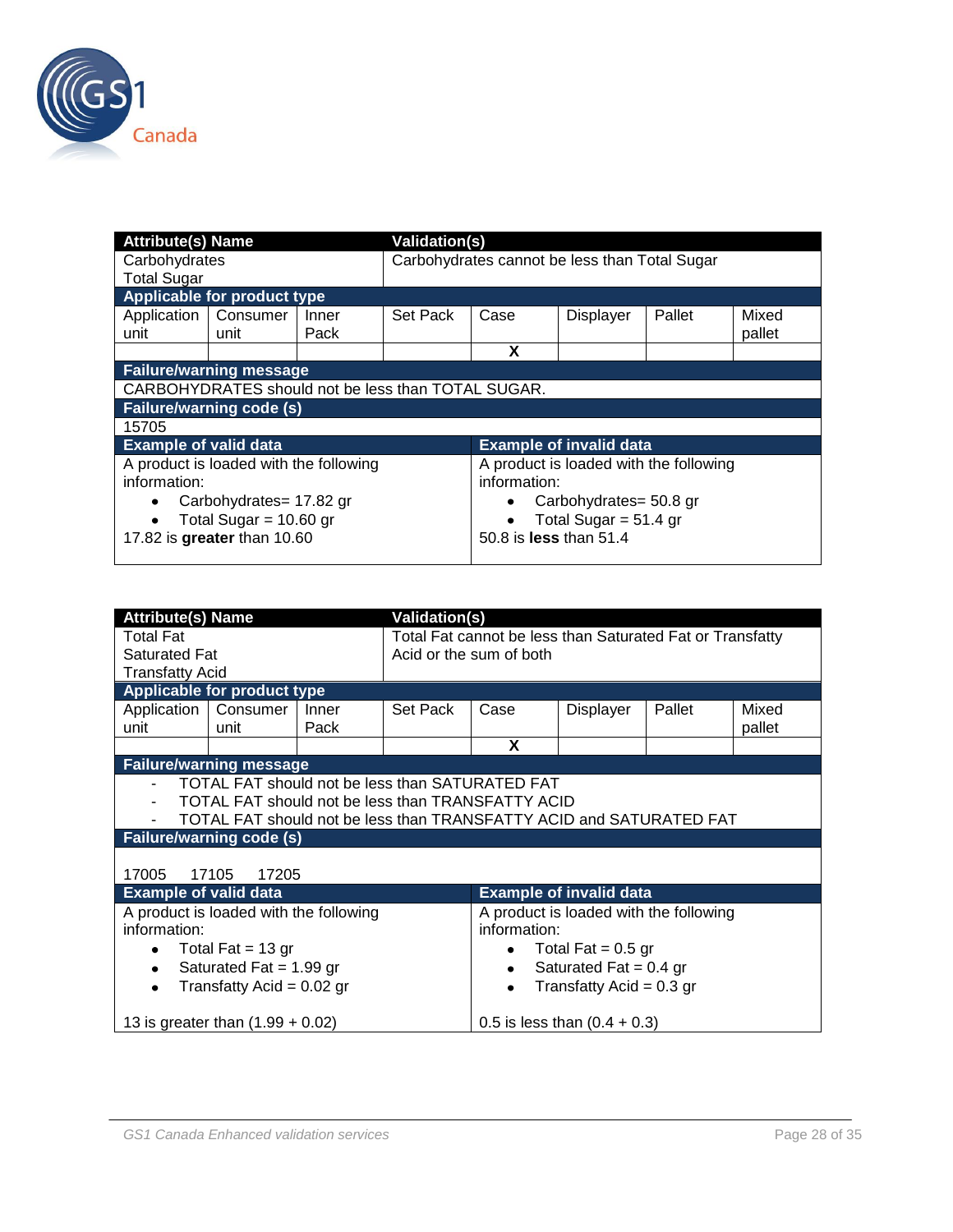

| <b>Attribute(s) Name</b>                                                                   |                                                | <b>Validation(s)</b> |                            |                                                                            |  |                                           |        |                                                             |  |  |
|--------------------------------------------------------------------------------------------|------------------------------------------------|----------------------|----------------------------|----------------------------------------------------------------------------|--|-------------------------------------------|--------|-------------------------------------------------------------|--|--|
| <b>General Description</b>                                                                 |                                                |                      |                            |                                                                            |  |                                           |        | These marketing attributes should be loaded for Foodservice |  |  |
|                                                                                            | <b>General Description (French)</b>            |                      | products:                  |                                                                            |  |                                           |        |                                                             |  |  |
| <b>Product Name</b>                                                                        |                                                |                      | <b>General Description</b> |                                                                            |  |                                           |        |                                                             |  |  |
|                                                                                            | Product Name (French)                          |                      |                            |                                                                            |  | <b>General Description (French)</b>       |        |                                                             |  |  |
| <b>Product Code</b>                                                                        |                                                |                      | $\bullet$                  | <b>Product Name</b>                                                        |  |                                           |        |                                                             |  |  |
| <b>Benefits</b>                                                                            |                                                |                      | Product Name (French)      |                                                                            |  |                                           |        |                                                             |  |  |
| Benefits (French)                                                                          |                                                |                      |                            | <b>Product Code</b>                                                        |  |                                           |        |                                                             |  |  |
|                                                                                            | <b>Preparation and Cooking</b>                 |                      |                            | <b>Benefits</b>                                                            |  |                                           |        |                                                             |  |  |
| Suggestions                                                                                |                                                | $\bullet$            | Benefits (French)          |                                                                            |  |                                           |        |                                                             |  |  |
| <b>Preparation and Cooking</b>                                                             |                                                |                      |                            | <b>Preparation and Cooking Suggestions</b>                                 |  |                                           |        |                                                             |  |  |
| Suggestions (French)                                                                       |                                                |                      | ٠                          |                                                                            |  |                                           |        |                                                             |  |  |
| <b>Serving Suggestions</b>                                                                 |                                                |                      |                            | Preparation and Cooking Suggestions (French)<br><b>Serving Suggestions</b> |  |                                           |        |                                                             |  |  |
|                                                                                            | Serving Suggestions (French)                   |                      | ٠                          | Serving Suggestions (French)                                               |  |                                           |        |                                                             |  |  |
| Package and Storage                                                                        | Package and Storage (French)                   |                      |                            | Package and Storage                                                        |  |                                           |        |                                                             |  |  |
|                                                                                            |                                                |                      | $\bullet$                  |                                                                            |  | Package and Storage (French)              |        |                                                             |  |  |
|                                                                                            | Applicable for product type                    |                      |                            |                                                                            |  |                                           |        |                                                             |  |  |
| Application                                                                                | Consumer                                       | Inner                | Set Pack                   | Case                                                                       |  | Displayer                                 | Pallet | Mixed                                                       |  |  |
| unit                                                                                       | unit                                           | Pack                 |                            |                                                                            |  |                                           |        | pallet                                                      |  |  |
|                                                                                            |                                                |                      |                            | X                                                                          |  |                                           |        |                                                             |  |  |
|                                                                                            | <b>Failure/warning message</b>                 |                      |                            |                                                                            |  |                                           |        |                                                             |  |  |
|                                                                                            | (Attribute) must be provided.                  |                      |                            |                                                                            |  |                                           |        |                                                             |  |  |
|                                                                                            | Failure/warning code (s)                       |                      |                            |                                                                            |  |                                           |        |                                                             |  |  |
| 122205<br>121505<br>122305<br>9205<br>121405<br>9405<br>123005<br>122905<br>9105<br>122605 |                                                |                      |                            |                                                                            |  |                                           |        |                                                             |  |  |
| 122405<br>121905                                                                           | 9305                                           | 122805               | 122705                     | 9005                                                                       |  |                                           |        |                                                             |  |  |
| <b>Example of valid data</b>                                                               |                                                |                      |                            | <b>Example of invalid data</b>                                             |  |                                           |        |                                                             |  |  |
|                                                                                            | A case is loaded with all marketing attributes |                      |                            | <b>Benefits</b>                                                            |  | A foodservice case is loaded with missing |        |                                                             |  |  |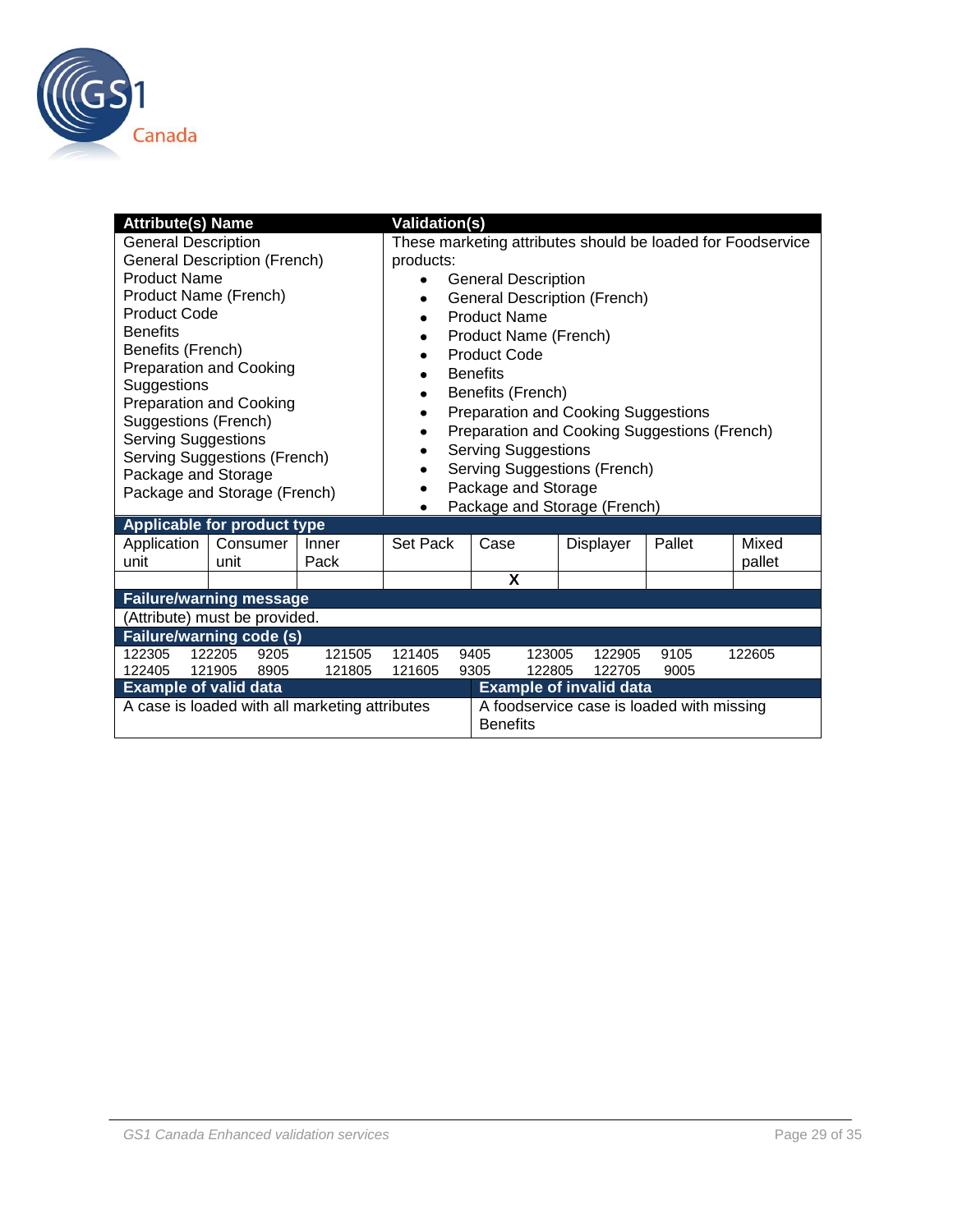

| <b>Attribute(s) Name</b>                                           |                                                                                                                                              |               | <b>Validation(s)</b>                                                              |                                                                                                                                                                                                                                                                                                         |                                            |        |                 |  |  |
|--------------------------------------------------------------------|----------------------------------------------------------------------------------------------------------------------------------------------|---------------|-----------------------------------------------------------------------------------|---------------------------------------------------------------------------------------------------------------------------------------------------------------------------------------------------------------------------------------------------------------------------------------------------------|--------------------------------------------|--------|-----------------|--|--|
| Product Name (French)<br>Benefits (French)<br>Suggestions (French) | <b>General Description (French)</b><br><b>Preparation and Cooking</b><br><b>Serving Suggestions (French)</b><br>Package and Storage (French) |               |                                                                                   | These French marketing attributes should be loaded for<br>Foodservice products in French language:<br><b>General Description (French)</b><br>Product Name (French)<br>Benefits (French)<br>Preparation and Cooking Suggestions (French)<br>Serving Suggestions (French)<br>Package and Storage (French) |                                            |        |                 |  |  |
|                                                                    | Applicable for product type                                                                                                                  |               |                                                                                   |                                                                                                                                                                                                                                                                                                         |                                            |        |                 |  |  |
| Application<br>unit                                                | Consumer<br>unit                                                                                                                             | Inner<br>Pack | Set Pack                                                                          | Case                                                                                                                                                                                                                                                                                                    | <b>Displayer</b>                           | Pallet | Mixed<br>pallet |  |  |
|                                                                    |                                                                                                                                              |               |                                                                                   | X                                                                                                                                                                                                                                                                                                       |                                            |        |                 |  |  |
| <b>Failure/warning message</b>                                     |                                                                                                                                              |               |                                                                                   |                                                                                                                                                                                                                                                                                                         |                                            |        |                 |  |  |
|                                                                    |                                                                                                                                              |               | (Attribute English) and (Attribute French) - Ensure appropriate language is used. |                                                                                                                                                                                                                                                                                                         |                                            |        |                 |  |  |
|                                                                    | <b>Failure/warning code (s)</b>                                                                                                              |               |                                                                                   |                                                                                                                                                                                                                                                                                                         |                                            |        |                 |  |  |
| 122305                                                             | 123005<br>121505                                                                                                                             | 122605        | 121805                                                                            | 122805                                                                                                                                                                                                                                                                                                  |                                            |        |                 |  |  |
|                                                                    | <b>Example of valid data</b><br><b>Example of invalid data</b>                                                                               |               |                                                                                   |                                                                                                                                                                                                                                                                                                         |                                            |        |                 |  |  |
|                                                                    | For a foodservice case, all attributes listed above<br>are loaded in French language.                                                        |               |                                                                                   | loaded in English.                                                                                                                                                                                                                                                                                      | For a foodservice case, Benefits French is |        |                 |  |  |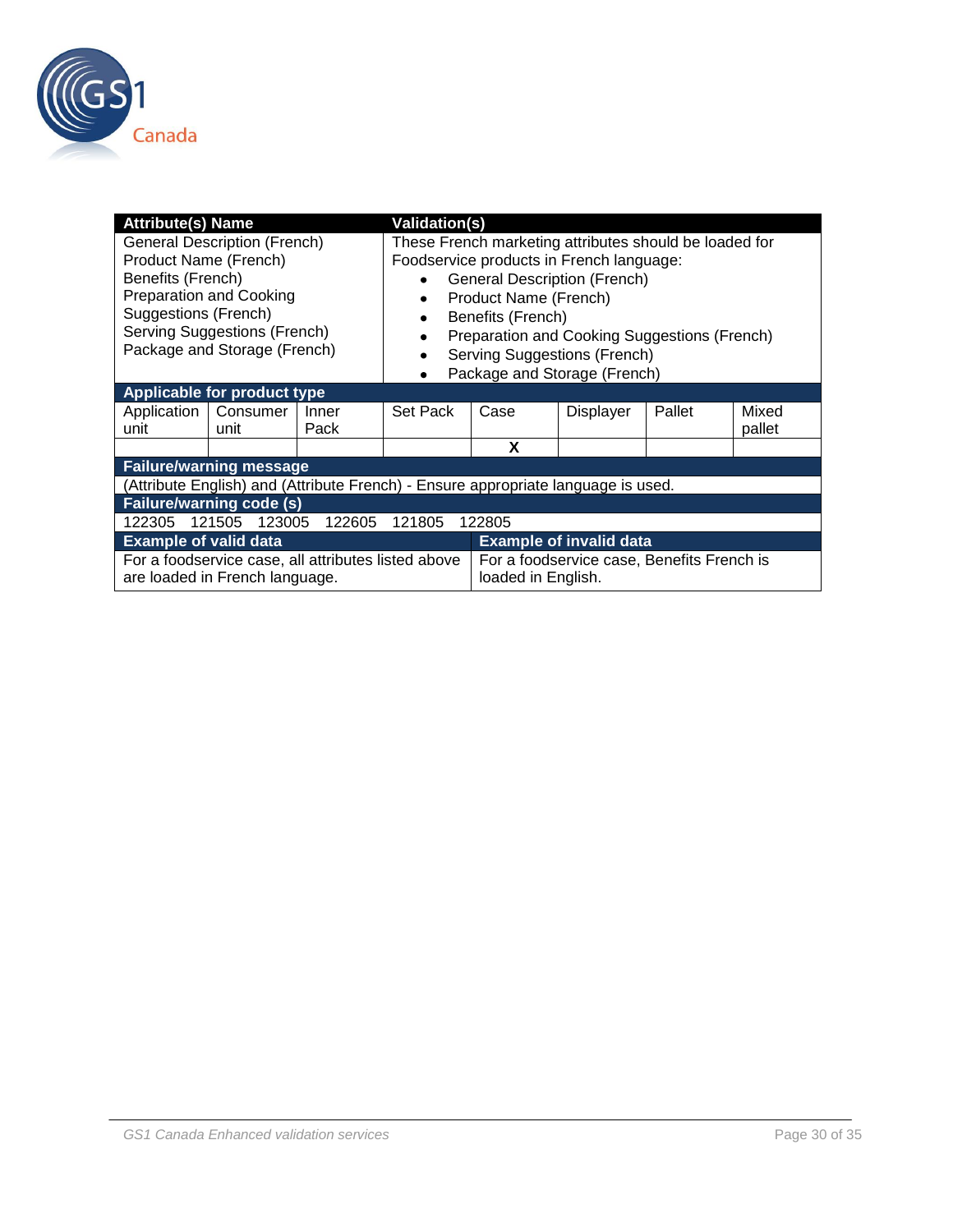

| <b>Attribute(s) Name</b>                                                                                |                                |                  | <b>Validation(s)</b>                                          |                                      |           |        |        |  |  |
|---------------------------------------------------------------------------------------------------------|--------------------------------|------------------|---------------------------------------------------------------|--------------------------------------|-----------|--------|--------|--|--|
| Kosher                                                                                                  |                                |                  | These nutritional attributes should be loaded for foodservice |                                      |           |        |        |  |  |
| <b>Calculation Size</b>                                                                                 |                                |                  | products:                                                     |                                      |           |        |        |  |  |
| Calories                                                                                                |                                |                  | $\bullet$                                                     | Kosher                               |           |        |        |  |  |
| Protein                                                                                                 |                                |                  | <b>Calculation Size</b>                                       |                                      |           |        |        |  |  |
| Carbohydrates                                                                                           |                                |                  | ٠                                                             | Calories                             |           |        |        |  |  |
| <b>Total Dietary Fibre</b>                                                                              |                                |                  | Protein<br>$\bullet$                                          |                                      |           |        |        |  |  |
| <b>Total Sugar</b>                                                                                      |                                |                  | Carbohydrates<br>٠                                            |                                      |           |        |        |  |  |
| <b>Total Fat</b>                                                                                        |                                |                  | ٠                                                             | <b>Total Dietary Fibre</b>           |           |        |        |  |  |
| <b>Saturated Fat</b>                                                                                    |                                |                  | ٠                                                             | <b>Total Sugar</b>                   |           |        |        |  |  |
| <b>Transfatty Acids</b>                                                                                 |                                |                  |                                                               | <b>Total Fat</b>                     |           |        |        |  |  |
| Cholesterol                                                                                             |                                |                  | $\bullet$                                                     | <b>Saturated Fat</b>                 |           |        |        |  |  |
| Vitamin A                                                                                               |                                |                  | ٠                                                             | <b>Transfatty Acids</b>              |           |        |        |  |  |
| Vitamin C                                                                                               |                                |                  | $\bullet$                                                     | Cholesterol                          |           |        |        |  |  |
| Calcium                                                                                                 |                                |                  |                                                               | Vitamin A                            |           |        |        |  |  |
| Iron                                                                                                    |                                |                  |                                                               | Vitamin C                            |           |        |        |  |  |
| Sodium                                                                                                  |                                |                  | Calcium<br>٠                                                  |                                      |           |        |        |  |  |
|                                                                                                         |                                |                  |                                                               | Iron                                 |           |        |        |  |  |
|                                                                                                         |                                |                  |                                                               | Sodium                               |           |        |        |  |  |
|                                                                                                         | Applicable for product type    |                  |                                                               |                                      |           |        |        |  |  |
| Application                                                                                             | Consumer                       | Inner            | Set Pack                                                      | Case                                 | Displayer | Pallet | Mixed  |  |  |
| unit                                                                                                    | unit                           | Pack             |                                                               |                                      |           |        | pallet |  |  |
|                                                                                                         |                                |                  |                                                               | $\boldsymbol{\mathsf{x}}$            |           |        |        |  |  |
|                                                                                                         | <b>Failure/warning message</b> |                  |                                                               |                                      |           |        |        |  |  |
|                                                                                                         |                                |                  |                                                               |                                      |           |        |        |  |  |
| (Attributes) must be provided.<br><b>Failure/warning code (s)</b>                                       |                                |                  |                                                               |                                      |           |        |        |  |  |
|                                                                                                         | 123105<br>123305               |                  |                                                               |                                      |           |        |        |  |  |
| 125205<br>125405                                                                                        | 124505<br>124705               | 124405<br>124605 | 124905<br>123905                                              | 125305<br>123205<br>125005<br>125105 | 123705    | 124805 |        |  |  |
| <b>Example of invalid data</b><br><b>Example of valid data</b>                                          |                                |                  |                                                               |                                      |           |        |        |  |  |
| For a foodservice case, Total Fat is not loaded.<br>For a foodservice case, all attributes listed above |                                |                  |                                                               |                                      |           |        |        |  |  |
| are loaded.                                                                                             |                                |                  |                                                               |                                      |           |        |        |  |  |
|                                                                                                         |                                |                  |                                                               |                                      |           |        |        |  |  |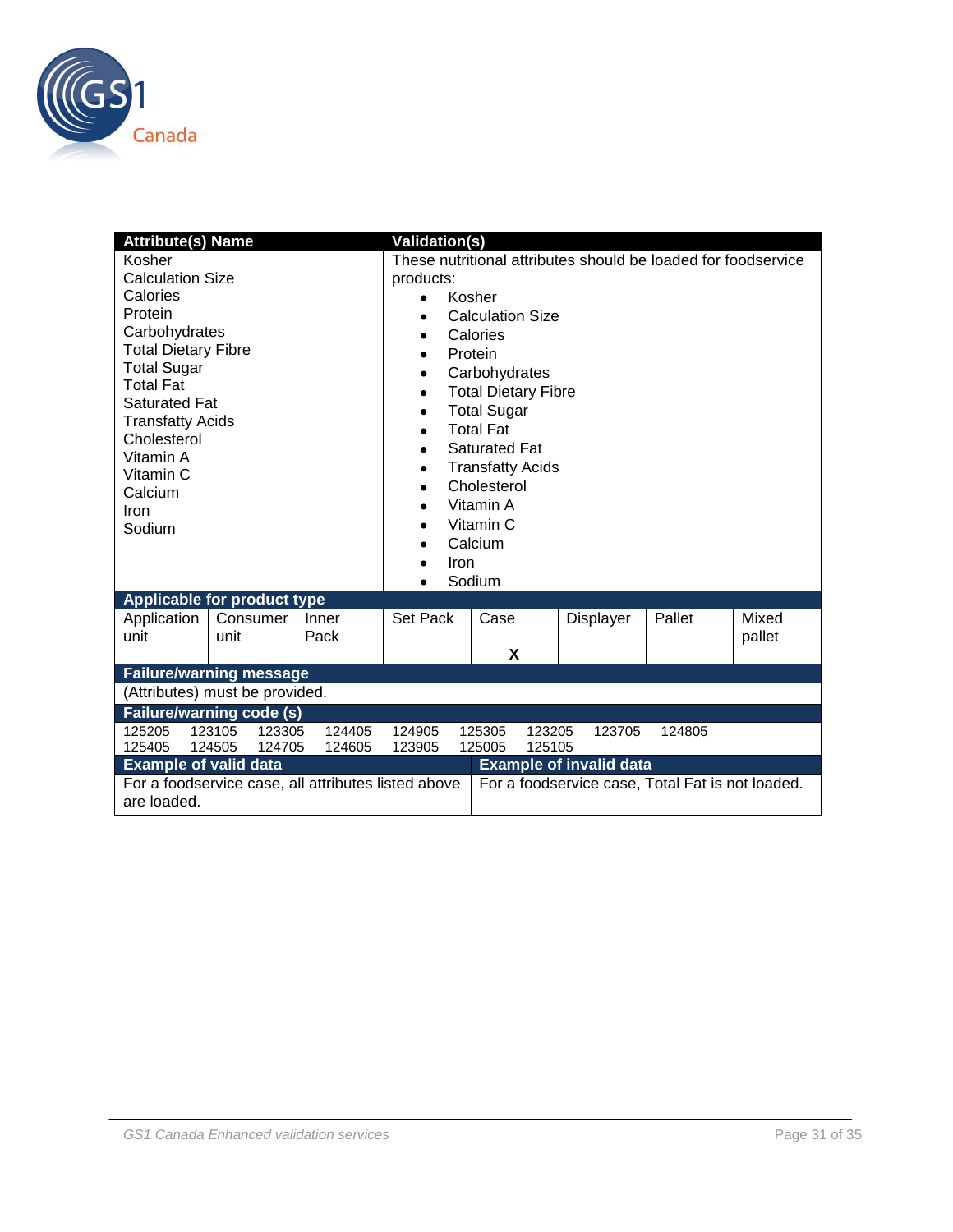

| <b>Attribute(s) Name</b><br><b>Validation(s)</b>                   |                                |                                   |                                                          |                                                         |           |        |        |  |
|--------------------------------------------------------------------|--------------------------------|-----------------------------------|----------------------------------------------------------|---------------------------------------------------------|-----------|--------|--------|--|
| Ingredients                                                        |                                |                                   | These other information should be loaded for foodservice |                                                         |           |        |        |  |
| Ingredients (French)                                               |                                |                                   | cases:                                                   |                                                         |           |        |        |  |
| For more information                                               |                                |                                   | Ingredients<br>٠                                         |                                                         |           |        |        |  |
| For more information (French)                                      |                                | Ingredients (French)<br>٠         |                                                          |                                                         |           |        |        |  |
|                                                                    |                                | For more information<br>$\bullet$ |                                                          |                                                         |           |        |        |  |
|                                                                    |                                |                                   | For more information (French)<br>٠                       |                                                         |           |        |        |  |
| Applicable for product type                                        |                                |                                   |                                                          |                                                         |           |        |        |  |
| Application                                                        | Consumer                       | Inner                             | Set Pack                                                 | Case                                                    | Displayer | Pallet | Mixed  |  |
| unit                                                               | unit                           | Pack                              |                                                          |                                                         |           |        | pallet |  |
|                                                                    |                                |                                   |                                                          | X                                                       |           |        |        |  |
| <b>Failure/warning message</b>                                     |                                |                                   |                                                          |                                                         |           |        |        |  |
|                                                                    | (Attributes) must be provided. |                                   |                                                          |                                                         |           |        |        |  |
| <b>Failure/warning code (s)</b>                                    |                                |                                   |                                                          |                                                         |           |        |        |  |
| 124105<br>65105<br>124005<br>124205<br>65005<br>9505<br>124305     |                                |                                   |                                                          |                                                         |           |        |        |  |
| <b>Example of valid data</b><br><b>Example of invalid data</b>     |                                |                                   |                                                          |                                                         |           |        |        |  |
| For a foodservice case, all attributes listed above<br>are loaded. |                                |                                   |                                                          | For a foodservice case, "Ingredients" is not<br>loaded. |           |        |        |  |

| <b>Attribute(s) Name</b>                                                       |                             | Validation(s)       |                                                                       |                               |                  |        |        |
|--------------------------------------------------------------------------------|-----------------------------|---------------------|-----------------------------------------------------------------------|-------------------------------|------------------|--------|--------|
| Ingredients (French)                                                           |                             |                     | The following fields should be loaded for foodservice cases           |                               |                  |        |        |
| For more information (French)                                                  |                             | in French language: |                                                                       |                               |                  |        |        |
|                                                                                |                             |                     | Ingredients (French)                                                  |                               |                  |        |        |
|                                                                                |                             |                     |                                                                       | For more information (French) |                  |        |        |
|                                                                                | Applicable for product type |                     |                                                                       |                               |                  |        |        |
| Application                                                                    | Consumer                    | Inner               | Set Pack                                                              | Case                          | <b>Displayer</b> | Pallet | Mixed  |
| unit                                                                           | unit                        | Pack                |                                                                       |                               |                  |        | pallet |
|                                                                                |                             |                     |                                                                       | х                             |                  |        |        |
| <b>Failure/warning message</b>                                                 |                             |                     |                                                                       |                               |                  |        |        |
| (Attribue English) & (Attribute French) - Ensure appropriate language is used. |                             |                     |                                                                       |                               |                  |        |        |
| <b>Failure/warning code (s)</b>                                                |                             |                     |                                                                       |                               |                  |        |        |
| 65005                                                                          | 124105<br>65105             | 9505                | 124305                                                                |                               |                  |        |        |
| <b>Example of valid data</b>                                                   |                             |                     | <b>Example of invalid data</b>                                        |                               |                  |        |        |
| For a foodservice case, all attributes listed above<br>are loaded in French.   |                             |                     | For a foodservice case, Ingredients (French) is<br>loaded in English. |                               |                  |        |        |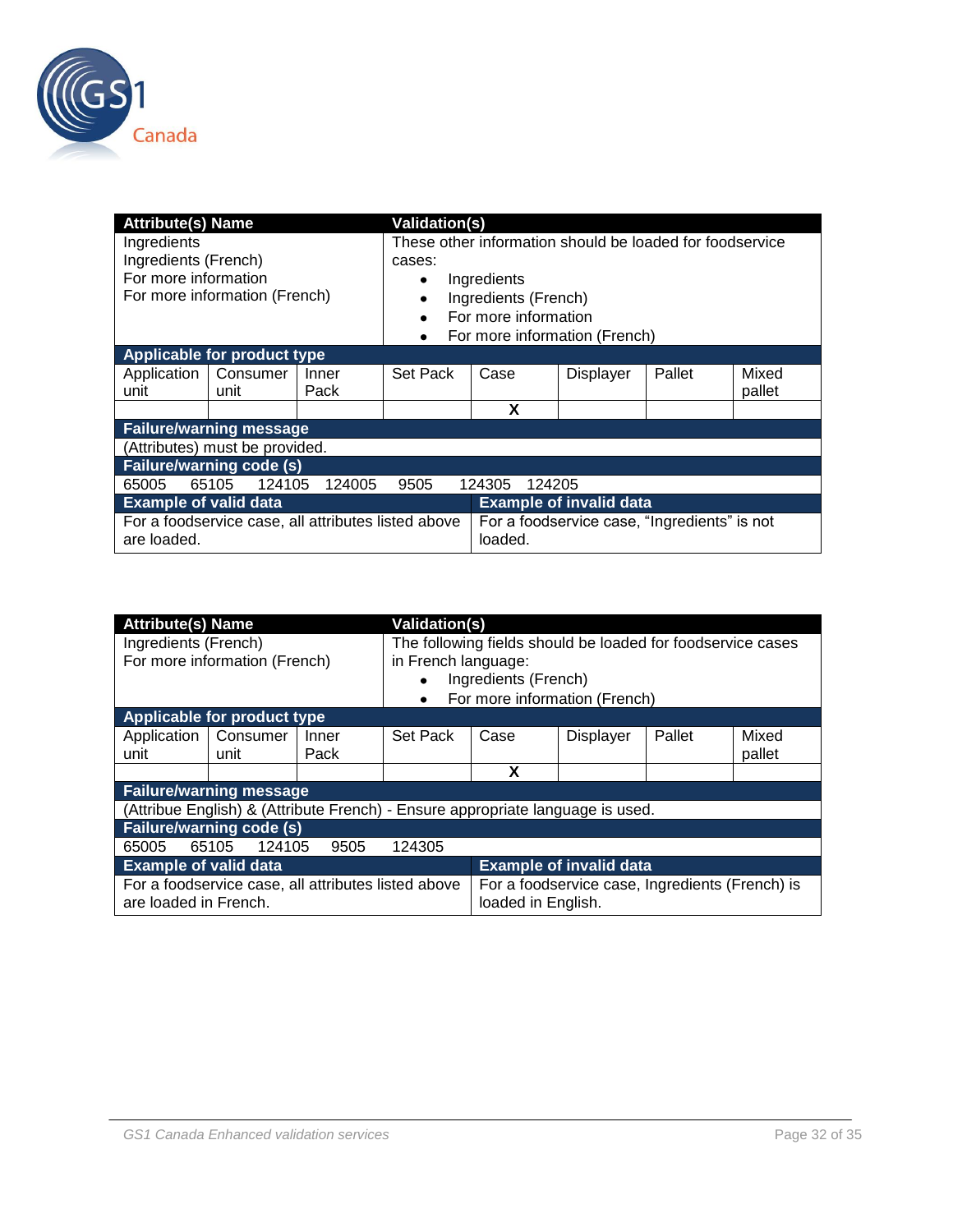

# <span id="page-32-0"></span>**APPENDIX 1: KOSHER VALIDATION**

| The rule will show a failure or warning if Kosher is coded and<br>Ingredients contain any of the values listed | <b>Error</b>   |
|----------------------------------------------------------------------------------------------------------------|----------------|
| Crab                                                                                                           | <b>FAILURE</b> |
| Crabs                                                                                                          | <b>FAILURE</b> |
| Prawn                                                                                                          | <b>FAILURE</b> |
| Prawns                                                                                                         | <b>FAILURE</b> |
| eel                                                                                                            | <b>FAILURE</b> |
| Eels                                                                                                           | <b>FAILURE</b> |
| <b>Shellfish</b>                                                                                               | <b>FAILURE</b> |
| Squid                                                                                                          | <b>FAILURE</b> |
| Cochineal                                                                                                      | <b>FAILURE</b> |
| Bone phosphate                                                                                                 | <b>FAILURE</b> |
| Shellac                                                                                                        | <b>FAILURE</b> |
| Spermaceti                                                                                                     | <b>FAILURE</b> |
| Pork                                                                                                           | <b>FAILURE</b> |
| Ham                                                                                                            | <b>FAILURE</b> |
| Bacon                                                                                                          | <b>FAILURE</b> |
| Rennin                                                                                                         | <b>WARNING</b> |
| <b>Rennet Pepsin</b>                                                                                           | <b>WARNING</b> |
| Lipase                                                                                                         | <b>WARNING</b> |
| Trypsin                                                                                                        | <b>WARNING</b> |
| Glycerol                                                                                                       | <b>WARNING</b> |
| Polyoxyethylene (8) stearate                                                                                   | <b>WARNING</b> |
| Polyoxyethylene (40) stearate                                                                                  | <b>WARNING</b> |
| Polyoxyethylene (20) sorbitan monolaurate                                                                      | <b>WARNING</b> |
| Polyoxyethylene-20-sorbitan mono-oleate                                                                        | <b>WARNING</b> |
| Polysorbate 80                                                                                                 | <b>WARNING</b> |
| Polyoxyethylene (20) sorbitan monopalmitate                                                                    | <b>WARNING</b> |
| Polyoxyethylene (20) sorbitan monostearate                                                                     | <b>WARNING</b> |
| Polyoxyethylene (20) sorbitan tristearate                                                                      | <b>WARNING</b> |
| Fatty acid salts                                                                                               | <b>WARNING</b> |
| Sodium salts of fatty acids                                                                                    | <b>WARNING</b> |
| Potassium salts of fatty acids                                                                                 | <b>WARNING</b> |
| Calcium salts of fatty acids                                                                                   | <b>WARNING</b> |
| Magnesium salts of fatty acids                                                                                 | <b>WARNING</b> |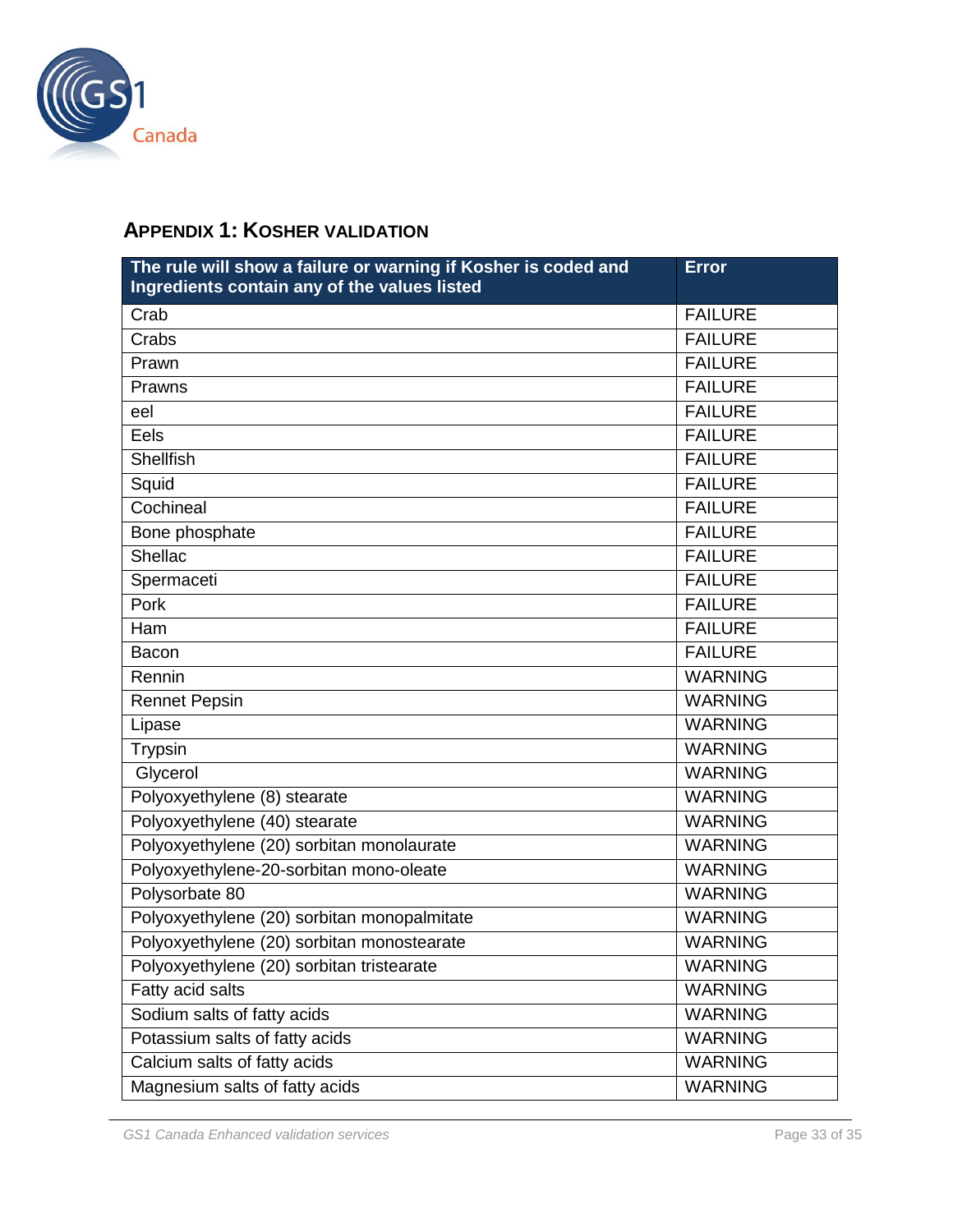

| The rule will show a failure or warning if Kosher is coded and<br>Ingredients contain any of the values listed | <b>Error</b>   |
|----------------------------------------------------------------------------------------------------------------|----------------|
| Sugar esters of fatty acids                                                                                    | <b>WARNING</b> |
| Sucroglycerides                                                                                                | <b>WARNING</b> |
| Polyglycerol esters of fatty acids                                                                             | <b>WARNING</b> |
| Polyglycerol polyricinoleate                                                                                   | <b>WARNING</b> |
| Propyleneglycol esters of fatty acids                                                                          | <b>WARNING</b> |
| Lactylated fatty acid esters of glycerol and propane-1                                                         | <b>WARNING</b> |
| Sodium stearoyl lactate                                                                                        | <b>WARNING</b> |
| Calcium stearoyl lactat                                                                                        | <b>WARNING</b> |
| Stearyl tartrate                                                                                               | <b>WARNING</b> |
| Sorbitane mono stearate                                                                                        | <b>WARNING</b> |
| Sorbitane tri stearate                                                                                         | <b>WARNING</b> |
| Sorbitane mono laurate                                                                                         | <b>WARNING</b> |
| Sorbitane mono oleate                                                                                          | <b>WARNING</b> |
| Sorbitane mono palmitate                                                                                       | <b>WARNING</b> |
| Stearic acid                                                                                                   | <b>WARNING</b> |
| Magnesium stearate                                                                                             | <b>WARNING</b> |
| Casein                                                                                                         | <b>WARNING</b> |
| Caseinates                                                                                                     | <b>WARNING</b> |
| Wine                                                                                                           | <b>WARNING</b> |
| <b>Brandy</b>                                                                                                  | <b>WARNING</b> |
| Monoacetin                                                                                                     | <b>WARNING</b> |
| Glycerol triacetate                                                                                            | <b>WARNING</b> |
| Triacetin                                                                                                      | <b>WARNING</b> |